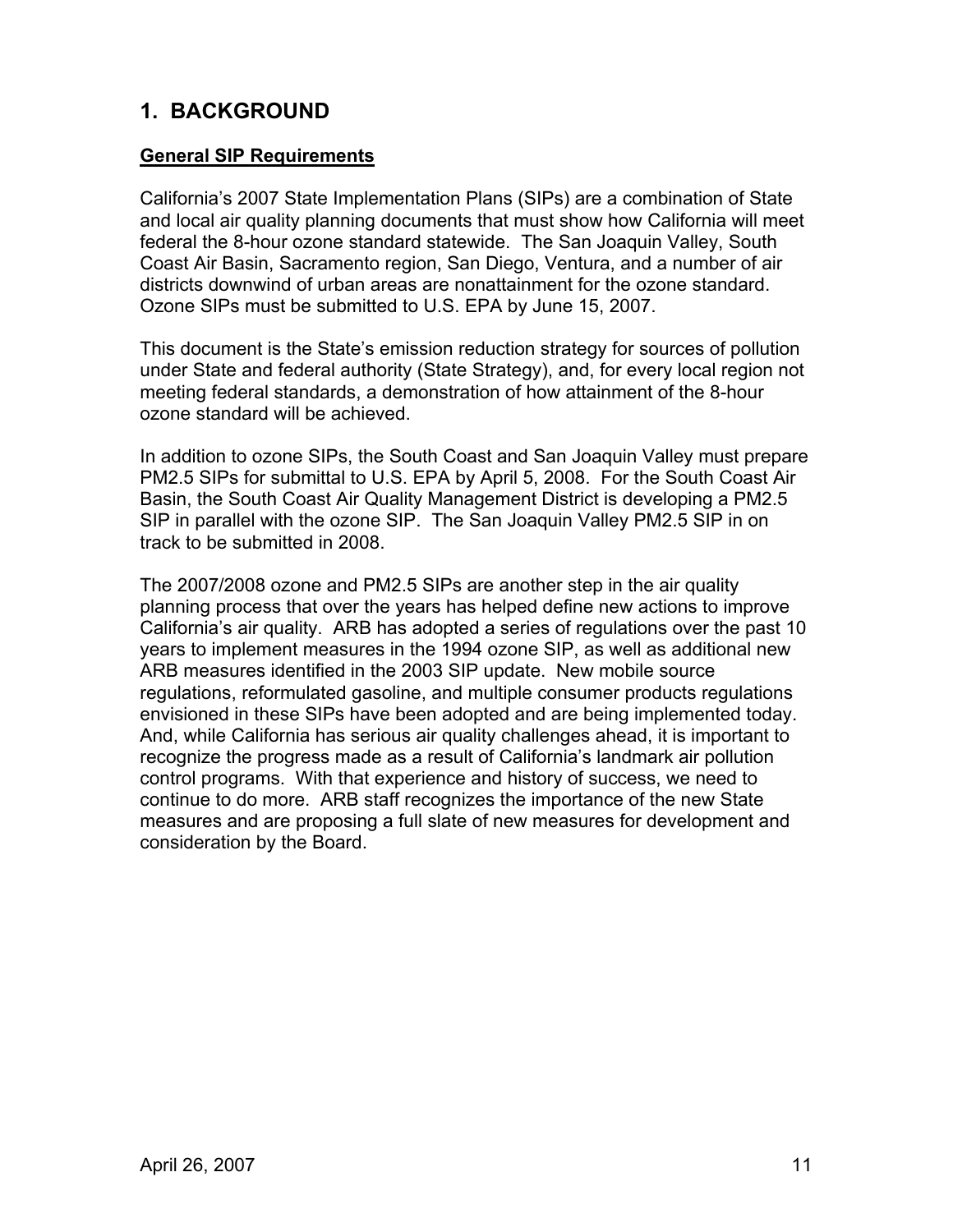### **National Air Quality Standards**

The U.S. EPA adopts standards for ambient (outdoor) air pollutants designed to protect public health. Extensive studies on the health effects of air pollution worldwide have confirmed the importance of continuing to reduce people's exposure to air pollution. U.S. EPA is required to review its air quality standards every five years.

In July 1997, the federal government announced new national ambient air quality standards (NAAQS) for the pollutants ozone and particulate matter (PM). The new standards provide more protection from the harmful health effects of these pollutants. The ozone standard was revised to protect against longer pollutant exposure periods by requiring that ozone concentrations not exceed specified levels over an 8-hour period instead of a 1-hour period. A new particulate matter standard was added to protect against the smaller inhalable particles, less than two and a half microns in diameter (PM2.5). Air quality standards have become more stringent over time as new studies have shown adverse health effects at lower levels. The standards below are the current benchmark for federal SIP requirements. U.S. EPA is currently reviewing the adequacy of the current 8-hour standard. And in December 2006, U.S. EPA adopted a more stringent 24-hour PM2.5 standard of 35 micrograms per cubic meter. This will likely mean that several new areas will be required to prepare a plan to attain the newer standard. Initial State recommendations for nonattainment areas are due in late 2007, with final nonattainment areas determined by U.S. EPA in early 2010. Plans for the revised 24-hour standard will be due in 2013, with attainment dates to be determined after U.S. EPA issues transition guidance.

**0.08 parts per million for 8 hours**, not to be exceeded, based on the fourth highest concentration averaged over three years.

### **Ozone Standard PM 2.5 Standards**

**65 micrograms per cubic meter for 24 hours**, not to be exceeded, based on the 98<sup>th</sup> percentile concentration averaged over three years, *and* **15 micrograms per cubic meter annual average** (arithmetic mean) averaged over three years.

How much more stringent is the 8-hour ozone standard than the 1-hour ozone standard? The two maps on the following page illustrate a dramatic difference in exceedance days (number of days that violated the standard) for the 1-hour standard versus the 8-hour standard in the South Coast air basin in 2005. While many areas of California continue to be in violation of federal air quality standards, real air quality progress has been made, as we will illustrate later. The clean air bar simply continues to be raised as we learn more about the health effects of air pollution.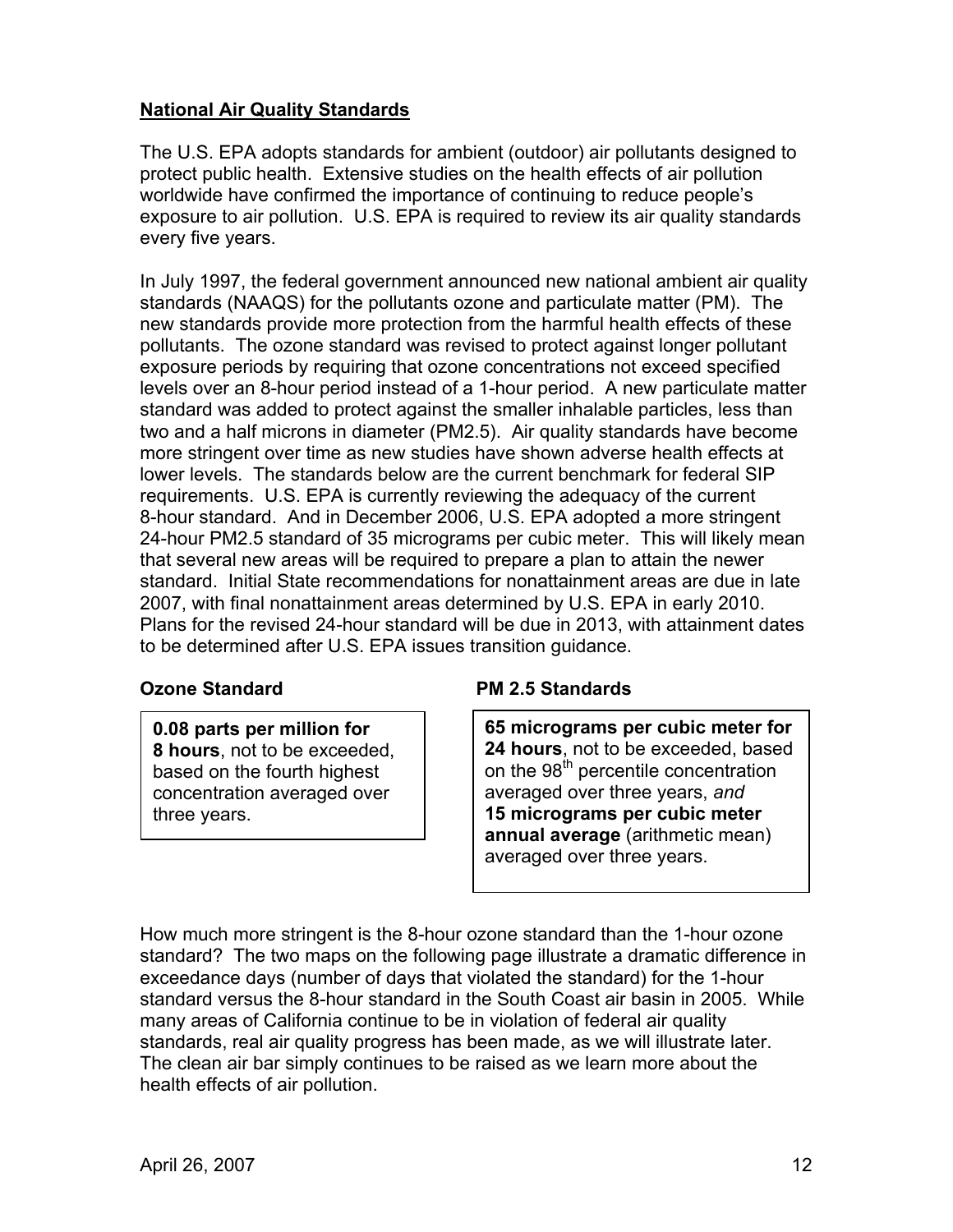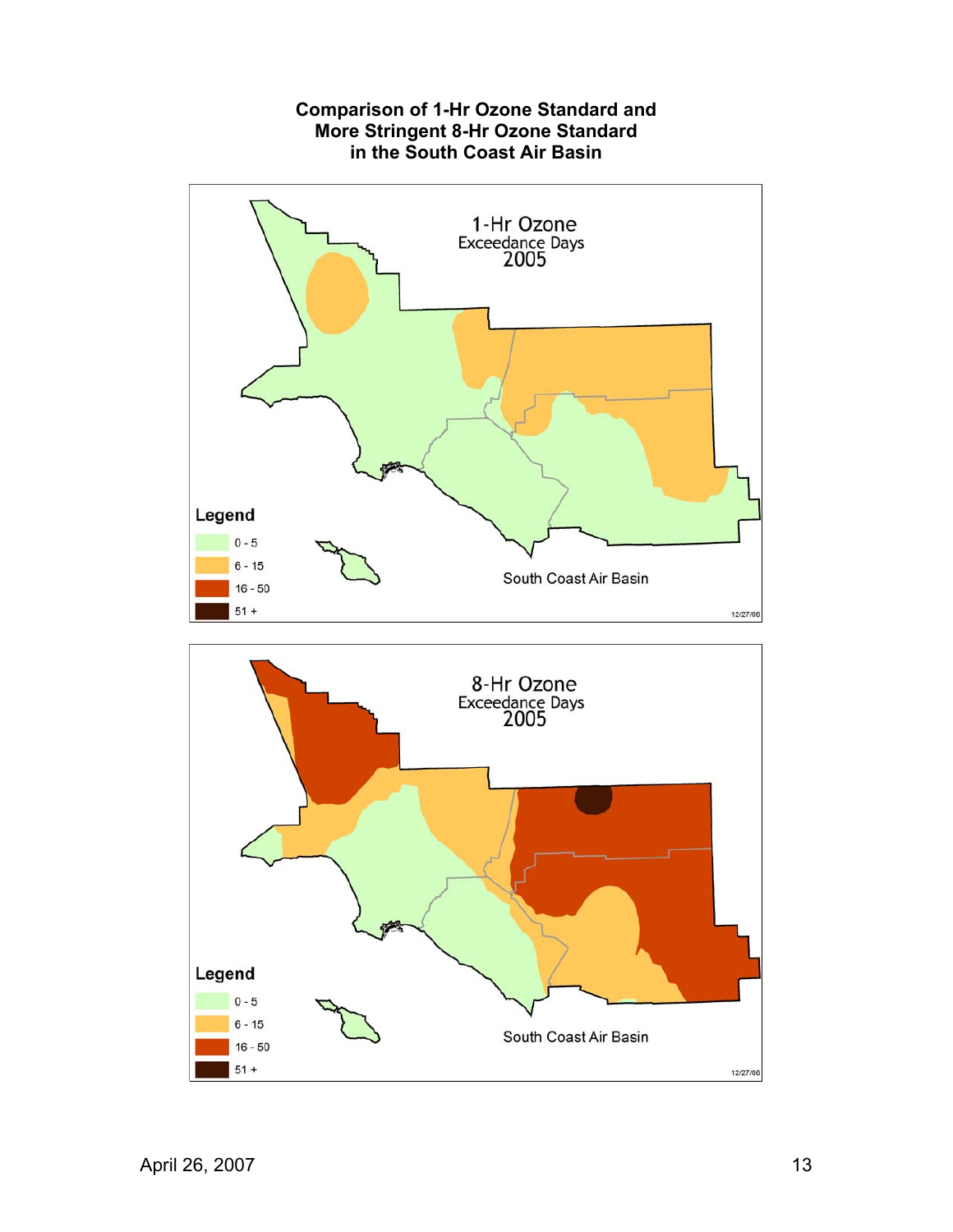### **Health Effects of Ozone and PM2.5**

#### **Ozone**

The formation and health impacts of ozone are very well studied. Ozone is a highly reactive gas that forms in the atmosphere through complex reactions between chemicals directly emitted from motor vehicles, industrial plants, consumer products and many other sources. It forms in greater quantities on hot, sunny, calm days making the summer season the key exposure period.

Considerable research over the past 35 years has investigated how people respond to inhaling ozone. These studies have consistently shown that inhalation of ozone can lead to inflammation and irritation of the tissues lining the human airways. This causes the muscle cells in the airways to spasm and contract, thus reducing the amount of air that can be inhaled. Symptoms and responses to ozone exposure vary widely, even when the amount inhaled and length of exposure is the same. Typical symptoms include cough, chest tightness, and increased asthma symptoms. Ozone in sufficient doses can also increase the permeability ("leakiness") of lung cells, making them more susceptible to damage from environmental toxins and infection.

Medical studies of large populations have found that ozone exposure is associated with an increase in hospital admissions and emergency room visits, particularly for lung problems such as asthma and chronic obstructive pulmonary disease. Several studies have also associated ozone exposure with increased premature mortality in elderly people with chronic diseases of the lungs and circulatory system.

People who exercise or work outdoors are at greater risk of experiencing adverse health effects from ozone exposure because they inhale more ozone. Current evidence has linked the onset of asthma to exposure to elevated levels of ozone in exercising children. Children and adolescents are at increased risk because they are more likely to spend time outdoors engaged in vigorous activities than adults and because they inhale more ozone per pound of body weight.

#### **PM2.5**

Particulate matter (PM) air pollution is also well studied. Particulate matter pollution is a complex mixture that consists of dry solid fragments, solid cores with liquid coatings, and small droplets of liquid. PM can be directly emitted into the air in forms such as dust and soot. It can also be formed in the atmosphere from the reaction of various gases. Particulate matter is less than 10 microns in diameter (a micron is one-millionth of a meter) and is called PM10. Even smaller particles, those 2.5 microns or less in diameter, are called "fine particles" or PM2.5, and are the target of this SIP. PM2.5 is a component of PM10.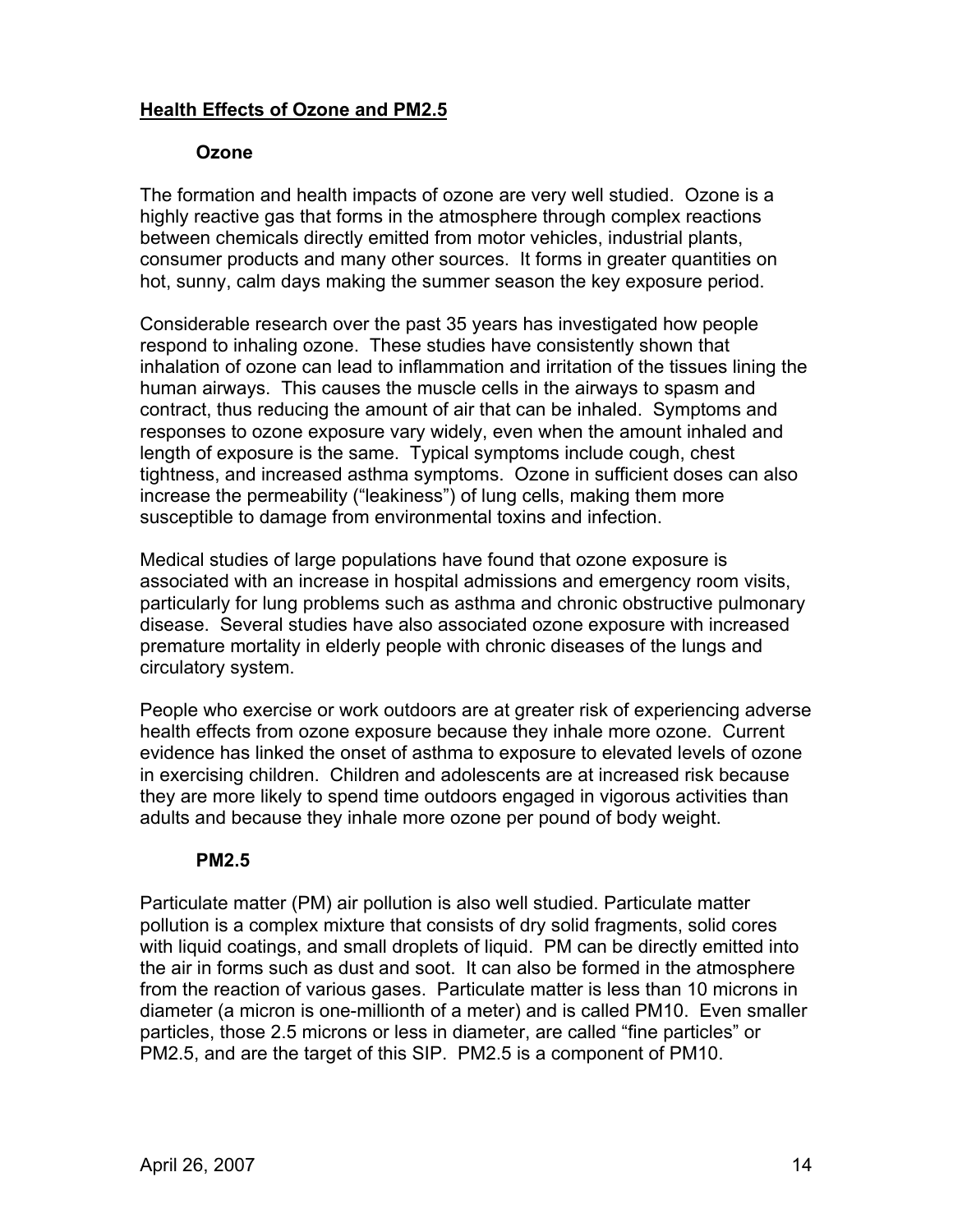Extensive research has shown that PM can be inhaled into the deep portions of the lungs. Some inhaled particles are exhaled again, but others deposit in the lungs, which can lead to inflammation in both the lungs and the circulatory system. PM2.5 poses an increased health risk because it can penetrate deeper into the lungs and may also enter the bloodstream.

Population-based studies in hundreds of cities around the world have demonstrated a strong link between elevated particulate matter levels and premature death in people with pre-existing heart or lung disease. The two most important of these studies were performed in many cities in the United States, and have been ongoing for over 15 years. Both of these studies found a strong relationship between long-term PM exposure and premature death.

Scientists have observed higher rates of hospitalization, emergency room visits and doctor's visits for respiratory illnesses or heart disease during times of high PM concentrations. During these periods of high PM levels, scientists also observed the worsening of both asthma symptoms and acute and chronic bronchitis, and reductions in various measures of lung function.

The elderly and people with heart and/or lung diseases are particularly at risk of experiencing adverse effects from PM exposure. Studies have also shown that children may be particularly vulnerable to PM effects. There is evidence from the 10-year Children's Health Study funded by the ARB that in communities with high levels of PM children's lungs develop more slowly and that at maturity they tend to have lower lung capacity than children who grow up in communities with lower levels of PM. Just as with ozone, children and infants may also be more at risk of experiencing adverse effects from PM because they inhale more air per pound of body weight than do adults, they breathe faster, and have smaller body sizes. In addition, there is some evidence that children's immature immune systems may cause them to be more susceptible to PM than adults.

### **Nonattainment Areas and Air Quality Trends**

Geographic areas that exceed a federal air quality standard are called nonattainment areas. A comprehensive network of monitoring stations throughout California measures air quality and provides the data necessary to determine whether an area meets or exceeds federal ozone and PM2.5 air quality standards.<sup>1</sup>

Compliance with the federal ozone and PM2.5 standards is based on pollutant concentrations, measured at a comprehensive network of monitoring stations throughout California, averaged over three years. These three-year averages are called *design values*. Air quality monitoring in the years 2001 through 2003

 $\overline{a}$  $1$  More about California's air quality monitoring network can be found on ARB's website at: *http://www.arb.ca.gov/aaqm/aaqm.htm*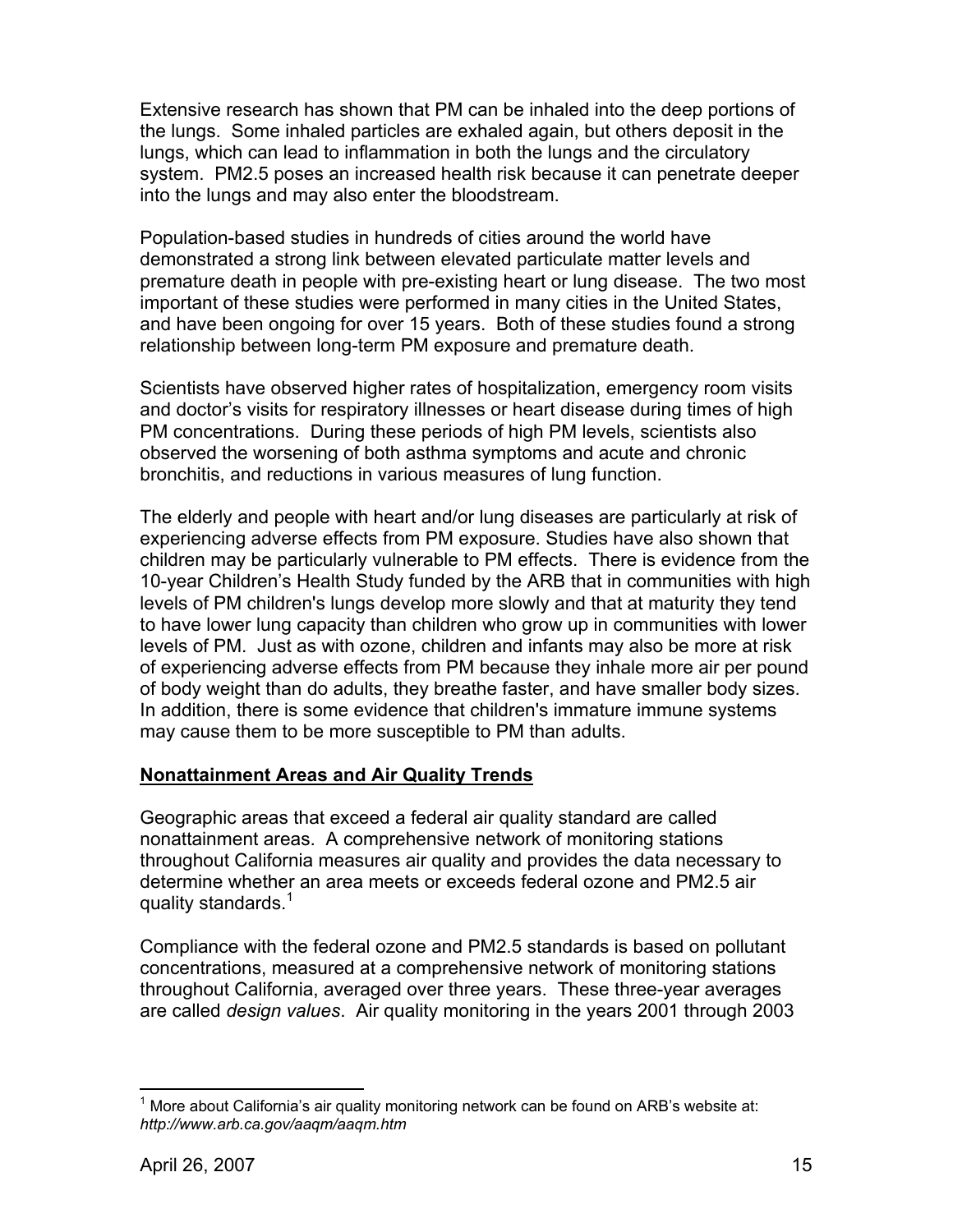was used by U.S. EPA to designate 15 areas in California as nonattainment for the federal 8-hour ozone standard. The San Joaquin Valley and South Coast Air Basin are also nonattainment for PM2.5.



A specific year's design value is averaged over three years. For example, the design value for the year 2001 reflects the averages for the years 1999, 2000, and 2001. Ozone design values are an average of the fourth highest concentrations for each of the last three years. Design values for the PM2.5 annual average reflect annual average (arithmetic mean) concentrations averaged over the last three years. The PM2.5 24-hour design values reflect the  $98<sup>th</sup>$  percentile concentrations averaged over the last three years.

For the ozone standard, areas are classified based on the severity of the problem. In descending order in terms of magnitude of the problem, the classifications are *extreme*, *severe*, *serious*, *moderate*, and *marginal*. The Clean Air Act provides more time to meet the standard based on the severity of the problem. Based on its classification an area is given an attainment deadline. A special designation, called *basic*, refers to nonattainment areas governed under a separate set of requirements in the Clean Air Act. For PM2.5, U.S. EPA simply designated the South Coast and San Joaquin Valley as nonattainment without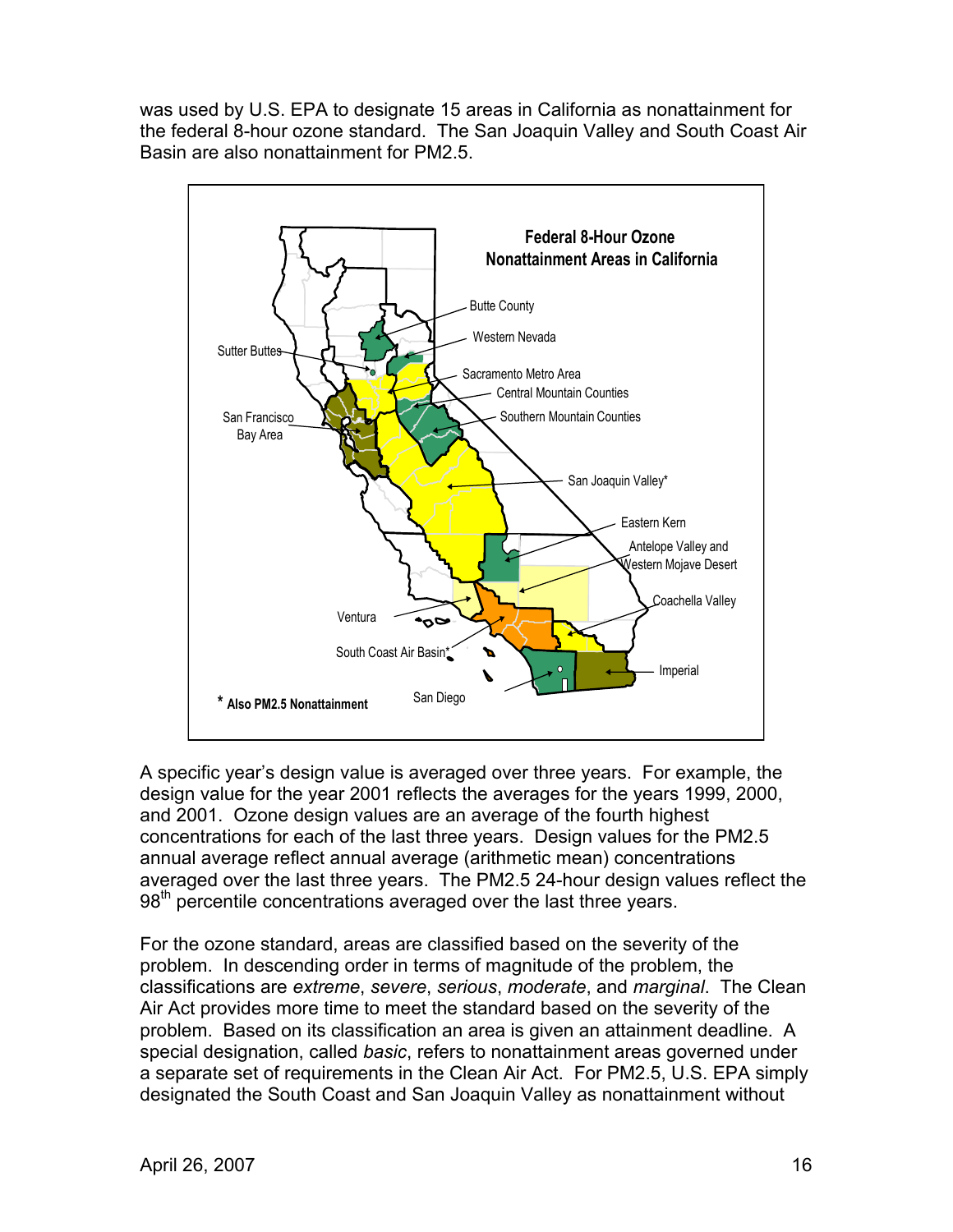| <b>Ozone Nonattainment</b><br><b>Area</b> | <b>Nonattainment</b><br><b>Designation</b> | <b>Attainment Year</b><br>(Current / |
|-------------------------------------------|--------------------------------------------|--------------------------------------|
|                                           | (Current / Anticipated)                    | Anticipated)                         |
| South Coast Air Basin                     | Severe / Extreme                           | 2021 / 2024                          |
| San Joaquin Valley                        | Serious / Extreme                          | 2013 / 2024                          |
| Coachella Valley                          | Serious / Severe                           | 2013 / 2019                          |
| Sacramento Region                         | Serious / Severe                           | 2013 / 2019                          |
| Antelope Valley and                       | Moderate / Severe                          | 2010 / 2019 or 2021                  |
| <b>Western Mojave Desert</b>              |                                            |                                      |
| <b>Ventura County</b>                     | Moderate / Serious                         | 2010 / 2013 or 2019                  |
| <b>Imperial County</b>                    | Marginal                                   | 2007                                 |
| San Francisco Bay Area                    | Marginal                                   | 2007                                 |

application of the classification scheme used for PM10. This results in an attainment deadline of 2015.

The above table lists the marginal through extreme nonattainment areas for the federal 8-hour ozone standard, while the table to the right lists the areas with the special basic ozone nonattainment designation. The Clean Air Act allows changing of nonattainment designations and the extension of the attainment deadline if the State believes a change is needed

| <b>Basic Ozone Nonattainment Areas</b> |
|----------------------------------------|
| Attainment Year 2009-2014              |
| <b>Butte County</b>                    |
| <b>Central Mountain Counties</b>       |
| <b>Eastern Kern County</b>             |
| San Diego County                       |
| <b>Southern Mountain Counties</b>      |
| <b>Sutter Buttes</b>                   |
| <b>Western Nevada County</b>           |

after analyzing the nature of the ozone problem and challenges to meet the standard. So the above table includes the current attainment designations, as well as designation changes that may be needed based on regional analyses.

For this set of SIPs, U.S. EPA has provided guidance on how to interpret the attainment deadline as it relates to attainment demonstrations. The question arises because the deadlines are mid-year. The ozone attainment deadline is June 15 and the PM2.5 deadline is April 5 of the attainment year. To address the issue, U.S. EPA guidance calls for the analysis of attainment to be done for the year prior to the actual attainment year. So in this document we will be showing emission reduction targets and emissions for the year prior to the attainment year. For example, if the attainment year is 2024, we will be showing emission reduction targets and emissions for the year 2023.

### **Ozone Trends**

A snapshot of four ozone nonattainment areas on the next page shows ozone levels (design values) relative to the federal standard and number of days over the standard since 1990. The ozone levels chart gives a sense of recent progress toward meeting the standard as well as how far we still have to go. The San Joaquin Valley and the South Coast have the most days exceeding the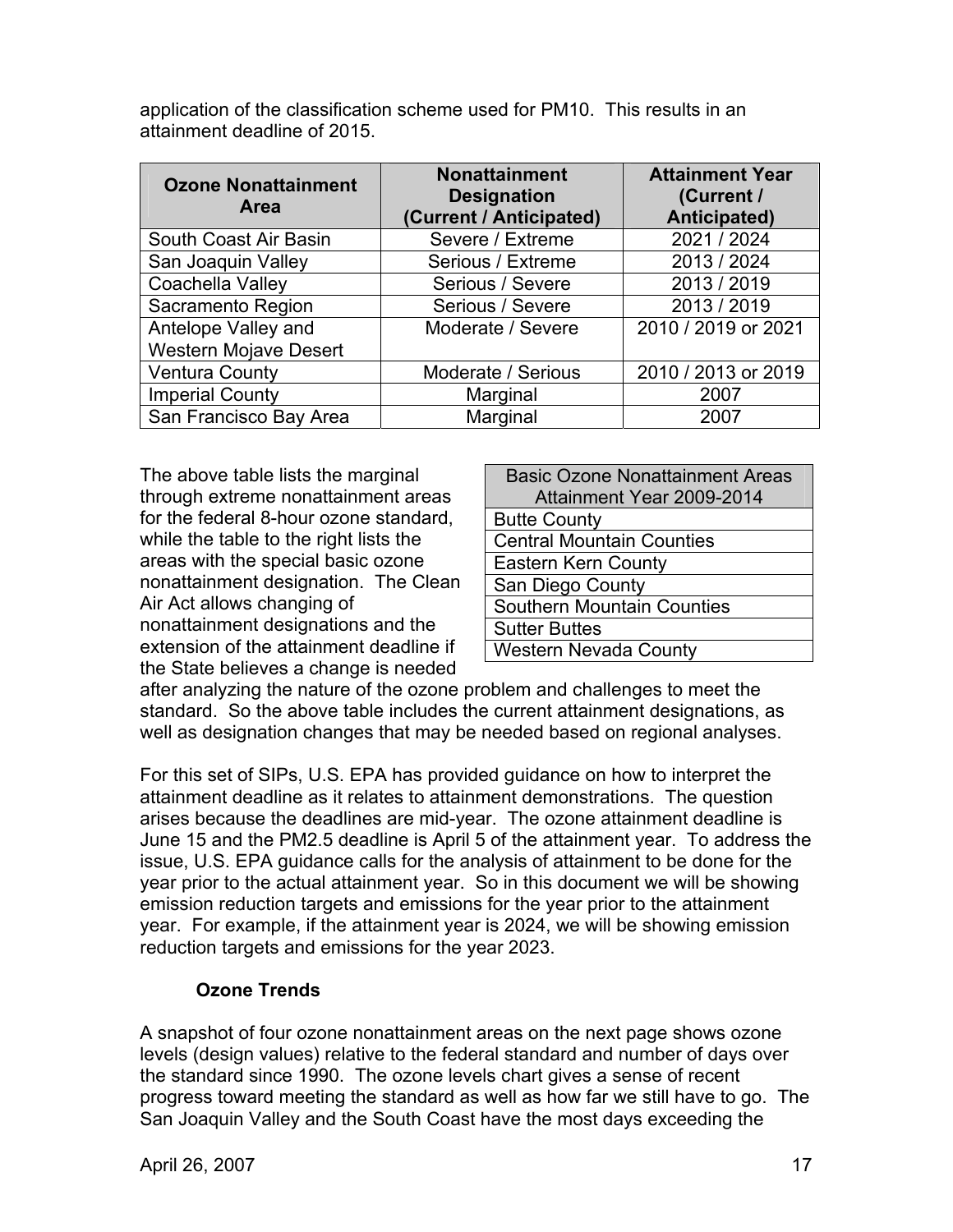standard and the South Coast has the highest design values. In general, ozone trends show the greatest improvement in coastal areas like San Diego and Ventura.



**Ozone Levels for 4 Nonattainment Areas**

**Days Over Standard: 4 Nonattainment Areas**



South Coast's ozone concentrations have been cut by about a third since 1990, but the region's design value is still 50 percent over the level of the standard and progress has slowed in recent years. Fifteen years ago, the highest values were widespread throughout the basin. Now, the number of communities within the basin experiencing the highest values is substantially smaller. The maps below show this progression of air quality progress.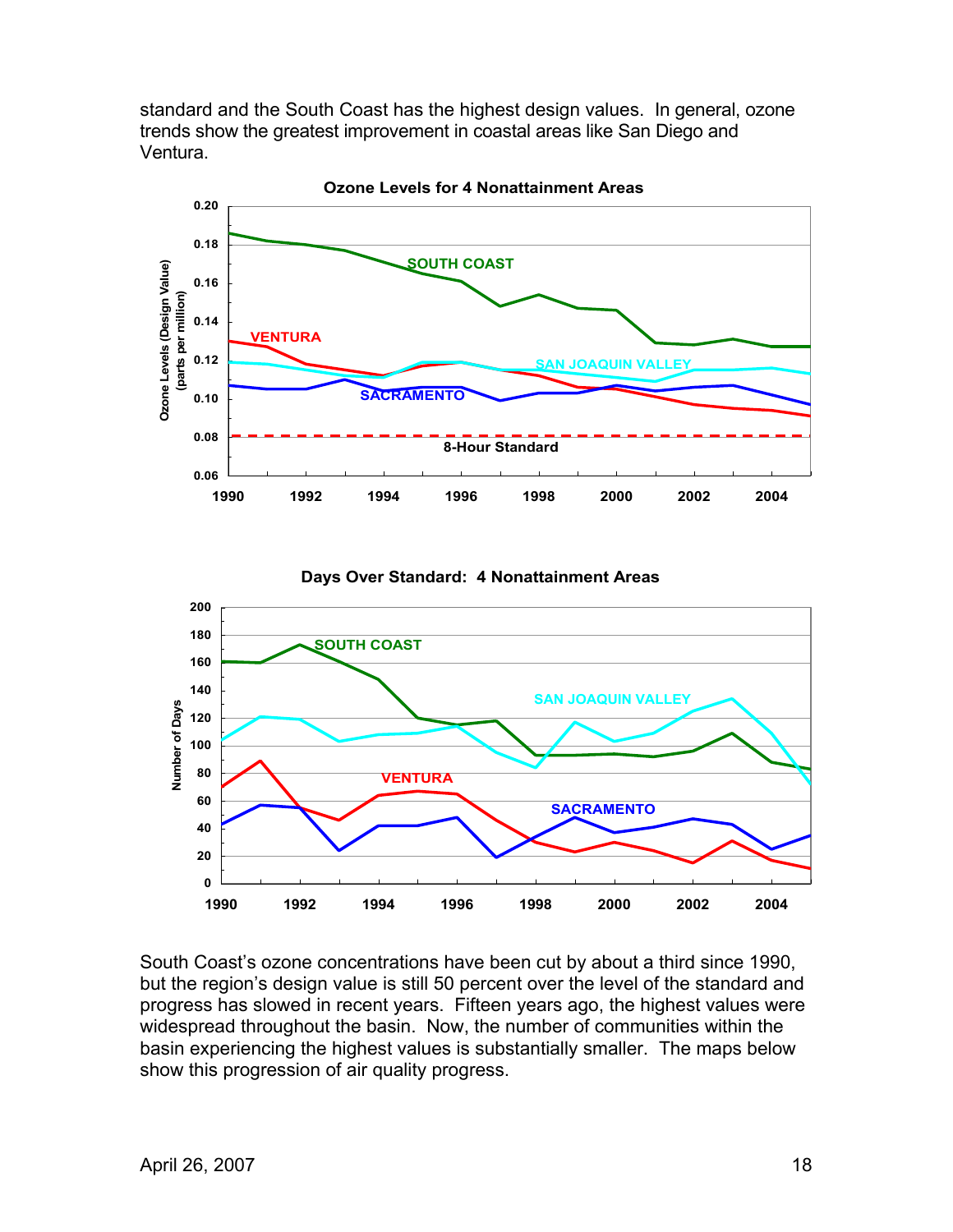

### **Ozone Air Quality Comparison – South Coast 1995 to 2005**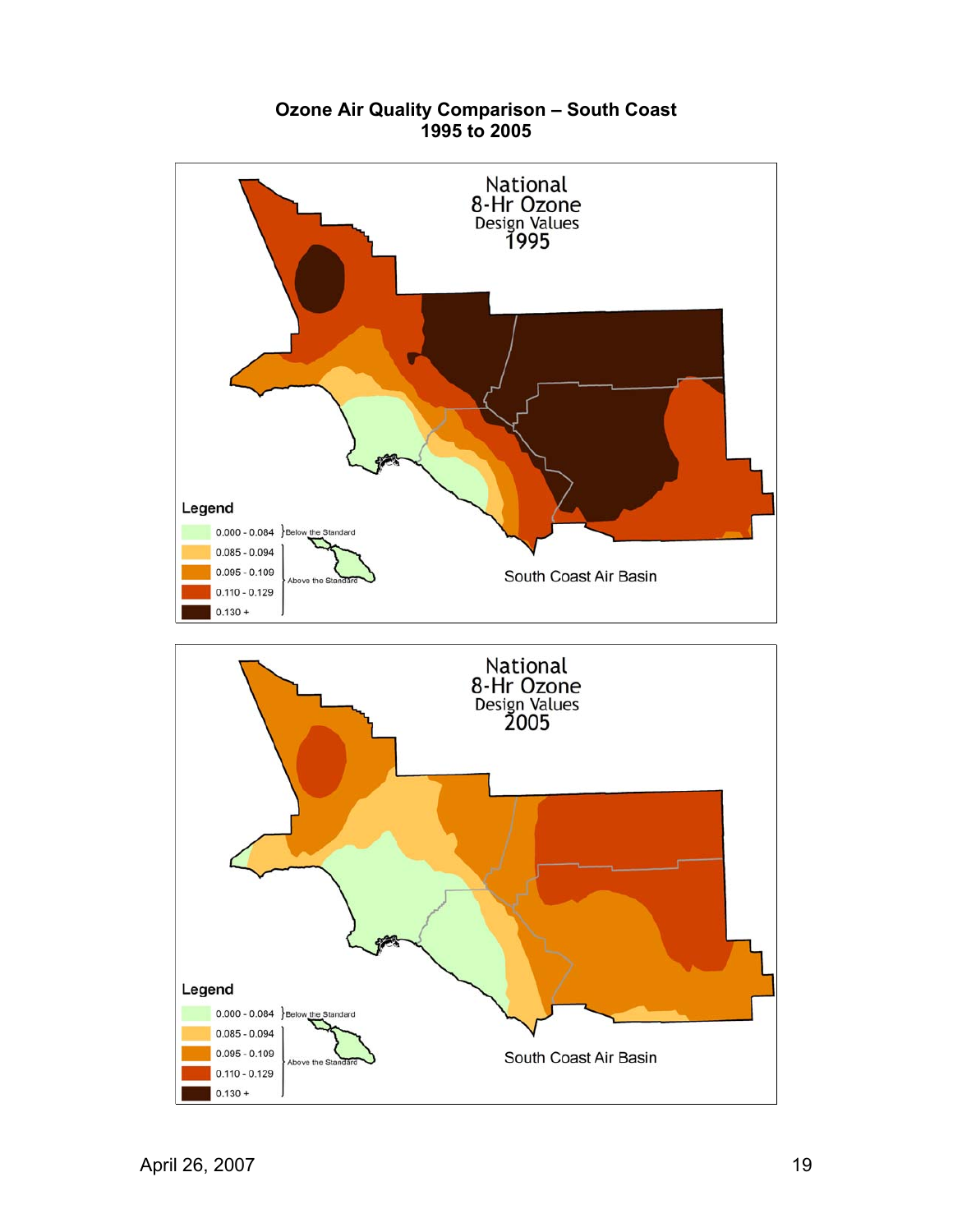### **PM2.5 Trends**

Both the South Coast and San Joaquin Valley are showing good progress toward PM2.5 attainment. As of 2005, both regions are meeting the 24-hour standard. In addition, annual average PM2.5 design values have declined by 25 percent since 2001. In terms of the remaining challenge, the South Coast levels are still about 50 percent above the standard, and the San Joaquin Valley levels are about 25 percent above the standard.





### **Development of State Strategy**

In developing our proposed statewide emission reduction strategy, ARB staff worked closely with air districts on attainment demonstrations for ozone for each area and on a PM2.5 attainment demonstration for the South Coast*.* In that process, emissions inventories are developed and air quality models are used to establish a region's "carrying capacity" and to calculate the additional emission reductions needed for attainment.

The emission reduction targets serve three purposes. First, they provide an indication of how far the existing control program will take each region toward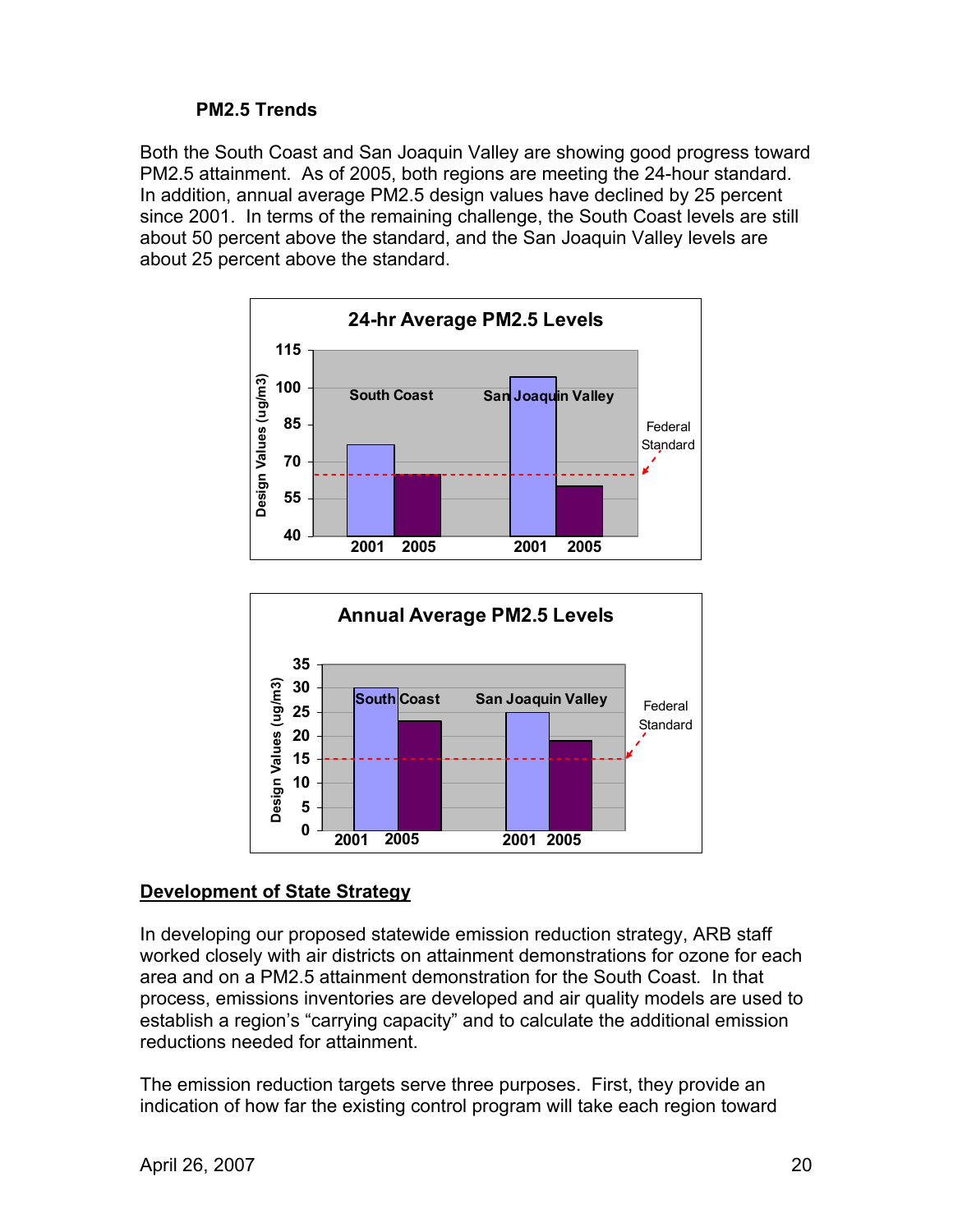attainment and if additional reductions from new measures are needed. Second, they indicate how much time a region may need to reach the standards and if a classification change to a later attainment date is likely needed. And third, they provide a benchmark for designing new emission reduction measures.

The magnitude of the attainment challenges in the South Coast and San Joaquin Valley, as shown in the next chapter, are the drivers for ARB staff's proposed statewide strategy. The new SIP measures are also needed for the Sacramento region, the Coachella Valley, and the Antelope Valley and Western Mojave Desert nonattainment area. California's other ozone nonattainment areas, including San Diego and Ventura, are projected to attain by their assigned deadline based on the benefits of previously adopted SIP measures.

Given the severity of the ozone problems in the South Coast and San Joaquin Valley, both regions have indicated in their draft air quality plans that they will be requesting a reclassification to extreme with attainment deadlines of 2024. The 2015 PM2.5 deadline and the South Coast PM2.5 carrying capacity framed staff's analysis of new near-term measures. The other key driver for developing new SIP strategies is to reach ozone attainment in both regions as quickly as possible.

Chapter 2 will summarize the process of determining the emission reduction targets and show those targets for the South Coast and San Joaquin Valley. The process consists of developing an emissions inventory and performing data analyses and air quality modeling based on that inventory to establish the emissions limits that ensure air quality standards are met.

### **Air Pollution Transport**

Air pollution transport, by definition is quite simple – air movements carry pollutants from one area to another. In reality, air pollution transport is a very complex phenomenon. It is three-dimensional and can occur at ground level or aloft in upper air levels. With modeling for the State being split into two modeling domains – one for Northern and Central California and one for Southern California – transport relationships between air districts within these large domains are implicitly captured within the models. This is the mechanism ARB uses in its oversight role to ensure transport impacts on downwind areas are addressed for purposes of both State and federal air quality standards. In terms of attainment demonstrations, inputs to the modeling for a downwind area include forecasted emission reductions in upwind areas. This way the attainment demonstration takes into account the shared responsibility for reducing emissions in regions where air pollution transport can at times be significant.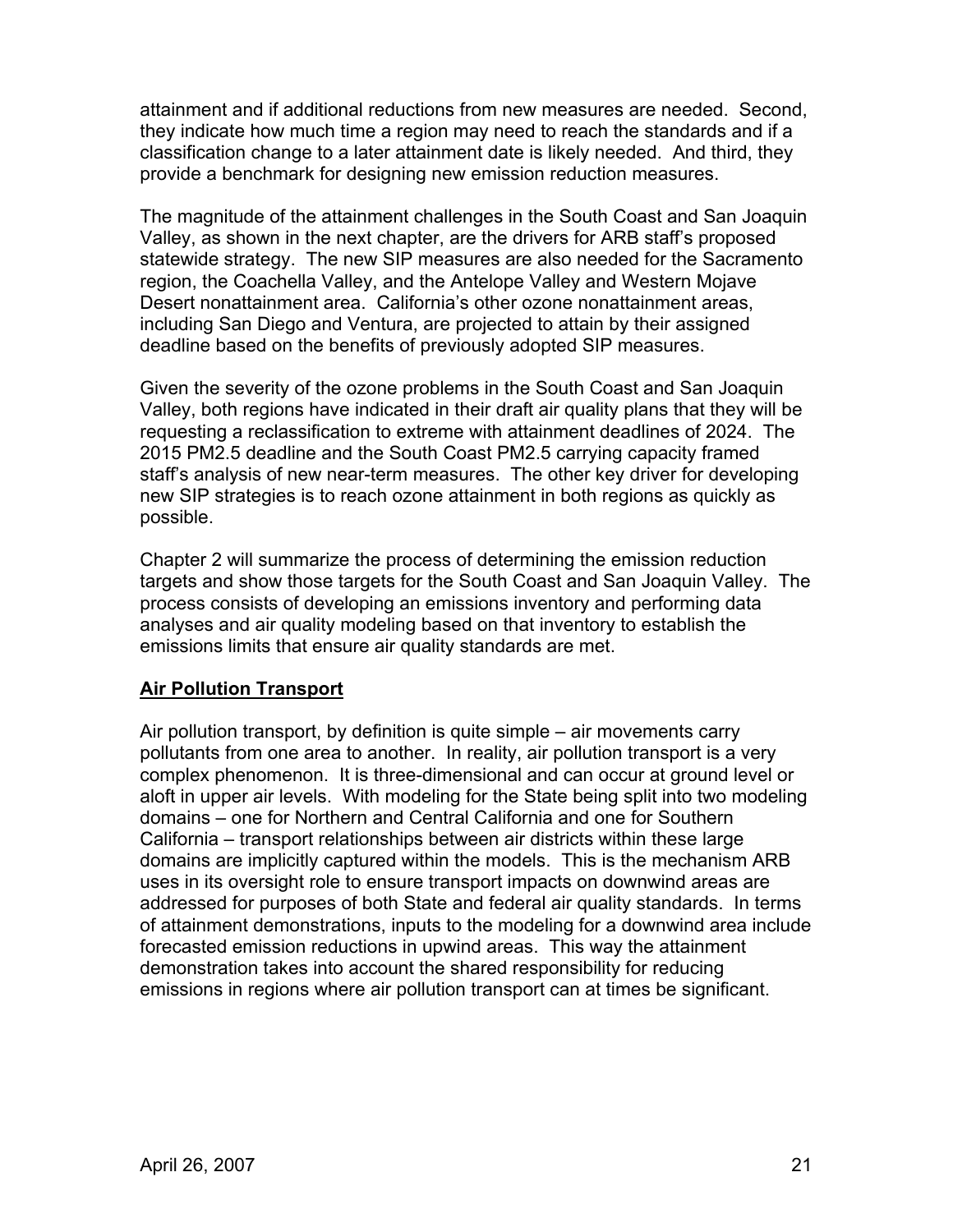### **Other Programs**

In addition to SIPs, ARB has multiple plans and programs to reduce air pollution throughout California. Emission reduction strategies from many of these programs are taken into account in the ozone and PM2.5 SIPs.

### **ARB Goods Movement Plan**

The Emission Reduction Plan for Ports and Goods Movement in California, approved by ARB in April 2006, is one of the main contributors of new measures necessary to meet federal air quality standards. Most goods that move within and through California do so by truck. Ships are the largest source of SOx emissions in the State. Heavy-duty trucks are the largest statewide source of NOx emissions. These air pollution realities make it impossible to tackle the PM2.5 challenge without addressing goods movement emissions. Likewise, emission reduction targets for ozone will not be met without reducing emissions related to goods movement.

The strategies included in the goods movement emission reduction plan target ships and trucks, as well as the other three main sources of goods movement emissions: harbor craft, cargo handling equipment, and locomotives. By 2020, these strategies will cut statewide goods movement emissions of NOx by 63 percent, SOx emissions by 78 percent, and will also reduce the statewide health risk from goods movement-related diesel particulate matter 85 percent.

Work on many of the strategies in the goods movement emission reduction plan is underway and serves as the starting point for near-term actions to meet the emission reduction targets for the SIPs. These strategies will provide essential new emission reductions needed for regional attainment, while they reduce the air pollution-related health risk for those who live near our ports, railyards, distribution centers, and other goods movement facilities.

### **ARB Diesel Risk Reduction Plan**

An important source of directly emitted PM2.5 is diesel exhaust. The particulate matter from diesel-fueled engines (diesel PM) has been singled out as a particularly harmful pollutant and identified as a toxic air contaminant by the Air Resources Board in 1998. Nearly 70 percent of the known cancer risk caused by air toxics is attributed to diesel PM. In 2000, ARB adopted a plan to reduce diesel PM emissions 85 percent by 2020, and has since adopted a number of regulatory measures to reduce diesel PM emissions statewide. Additional measures are under development. Diesel PM control measures in the plan are reducing both direct diesel PM and NOx emissions through a combination of engine retrofits and replacements. Upcoming mobile source fleet measures to reduce diesel PM and NOx emissions are a critical part of the new SIP strategy as well the Diesel Risk Reduction Plan.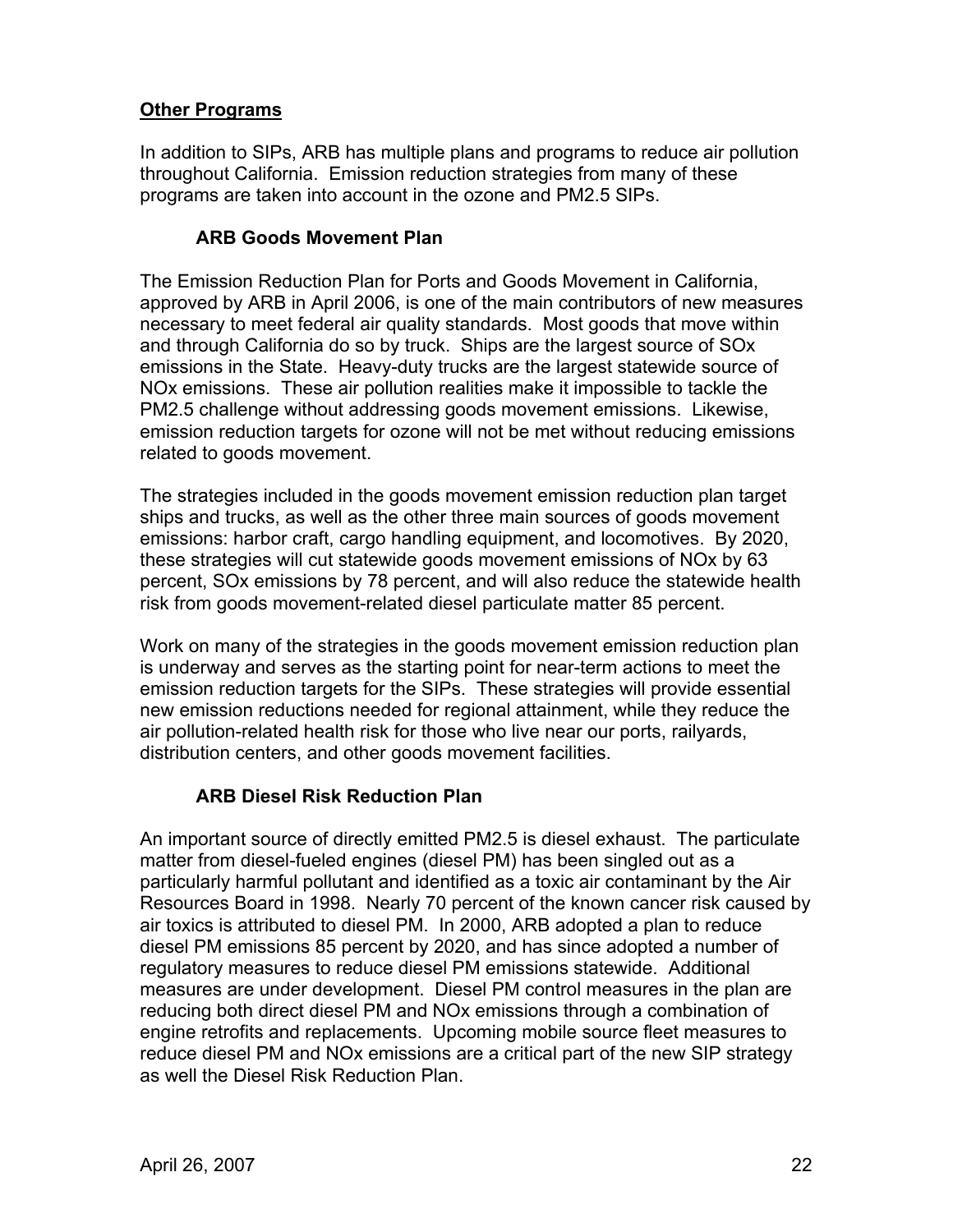### **Environmental Justice**

The SIPs consist of strategies designed to bring a region's air quality into compliance with federal standards. SIPs must be designed to ensure air quality standards throughout the entire region, so achieving air quality standards provides public health benefits to every community. This makes SIP implementation important to meeting ARB's community health and environmental justice goals. As part of our environmental justice program, ARB has initiated air quality studies in several communities and continues to focus resources on mobile source enforcement in environmental justice communities. ARB's Air Quality and Land Use Handbook, approved by ARB in May 2005, provides guidance to help improve local land use decisions that can negatively impact public health at the community level.

ARB's SIP strategies have a significant nexus to community health due to the emphasis on cleaning up the legacy fleets of diesel engines. Much of the large equipment and vehicles that help construct our buildings and highways and move our goods are not well controlled and have very long lives. Adopting rules to clean up these fleets will have an immediate and significant effect on the communities where these sources are concentrated.

### **Regional Haze**

The same particulate air pollutants that affect public health also extinguish and scatter light, thereby obscuring visibility. The federal Clean Air Act set the farreaching goal of achieving natural visibility conditions by 2064 in the nation's most treasured parks and wilderness areas. Of the 156 designated areas, 29 are in California, managed by the National Park Service and the U.S. Forest Service. Therefore California is working in concert with fourteen other western states to reduce controllable emissions of particulates so that regional haze is reduced in the western region of the country. In 1999, the U.S. Environmental Protection Agency published rules to guide the preparation of Regional Haze State Implementation Plans to reduce regional haze.

ARB is currently preparing the first regional haze plan for the entire State, for transmittal to EPA by the December 17, 2007 deadline. General trends in California since the 1990s show that emission controls are improving visibility in our parks and wilderness areas. The regional haze plan will show how these controls constitute reasonable progress along the path to natural visibility. In 2012, ARB will conduct a mid-course review of measured visibility changes and analyze how emission reductions implemented to achieve the 8-hour ozone and the PM2.5 standards will move the State further along the path to natural visibility in the future.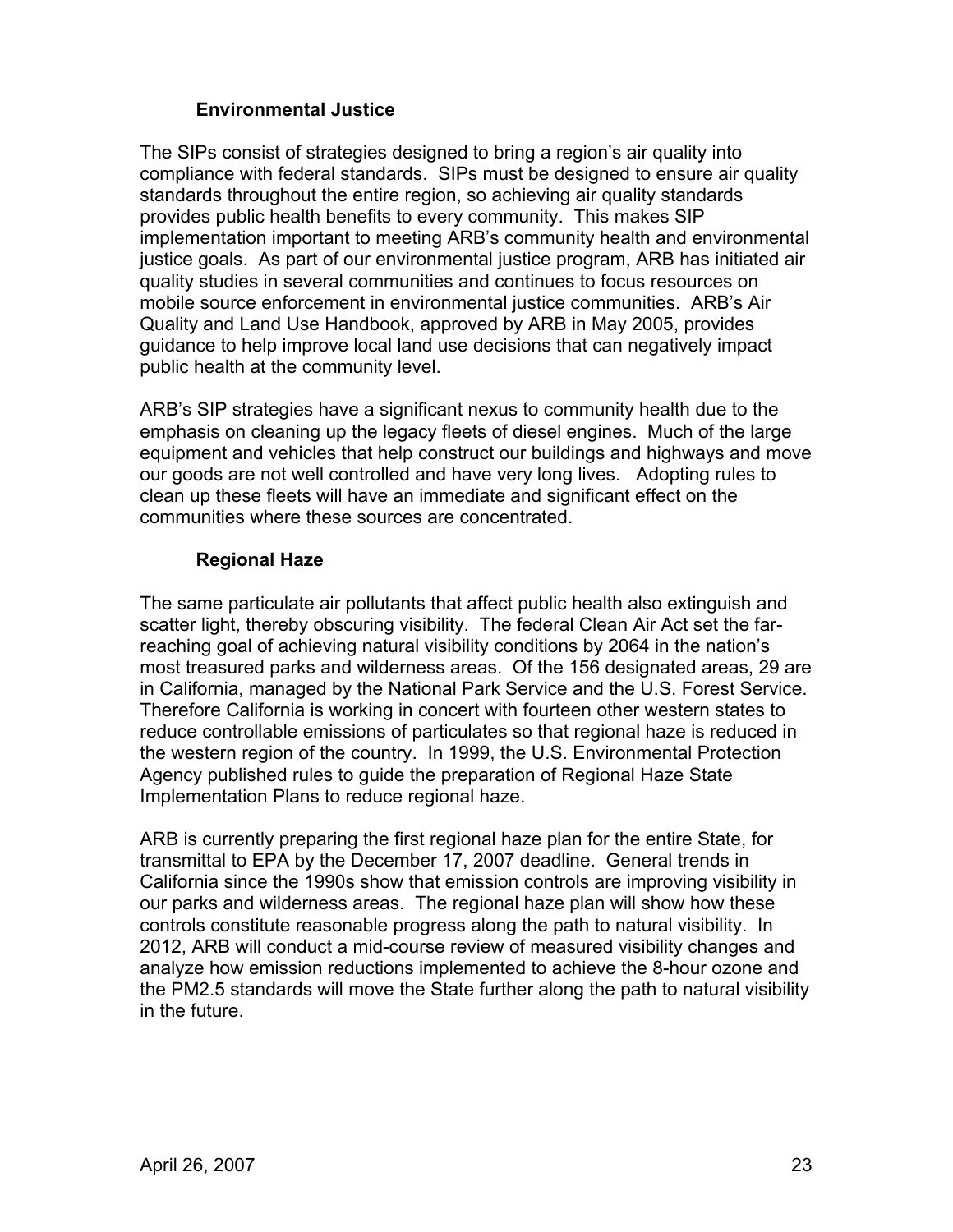### **Climate Change**

ARB's implementation of the Global Warming Solutions Act of 2006 (AB 32) is a major new effort just underway. These activities, including future rulemaking, will occur on a parallel but separate track as we proceed with implementation of our SIP strategies. The statutory requirements and timelines are different, so it is not appropriate to include potential co-benefits of greenhouse gas strategies in SIP documents at this point. However, as greenhouse gas reduction measures are developed and adopted, ARB staff will do the necessary technical work to determine the impact on ozone and PM2.5 precursor pollutants.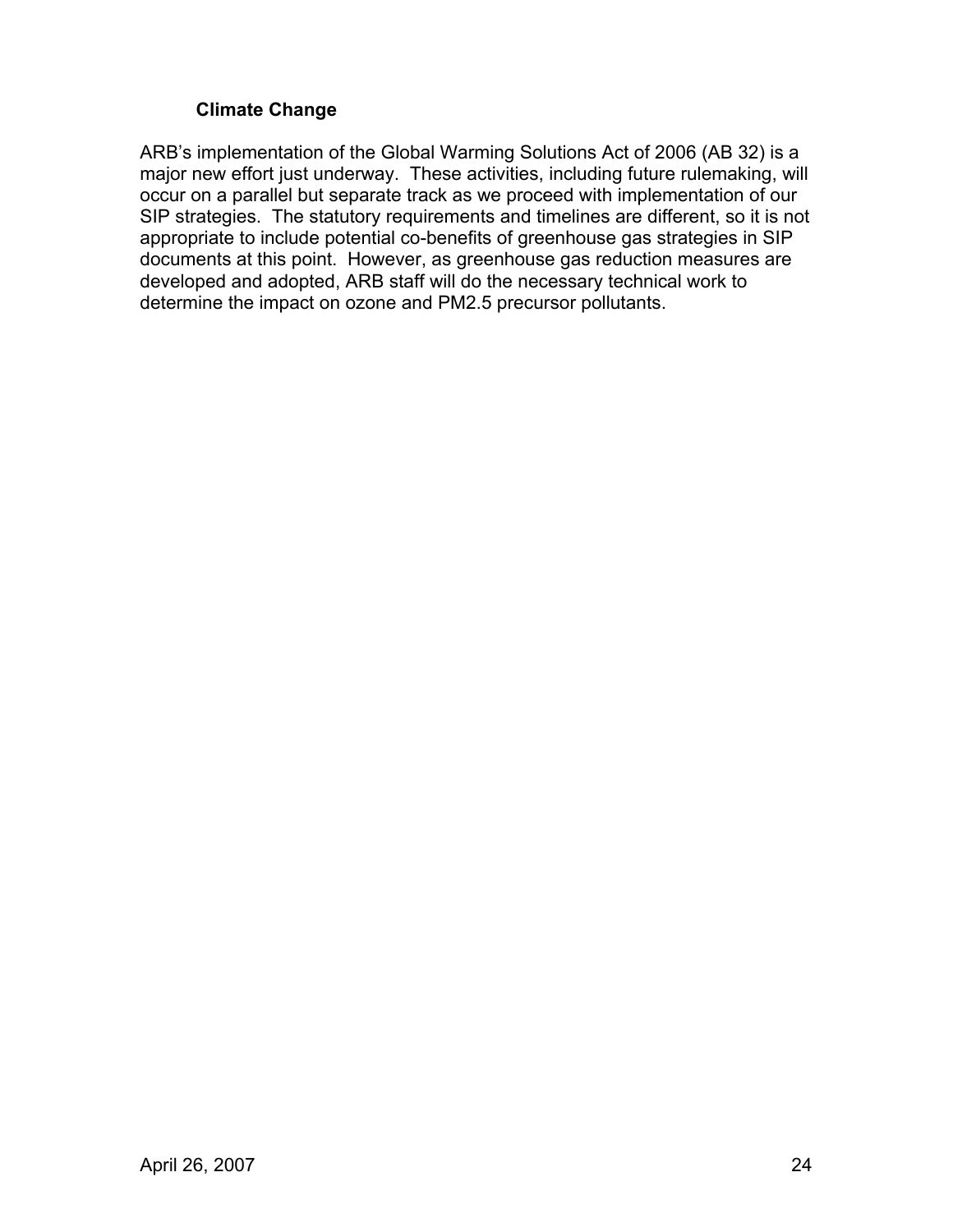# **2. TECHNICAL FOUNDATION**

#### **Emissions Inventory Overview**

Developing attainment strategies requires an understanding of the sources of pollution, the quantities emitted, their geographical distribution, and how air pollution controls and growth will impact future emission levels. There are multiple types of emission inventories used in air quality programs including annual averages, seasonal, and day-specific modeling inventories. SIPs rely on region specific inventories that may differ from the statewide picture. In the regulatory development process emission inventories are typically refined since inventory data is a key input for cost-effectiveness evaluations. This is an important inventory improvement mechanism, and ARB staff incorporates these updates into the statewide inventory.

The emissions inventory serves three principal roles in the SIP process:

- It provides a primary input to the modeling necessary to determine the emission reductions needed for attainment;
- It supplies comprehensive emissions information for the development of emission reduction strategies;
- And after the SIP is approved, it is used to track progress of the emission reduction commitments outlined in the plan.

California is a diverse State with many sources of air pollution. ARB, in cooperation with local air districts, maintains a statewide emissions inventory. The inventory is constructed based on four major emission categories:

- Stationary Sources -- generally industrial facilities, which can be identified by a name and location.
- Areawide Sources -- either small individual sources, such as residential fireplaces, or widely distributed sources that cannot be tied to a single location, such as consumer products and dust from unpaved roads.
- On-Road Mobile Sources -- includes on-road cars, trucks, buses, etc.
- Off-Road Mobile Sources -- includes off-road vehicles such as boats, off-road recreational vehicles, aircraft, trains, ships, industrial and construction equipment, farm equipment, and other equipment.

The statewide emissions inventory developed by ARB and the local air districts includes all the main sources of emissions – all of the many on-road and off-road mobile sources and all the various stationary and areawide sources. Estimating the amount of emissions statewide and in each region is done by summing the emissions from each source. The statewide inventory for the 2007 SIP development uses ARB's November 2006 on-road motor vehicle model (EMFAC) and ARB's off-road mobile source model. Stationary source emissions are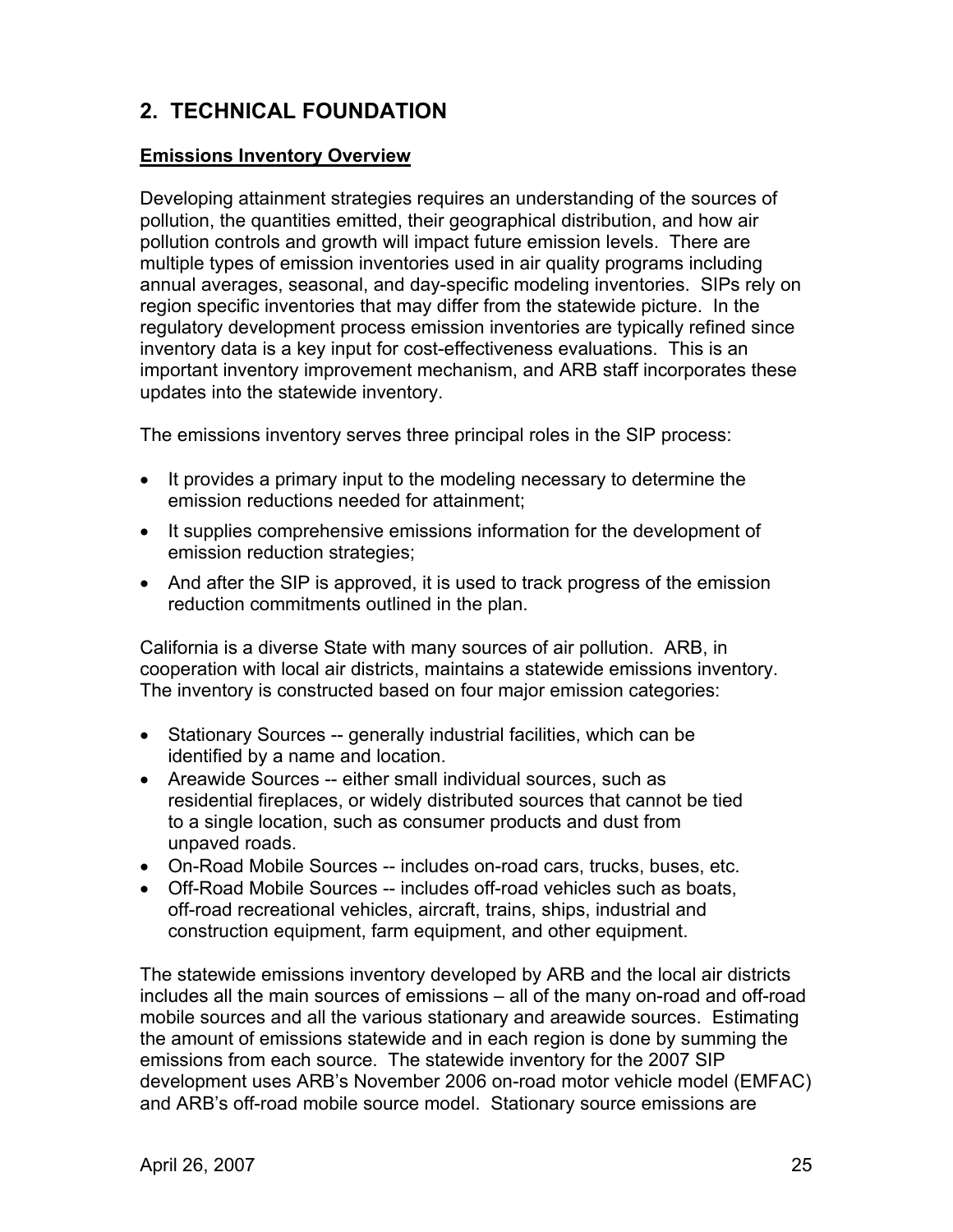provided by local air districts. The regional SIP inventories are discussed in Chapter 5, Regional SIP Summaries.

### **Precursor Pollutants**

Air pollutants that react to form ozone and PM2.5 in the air are called precursor pollutants. For ozone, the main precursor pollutants are nitrogen oxides (NOx) and reactive organic gases (ROG). There are four main precursors of PM2.5: NOx, ROG, sulfur oxides (SOx) and ammonia (NH3). PM2.5 can also be directly emitted into the atmosphere (direct PM2.5) in various forms that include smoke from fires, dust from paved and unpaved roads, and particle emissions from the burning of fossil fuels.

PM2.5 pollution is a complex mixture and air quality modeling is used to assess the relative effectiveness of reducing each precursor pollutant as well as directly emitted PM2.5. Current data analysis and air quality modeling indicates that two of the four precursors, NOx and SOx, are significant in reducing PM2.5 concentrations in the South Coast, and that the PM2.5 emission control strategy would be served best by focusing on reducing emissions of these two precursor pollutants. There is also a small PM2.5 benefit from ROG emission reductions, but benefits from ammonia emission reductions were found to be insignificant. Reducing direct PM2.5 is also an effective strategy according to recent modeling.

**NOx**. Nitrogen oxide emissions are produced by the combustion of fuels in engines, furnaces, or fires. Today mobile sources make up about 85 percent of the total statewide NOx emissions. This percentage decreases over time as motor vehicle fleets become cleaner. Emissions from less clean sources like locomotives, ships, and aircraft continue to grow. Stationary sources of NOx include combustion processes in industries such as manufacturing, food processing, electric utilities, and petroleum refining. Areawide sources of NOx, which include waste burning and residential fuel combustion, contribute a smaller portion of total NOx emissions. Air quality science indicates that reductions of NOx are more beneficial than reductions of other pollutants to help meet both ozone and PM2.5 standards, and therefore NOx is a major focus of the State Strategy.

**ROG**. Reactive organic gases result primarily from incomplete fuel combustion and the evaporation of chemical solvents and fuels. Stationary sources of ROG include processes that use solvents such as dry cleaning, degreasing, and coating operations. Today mobile sources are the largest ROG emissions category. However, other ROG categories become relatively more important over time. Areawide ROG sources which grow directly with population begin to dominate in the future so that by 2020 consumer products is the largest source category.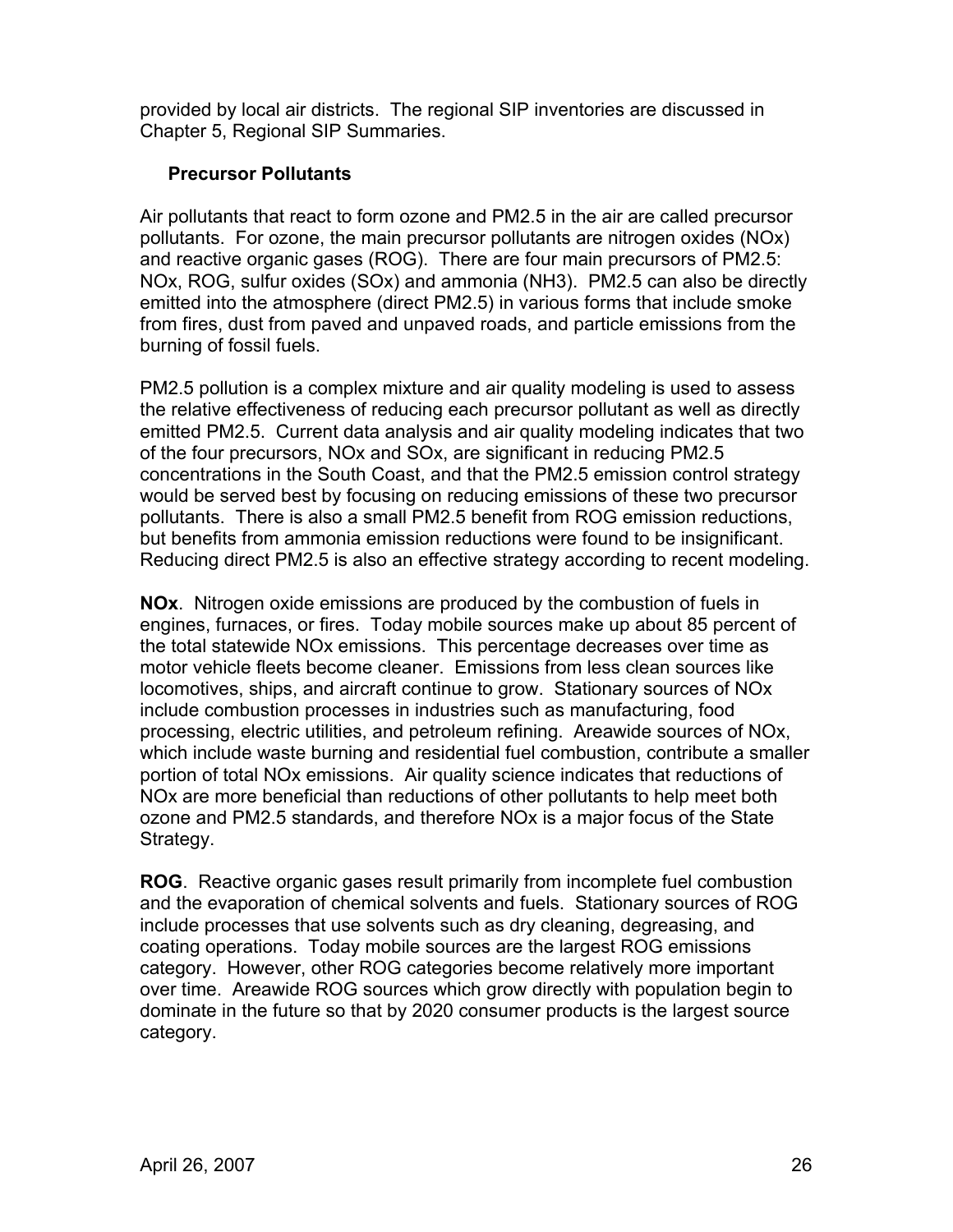**SOx**. Sulfur oxide emissions are dominated by the mobile source category of ships and commercial boats. Evaporative losses from petroleum refining (a stationary source) are another significant source of SOx. The other sources that make up 5 percent or more of the SOx inventory are locomotives and mining and cement manufacturing.

**Direct PM2.5**. Directly emitted PM2.5 comes mainly in the form of smoke, soot, and dust particles. Major sources include managed burning and agricultural burning; dust generated by vehicles traveling on paved and unpaved roads, residential fireplaces, cooking and fuel combustion; and particle emissions from diesel-fueled engines on trucks, ships, and construction equipment. While soot from diesel engines is not a major portion of the entire direct PM2.5 emissions inventory, it is a major health concern, as it is a toxic air contaminant that can cause premature death.

### **Forecasting Future Emissions**

Estimates of projected future emissions depend on two independent variables: growth and control. Different methods are used to estimate the future growth of emission sources based on their type. And future emission controls are incorporated into the projected emissions for each source category based on when the controls are implemented, how much the controls reduce emissions, and how many units (vehicles, consumer products, etc.) are affected.

The charts on the next page show the change in total projected statewide emissions for NOx, ROG, and SOx from 2006 to 2023 and the relative emissions change in each of these emission source categories. They reflect projected growth in each category combined with the benefits of the existing control program (those emission controls adopted prior to 2007). For example, SOx emissions as a category continue to grow due to ship emission increases. This makes ship SOx emissions a high priority for control in the new SIP strategy. NOx and ROG emissions are decreasing as a result of existing control programs despite substantial growth in population, travel, and the economy.

ARB uses two computer models to simulate and forecast emissions for on- and off-road sources. For cars, sport utility vehicles, minivans, and trucks, ARB used EMFAC2007. For off-road vehicles and equipment, ARB used OFFROAD2007. Both models were released for public use in November 2006 after a multi-year development process. As required by federal guidance, EMFAC2007 uses the latest fleet information for vehicles age and population. The data is developed from the California Department of Motor Vehicle registration data through 2005. For SIP purposes, as required by State law, vehicle activity is based on local transportation agency projections, or California Department of Transportation data, if local data are not available.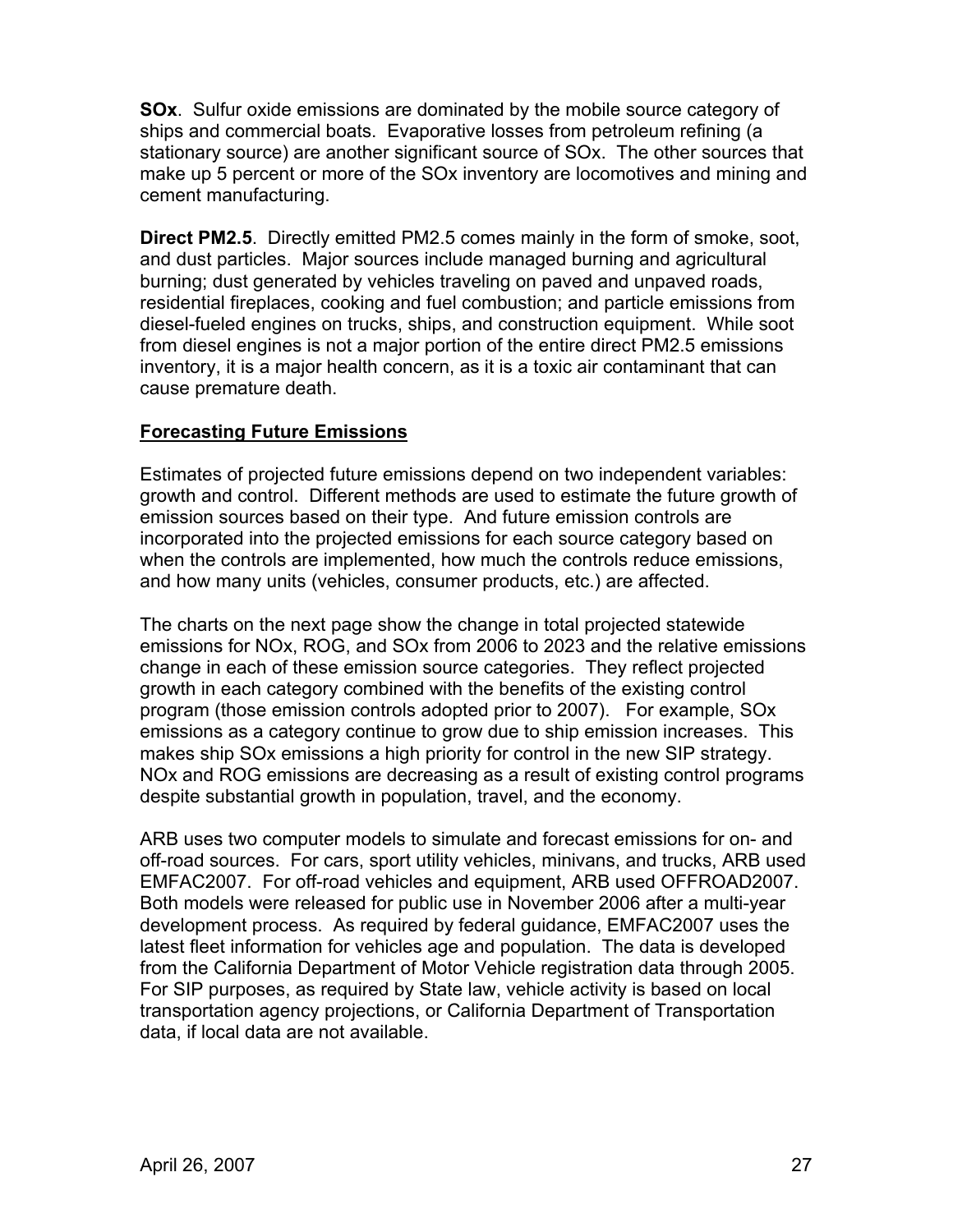





### **Top Emission Sources**

While the top emission categories are mobile sources in all California's nonattainment areas, there is variability in the relative contribution of different sources by region. This makes the overall statewide emission reduction strategy more challenging and will affect the priorities of local control plans. For example, controlling the emissions from ocean-going vessels will have a tremendous impact on SOx emissions in the South Coast and therefore is essential to that region's PM2.5 control plan. Reducing SOx from ships has much less consequence in the San Joaquin Valley, so increased NOx reductions from combustion sources will become even more important for the Valley's PM2.5 control strategy. The tables on the next two pages show the top emission sources of both NOx and ROG in the South Coast and the San Joaquin Valley.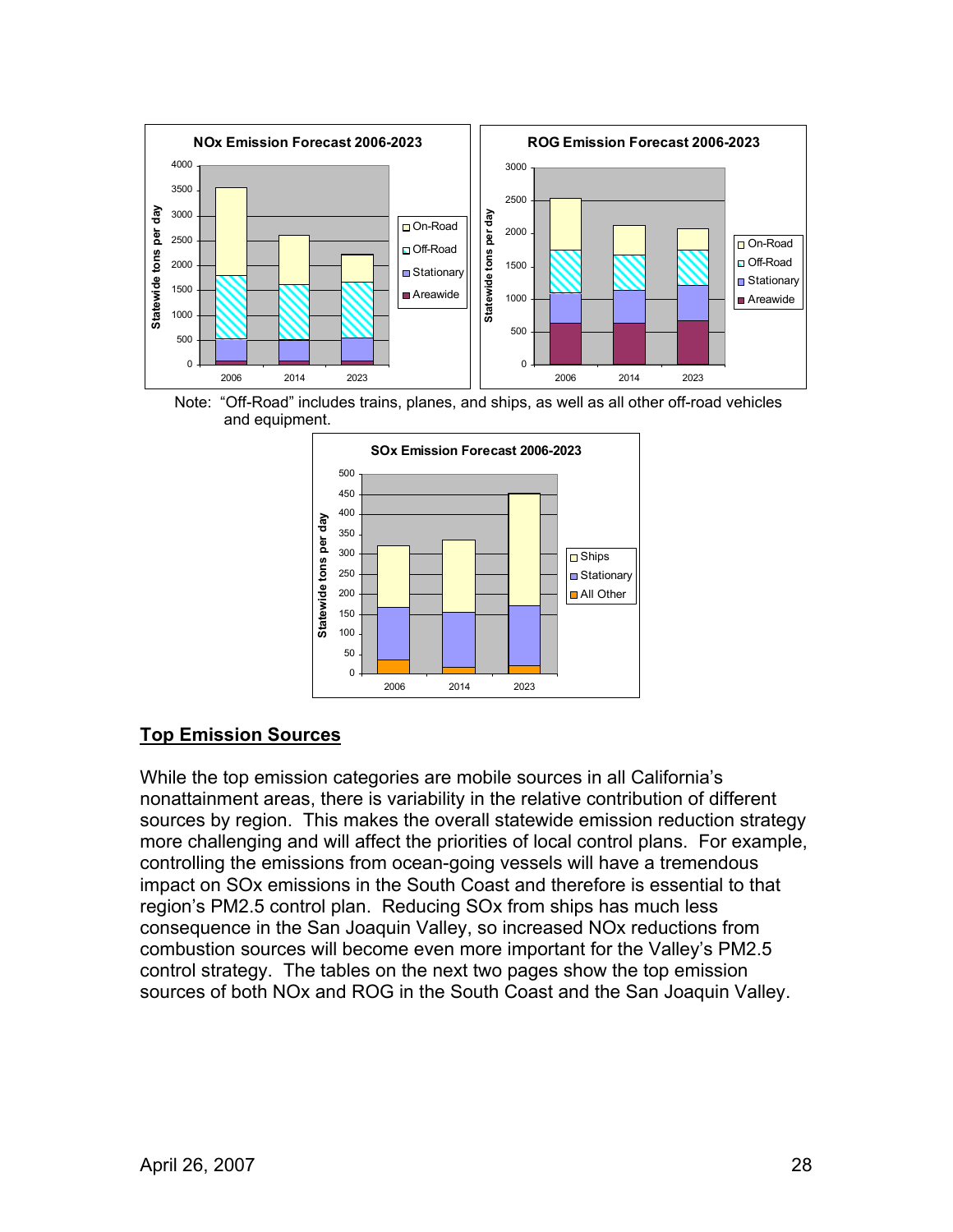Here are some things we have learned by analyzing the emissions inventory for these two areas:

- South Coast NOx emissions are significantly impacted by goods movement, with the ships, trains, trucks, and off-road equipment that move goods contributing about 30 percent of all South Coast NOx emissions. Aircraft NOx emissions are also increasing.
- The impact of goods movement in the San Joaquin Valley is felt mostly by the emissions contribution of heavy-duty trucks, which are projected to remain the largest NOx emitter through 2023.
- Emissions of NOx from manufacturing and industrial sources in the San Joaquin Valley become increasingly significant as emissions from mobile sources decline in the future.
- The large population in the South Coast is the main reason why consumer product emissions are projected to become the number one ROG emissions source by 2014.
- San Joaquin Valley ROG emissions are significantly impacted by agricultural sources such as livestock waste.
- The existing emission control program will cut heavy-duty truck NO<sub>x</sub> emissions about 70 percent in the San Joaquin Valley and South Coast by 2023, but they need to be cut even more by new strategies to attain ozone and PM2.5 standards.
- Mobile sources under federal and international jurisdiction (like ships, locomotives, and aircraft) contribute an increasingly greater proportion of total emissions, especially NOx, in future years as emission increases due to growth overwhelm the existing control program, while emissions of mobile sources under State jurisdiction decrease due to stringent controls.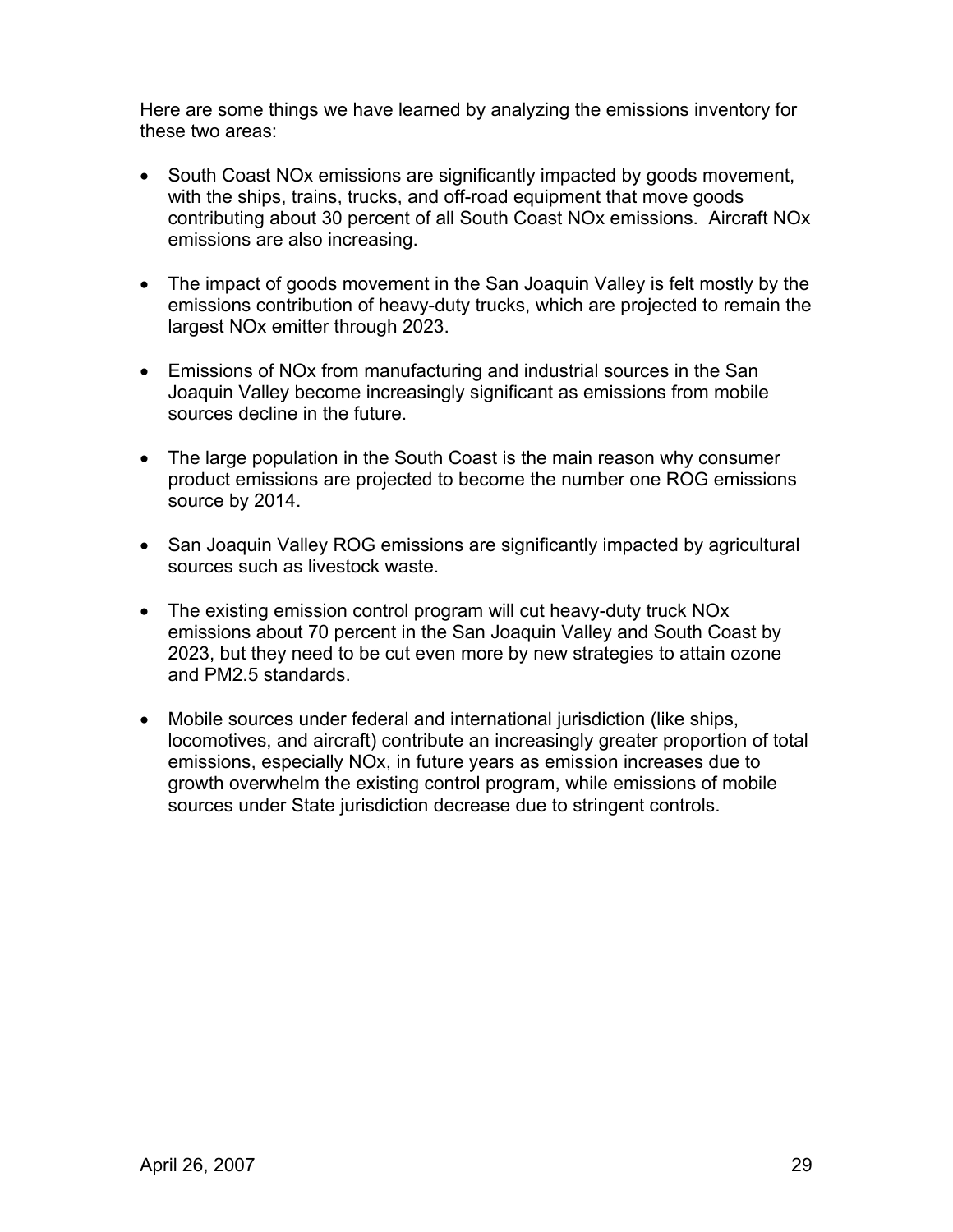| <b>Source Category</b>                        | 2006 | 2014            | 2023 |
|-----------------------------------------------|------|-----------------|------|
| <b>HEAVY DUTY DIESEL TRUCKS</b>               | 259  | 140             | 73   |
| <b>PASSENGER VEHICLES</b>                     | 204  | 101             | 53   |
| OFF-ROAD EQUIPMENT (CONSTRUCTION AND MINING)  | 120  | 81              | 41   |
| OFF-ROAD EQUIPMENT (COMMERCIAL, INDUSTRIAL)   | 87   | 53              | 35   |
| SHIPS AND COMMERCIAL BOATS                    | 75   | 87              | 116  |
| GASOLINE-FUELED COMMERCIAL TRUCKS             | 36   | 24              | 17   |
| <b>LOCOMOTIVES</b>                            | 31   | 23              | 28   |
| RESIDENTIAL FUEL COMBUSTION                   | 18   | 16              | 14   |
| MANUFACTURING & INDUSTRIAL (BOILERS, ENGINES) | 17   | 15              | 15   |
| SERVICE AND COMMERCIAL (BOILERS, ENGINES)     | 16   | 12 <sup>°</sup> | 11   |
| RECREATIONAL BOATS                            | 16   | 17              | 18   |
| <b>AIRCRAFT</b>                               | 16   | 22              | 29   |
| <b>TOTAL OF TOP CATEGORIES</b>                |      | 589             | 450  |
| <b>TOTAL</b>                                  |      | 650             | 505  |
| TOP CATEGORIES PERCENT OF TOTAL               |      | 91%             | 89%  |

# **South Coast Air Basin – Top Sources of NOx**

Summer emissions, tons per day

# **San Joaquin Valley – Top Sources of NOx**

| <b>Source Category</b>                                            | 2006 | 2014 | 2023 |
|-------------------------------------------------------------------|------|------|------|
| <b>HEAVY DUTY DIESEL TRUCKS</b>                                   | 285  | 155  | 75   |
| FARM EQUIPMENT (COMBINES AND TRACTORS)                            | 60   | 37   | 17   |
| <b>PASSENGER VEHICLES</b>                                         | 58   | 31   | 16   |
| MANUFACTURING & INDUSTRIAL (BOILERS, ENGINES)                     | 39   | 44   | 48   |
| OFF-ROAD EQUIPMENT (CONSTRUCTION AND MINING)                      | 34   | 22   | 12   |
| OFF-ROAD EQUIPMENT (COMMERCIAL, INDUSTRIAL)                       | 34   | 23   | 15   |
| <b>LOCOMOTIVES</b>                                                | 22   | 21   | 22   |
| <b>AGRICULTURAL IRRIGATION PUMPS</b>                              | 16   | 7    | 5    |
| OIL AND GAS PRODUCTION (COMBUSTION)                               |      | 10   | 10   |
| COGENERATION (ELECTRICITY GENERATION AND<br><b>HEAT RECOVERY)</b> | 9    | 7    | 8    |
| <b>GASOLINE-FUELED COMMERCIAL TRUCKS</b>                          | 9    | 7    | 6    |
| FOOD AND AGRICULTURE (CROP PROCESSING AND<br><b>WINERIES</b> )    | 9    | 9    | 9    |
| <b>GLASS AND RELATED PRODUCTS</b>                                 | 8    | 9    | 11   |
| <b>TOTAL OF TOP CATEGORIES</b>                                    |      | 381  | 253  |
| <b>TOTAL</b>                                                      | 650  | 425  | 300  |
| TOP CATEGORIES PERCENT OF TOTAL                                   |      | 90%  | 84%  |

Summer emissions, tons per day

Note: Emissions do not include impact of State Strategy proposed new measures.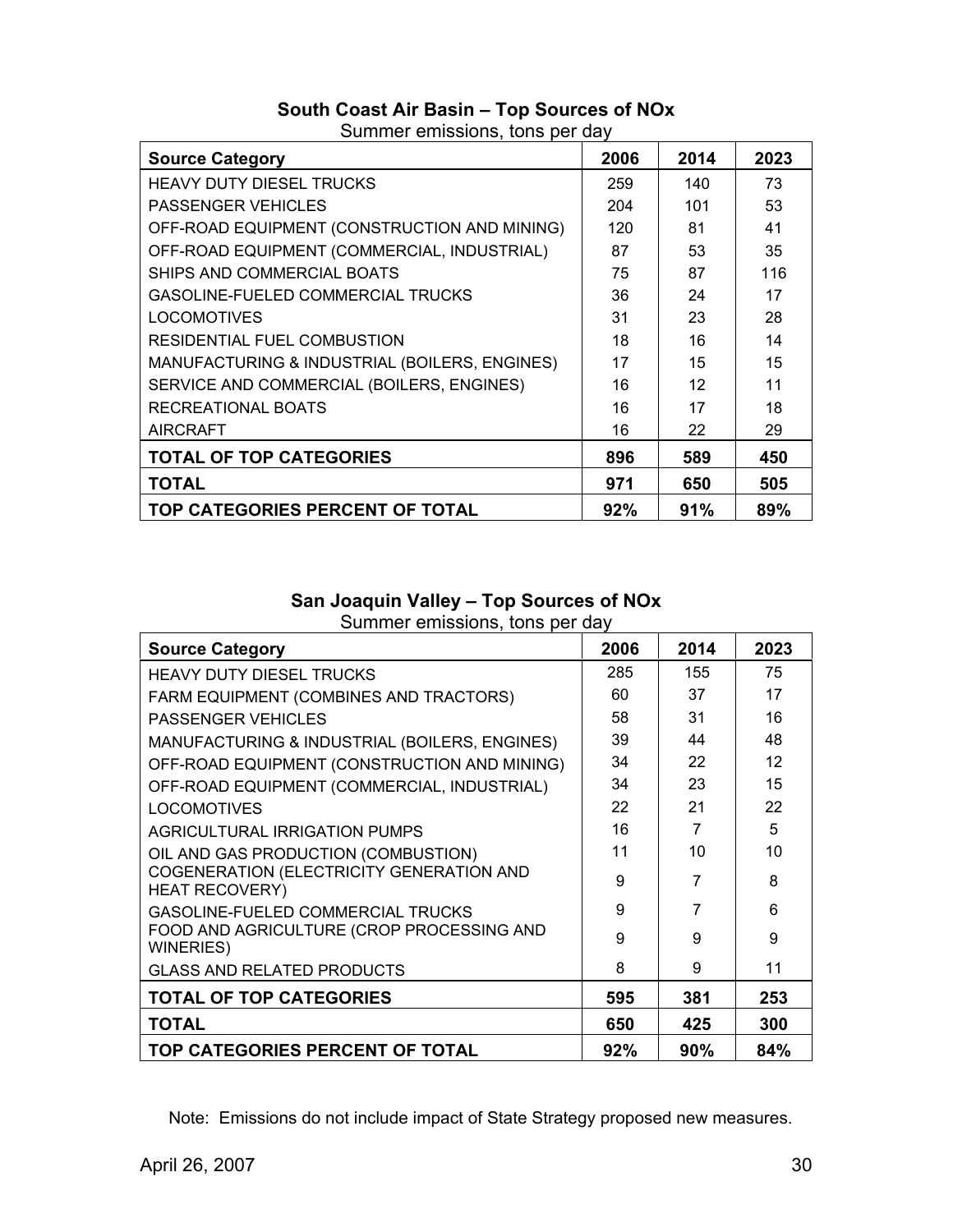## **South Coast Air Basin – Top Sources of ROG**

|--|

| <b>Source Category</b>                                                                      | 2006 | 2014 | 2023 |
|---------------------------------------------------------------------------------------------|------|------|------|
| <b>PASSENGER VEHICLES</b>                                                                   | 207  | 112  | 76   |
| <b>CONSUMER PRODUCTS</b>                                                                    | 101  | 103  | 110  |
| RECREATIONAL BOATS                                                                          | 64   | 53   | 51   |
| OFF-ROAD EQUIPMENT (LAWN AND GARDEN)                                                        | 52   | 40   | 38   |
| ARCHITECTURAL COATINGS (PAINTS AND THINNERS)                                                | 31   | 29   | 31   |
| OFF-ROAD EQUIPMENT (COMMERCIAL, INDUSTRIAL)                                                 | 28   | 15   | 12   |
| PETROLEUM MARKETING (GASOLINE EVAPORATIVE<br>LOSSES)<br>COATINGS (PAINTS AND THINNERS - NON | 27   | 28   | 31   |
| ARCHITECTURAL)                                                                              | 27   | 25   | 28   |
| GASOLINE-FUELED COMMERCIAL TRUCKS                                                           | 24   | 13   | 8    |
| <b>GAS CANS</b>                                                                             | 21   | 10   |      |
| OFF-ROAD EQUIPMENT (CONSTRUCTION AND MINING)                                                | 20   | 12   | 8    |
| <b>TOTAL OF TOP CATEGORIES</b>                                                              | 600  | 441  | 399  |
| <b>TOTAL</b>                                                                                | 732  | 567  | 534  |
| TOP CATEGORIES PERCENT OF TOTAL                                                             |      | 78%  | 75%  |

# **San Joaquin Valley – Top Sources of ROG**

| <b>Source Category</b>                                                | 2006 | 2014 | 2023 |
|-----------------------------------------------------------------------|------|------|------|
| <b>PASSENGER VEHICLES</b>                                             | 62   | 37   | 24   |
| WASTE DISPOSAL/COMPOSTING                                             | 57   | 72   | 80   |
| LIVESTOCK WASTE (DAIRY CATTLE)<br>OIL AND GAS PRODUCTION (EVAPORATIVE | 40   | 33   | 41   |
| LOSSES/FLARING)                                                       | 28   | 26   | 23   |
| <b>CONSUMER PRODUCTS</b>                                              | 24   | 26   | 30   |
| <b>PESTICIDES</b>                                                     | 22   | 20   | 20   |
| <b>HEAVY DUTY DIESEL TRUCKS</b>                                       | 20   | 13   | 8    |
| RECREATIONAL BOATS<br>FOOD AND AGRICULTURE (CROP PROCESSING AND       | 20   | 17   | 17   |
| WINERIES)                                                             | 13   | 12   | 13   |
| ARCHITECTURAL COATINGS (PAINTS AND THINNERS)                          | 11   | 12   | 13   |
| OFF-ROAD EQUIPMENT (COMMERCIAL, INDUSTRIAL)                           | 10   | 6    | 4    |
| FARM EQUIPMENT (COMBINES AND TRACTORS)                                | 10   | 5    | 3    |
| <b>TOTAL OF TOP CATEGORIES</b>                                        | 317  | 279  | 277  |
| <b>TOTAL</b>                                                          | 452  | 410  | 414  |
| TOP CATEGORIES PERCENT OF TOTAL                                       |      | 68%  | 67%  |

Summer emissions, tons per day

Note: Emissions do not include impact of State Strategy proposed new measures.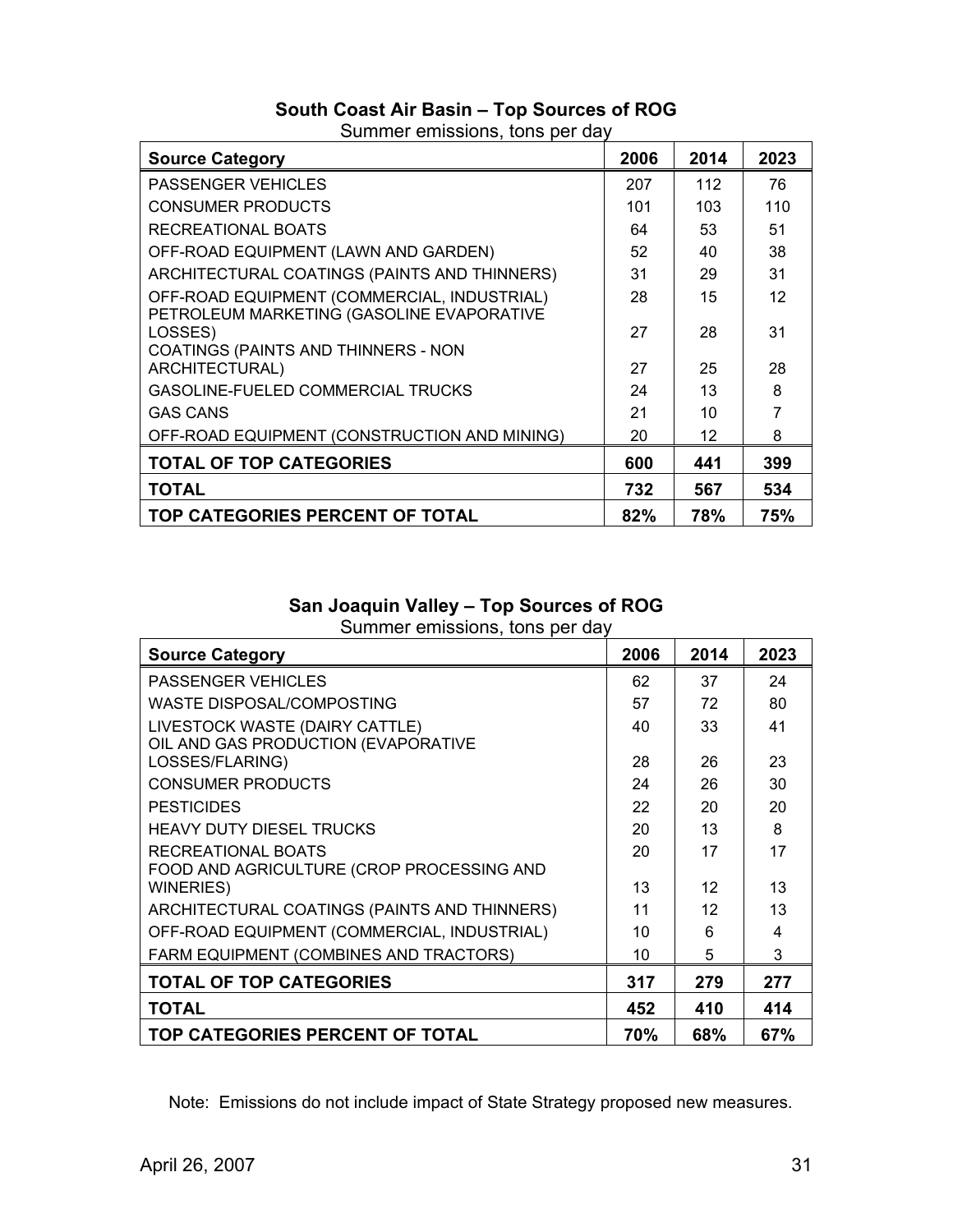### **Setting the Emission Reduction Targets**

U.S. EPA rules require the use of air quality modeling to set emission reduction targets. Modeling is also helpful in guiding the selection of the most effective pollutants to control. To set ozone emission reduction targets, air quality modeling has been conducted separately for two overarching areas. One area is Northern and Central California, encompassing the San Joaquin and Sacramento Valleys, the Bay Area and the Sierra Nevada Mountains. ARB staff has been doing this modeling. The other area is Southern California, including the South Coast Air Basin, Ventura County, Imperial County, and the Mojave Desert area. The South Coast air district has been doing this modeling. The South Coast air district has also been performing the air quality modeling to set its PM2.5 target.

### **Weight of Evidence Analysis**

A Weight of Evidence analysis provides a set of complementary analyses that supplements the SIP-required modeling. These analyses can include consideration of measured air quality, emissions, and meteorological data, evaluation of other air quality indicators, and additional air quality modeling. A Weight of Evidence approach looks at the entirety of the information at hand to provide a more informed basis for the attainment strategy. While all analysis methods have inherent strengths and weaknesses, examining an air quality problem in a variety of ways increases the confidence one has in the results. This approach also provides a better understanding of the overall problem and the level and mix of emissions controls needed for attainment.

The discussion in Chapter 4 about South Coast PM2.5 pollution is a weight of evidence approach. More detailed weight of evidence analysis will be included in ARB staff reports on the local air district plans and in the local plans themselves.

### **South Coast Ozone Emission Reduction Targets**

Under State law the South Coast air district is responsible for setting carrying capacities for the South Coast Air Basin. While the carrying capacities result in large emission reduction targets for both NOx and ROG, the South Coast modeling indicates that NOx reductions are more effective at reducing ozone in the long run, although ROG reductions are still needed to maximize progress. In fact, the air district modified the South Coast Air Basin carrying capacity in its February 2007 draft air plan, relying even more heavily on NOx reductions than in its earlier estimates.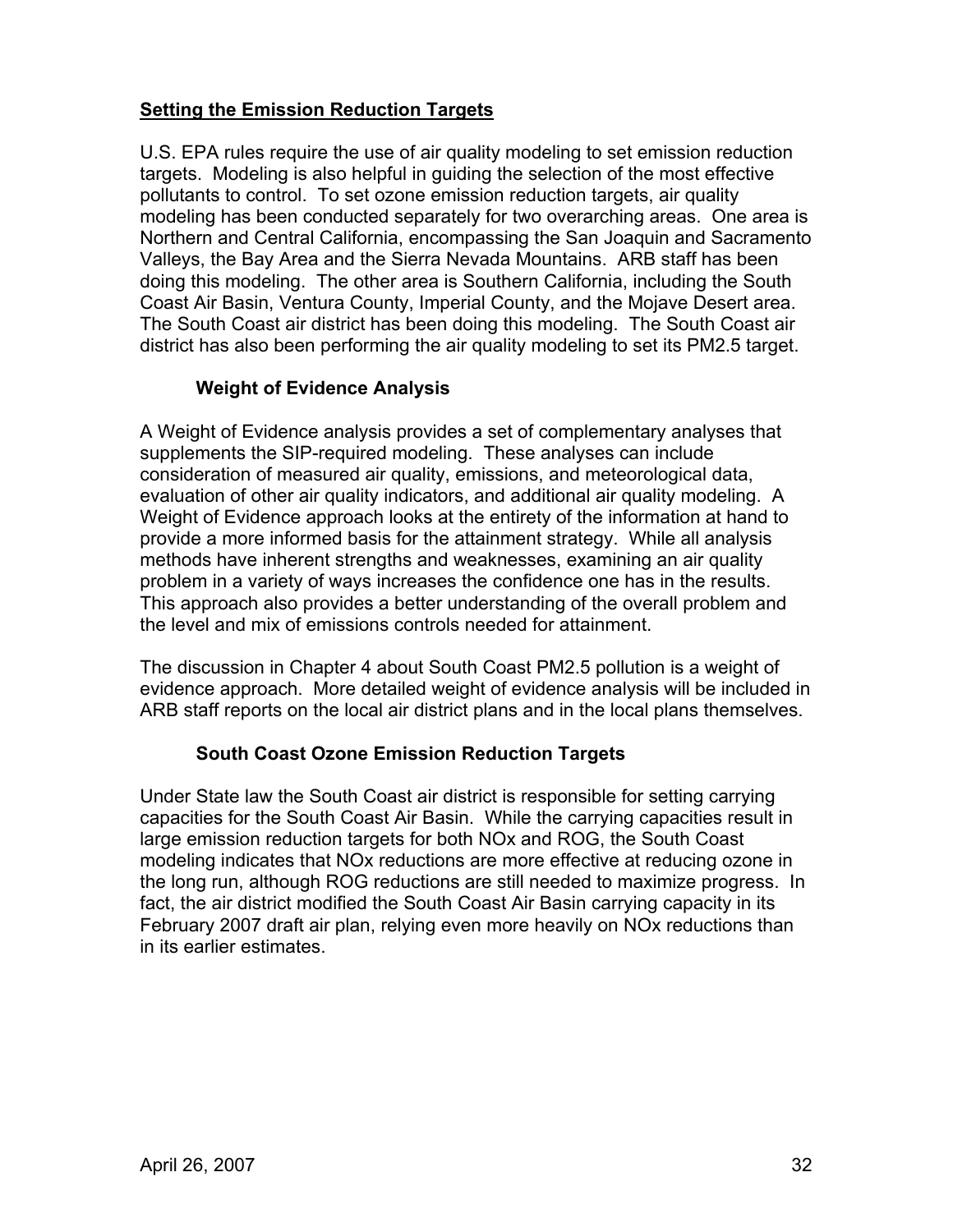The emission reduction targets based on the February 2007 carrying capacities are presented below.

| (tons per day)                   | <b>NOx</b> | <b>ROG</b> |
|----------------------------------|------------|------------|
| 2006 Emissions Inventory         | 972        | 732        |
| <b>Carrying Capacity</b>         | 114        | 420        |
| <b>Emission Reduction Target</b> | 858        | 312        |

**Draft South Coast Ozone Emission Reduction Targets** 

It will be important to revisit the relative carrying capacities in subsequent SIPs to factor in inventory improvement, updated modeling, and control measure development.

### **South Coast PM2.5 Emission Reduction Targets**

As discussed previously, unlike ozone, PM2.5 consists of many different components. These components can vary by location and season, with both local and regional scale contributions. This complexity and variability presents a unique challenge in modeling for attaining the annual standard, and introduces a higher level of uncertainty in the results. In addition, while there is a long history and body of experience for ozone model application, air quality modeling for PM2.5 is relatively more recent, and it has not been applied as extensively. ARB will continue to work with air districts on efforts to refine PM2.5 modeling techniques.

| (tons per day)                   | <b>NOx</b> | <b>ROG</b> | <b>SOx</b> | <b>Direct</b><br><b>PM2.5</b> |
|----------------------------------|------------|------------|------------|-------------------------------|
| 2006 Emissions Inventory         | 972        | 732        | 63         | 101                           |
| <b>Carrying Capacity</b>         | 443        | 469        | 19         | 88                            |
| <b>Emission Reduction Target</b> | 529        | 263        | 44         | 13                            |

**Draft South Coast PM2.5 Emission Reduction Targets** 

### **San Joaquin Valley Emission Reduction Targets**

ARB staff has been using photochemical models for Northern and Central California developed as part of the multi-million dollar Central California Air Quality Study. This modeling continues to confirm that NOx is the key to long term attainment in the San Joaquin Valley. (This is also true for the Sacramento Valley and the rural regions downwind.) ROG looks beneficial especially in the near term for maximum progress and to supplement NOx reductions long term.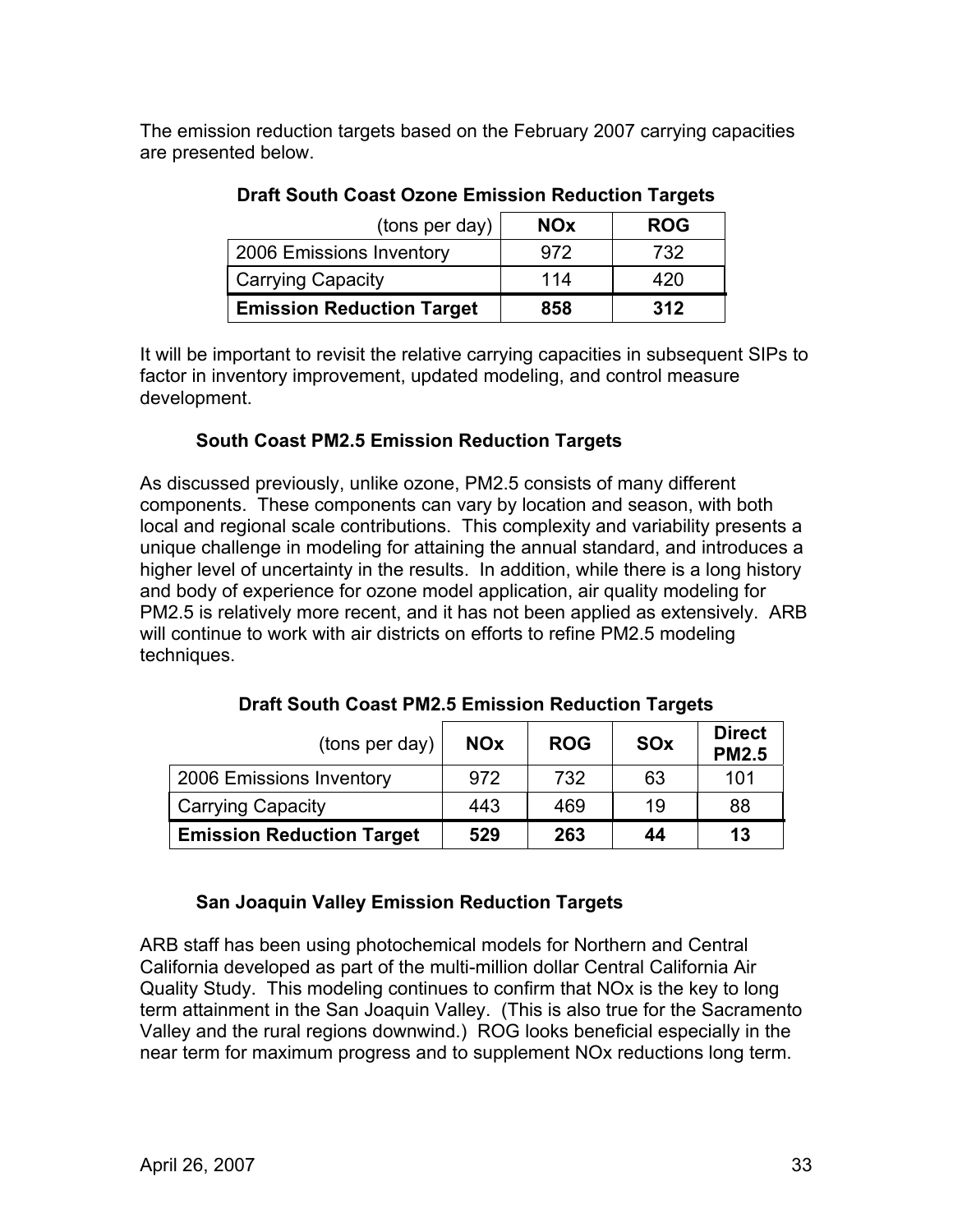The ozone emission reduction targets for San Joaquin Valley are shown in the following table. The ROG carrying capacity is implicit, based on the much larger benefit of NOx reductions demonstrated by the modeling.

| (tons per day)                   | <b>NOx</b> | <b>ROG</b> |
|----------------------------------|------------|------------|
| 2006 Emissions Inventory         | 650        | 454        |
| <b>Carrying Capacity</b>         | 160        | 342        |
| <b>Emission Reduction Target</b> | 490        | 112        |

### **San Joaquin Valley Ozone Emission Reduction Targets**

San Joaquin Valley PM2.5 modeling is underway and carrying capacities and emission reduction targets will be developed later in 2007 for a PM2.5 plan that is due to U.S. EPA in April 2008.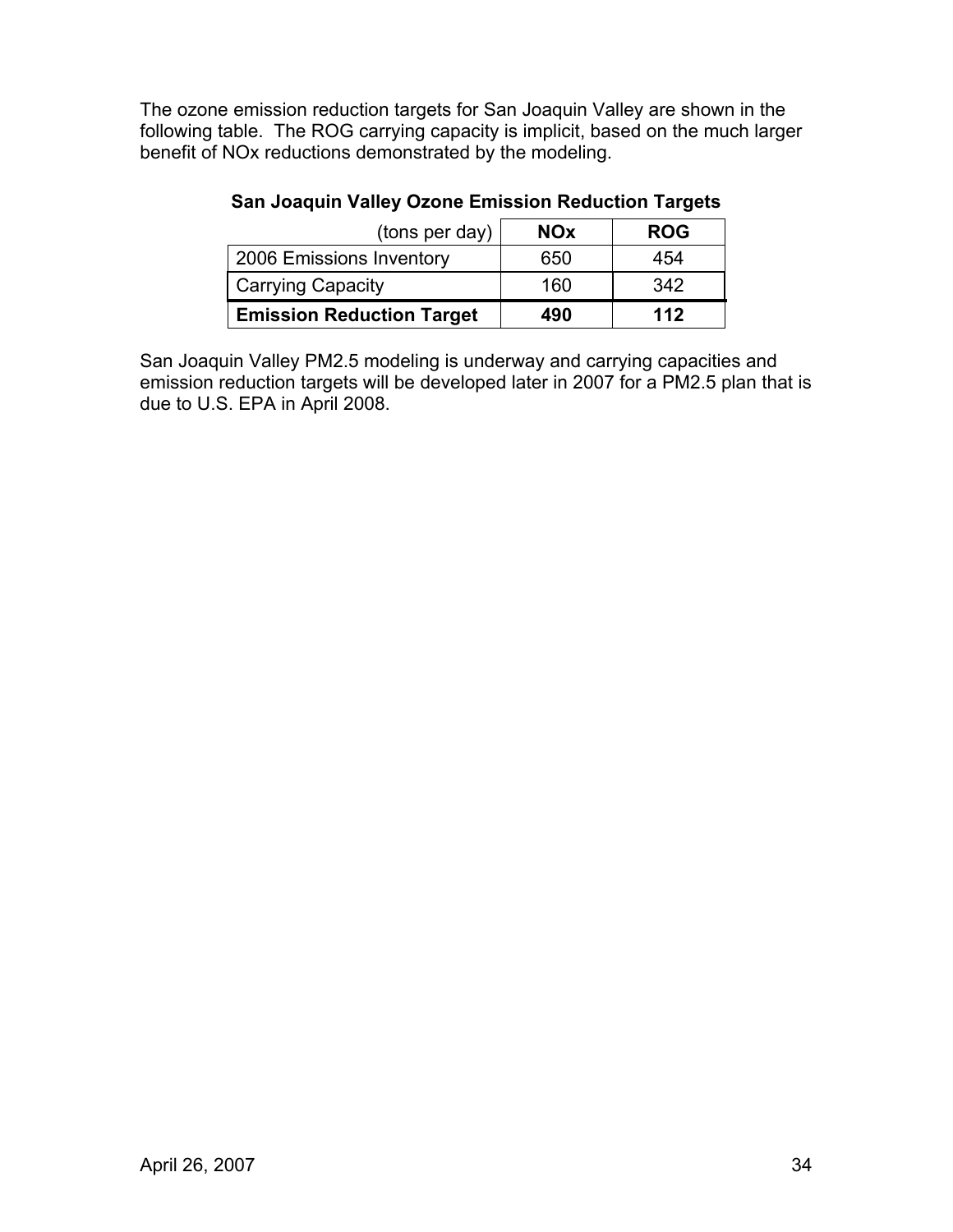# **3. ARB's 2007 SIP STATE STRATEGY**

The State Strategy maps out how to achieve the emission reductions necessary to meet federal air quality standards. The two main emission reduction components of the State Strategy are the adopted SIP measures and proposed new measures. The adopted SIP measures include those adopted through 2006. Proposed new measures include those to be adopted after 2006.

Responsibility for implementing emission reduction measures is shared between the agencies with primary responsibility for controlling air pollution in California: the Air Resources Board, 35 local air pollution control and air quality management districts, and the U.S. Environmental Protection Agency. However, given the current status of statewide emissions, ARB has the lion's share of responsibility, followed by U.S. EPA.

### **Agency Roles in SIP Measure Development**

#### **Local Measures**

Local air districts are primarily responsible for controlling emissions from stationary and areawide sources (with the exception of consumer products) through rules and permitting programs. Examples include industrial sources like factories, refineries, and power plants; commercial sources like gas stations, dry cleaners, and paint spray booth operations; residential sources like fireplaces, water heaters, and house paints; and miscellaneous non-mobile sources like emergency generators. Districts also inspect and test fuel vapor recovery systems to check that such systems are operating as certified.

#### **State Measures**

ARB is responsible for controlling emissions from mobile sources (except where federal law preempts ARB's authority) and consumer products, developing fuel specifications, establishing gasoline vapor recovery standards and certifying vapor recovery systems, providing technical support to the districts, and overseeing local district compliance with State and federal law. The Department of Pesticide Regulation is responsible for control of agricultural, commercial and structural pesticides, while the Bureau of Automotive Repair runs the State's Smog Check programs to identify and repair polluting cars.

### **Federal Measures**

U.S. EPA has the authority to control emissions from mobile sources, including sources all or partly under exclusive federal jurisdiction (like interstate trucks, some farm and construction equipment, aircraft, marine vessels, and locomotives based in this country). U.S. EPA also has oversight authority for state air programs as they relate to the federal Clean Air Act. International organizations develop standards for aircraft and marine vessels that operate outside the U.S.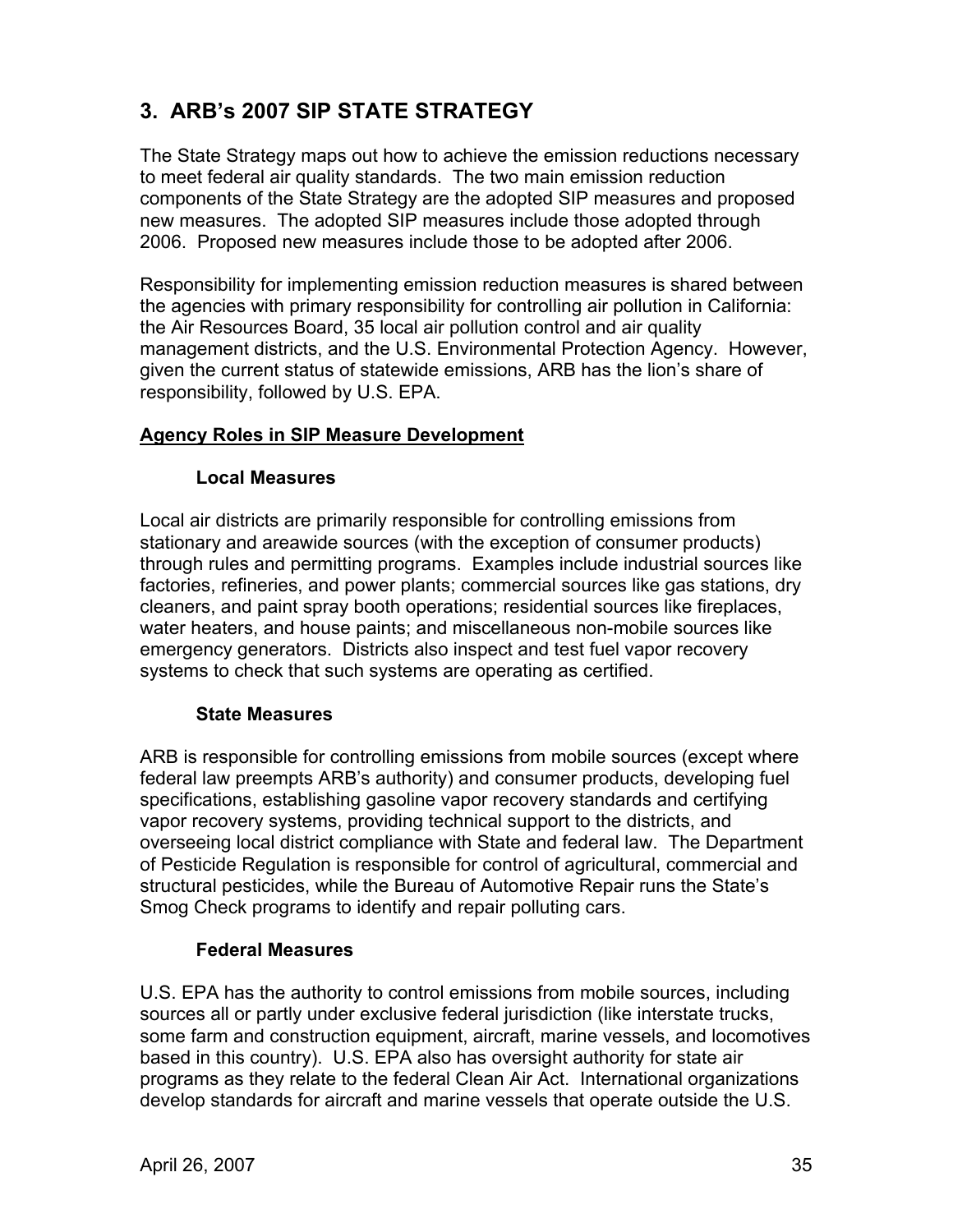Federal agencies have the lead role in representing the U.S. in the process of developing international standards.

### **Adopted SIP Measures**

Many measures already adopted by local, State and federal agencies are currently reducing emissions. Many will do so at an accelerated rate in the future. Some adopted measures are scheduled to go into effect years hence. Adopted SIP measures will have a very significant impact on emissions and air quality between now and the target dates (attainment years) in the areas of the State that do not meet federal ozone and PM2.5 air quality standards.

Adopted SIP measures have been developed over the years through the combined efforts of air pollution regulators – with a foundation of ARB's mobile source and fuels programs, complementary national actions for pollution sources under federal authority, and local air district programs for industrial and commercial sources -- as well as transportation plans that integrate transit and other alternatives to solo vehicle travel. ARB has adopted 46 emission-reducing control measures since the approval of the 1994 1-hour ozone SIP. These measures, shown on the table on Page 38 entitled "Air Resources Board SIP Control Measures (1994-2006)," comprise the bulk of the benefits of the adopted measures.

### **Mobile Sources**

### Cleaner Engines and Fuels

California has dramatically tightened emission standards for on-road and off-road mobile sources and the fuels that power them. The table below shows how significantly the adopted measures have controlled emissions from new engines for the major categories of mobile sources.

California's emission control program for on-road motor vehicles is the strongest in the world. New cars are now 99 percent cleaner than their uncontrolled counterparts. Trucks are now 90 percent cleaner, and will be 98 percent cleaner by 2010.

Working in concert with the U.S. EPA, standards for goods movement sources have also been tightened dramatically. By requiring low-sulfur fuel, SOx emissions from ship auxiliary engines will be cut 96 percent by 2010. New locomotive engines are now 50-60 percent cleaner. Harbor craft emission standards were cut roughly in half. And new cargo handling equipment will be 95 percent cleaner by 2011.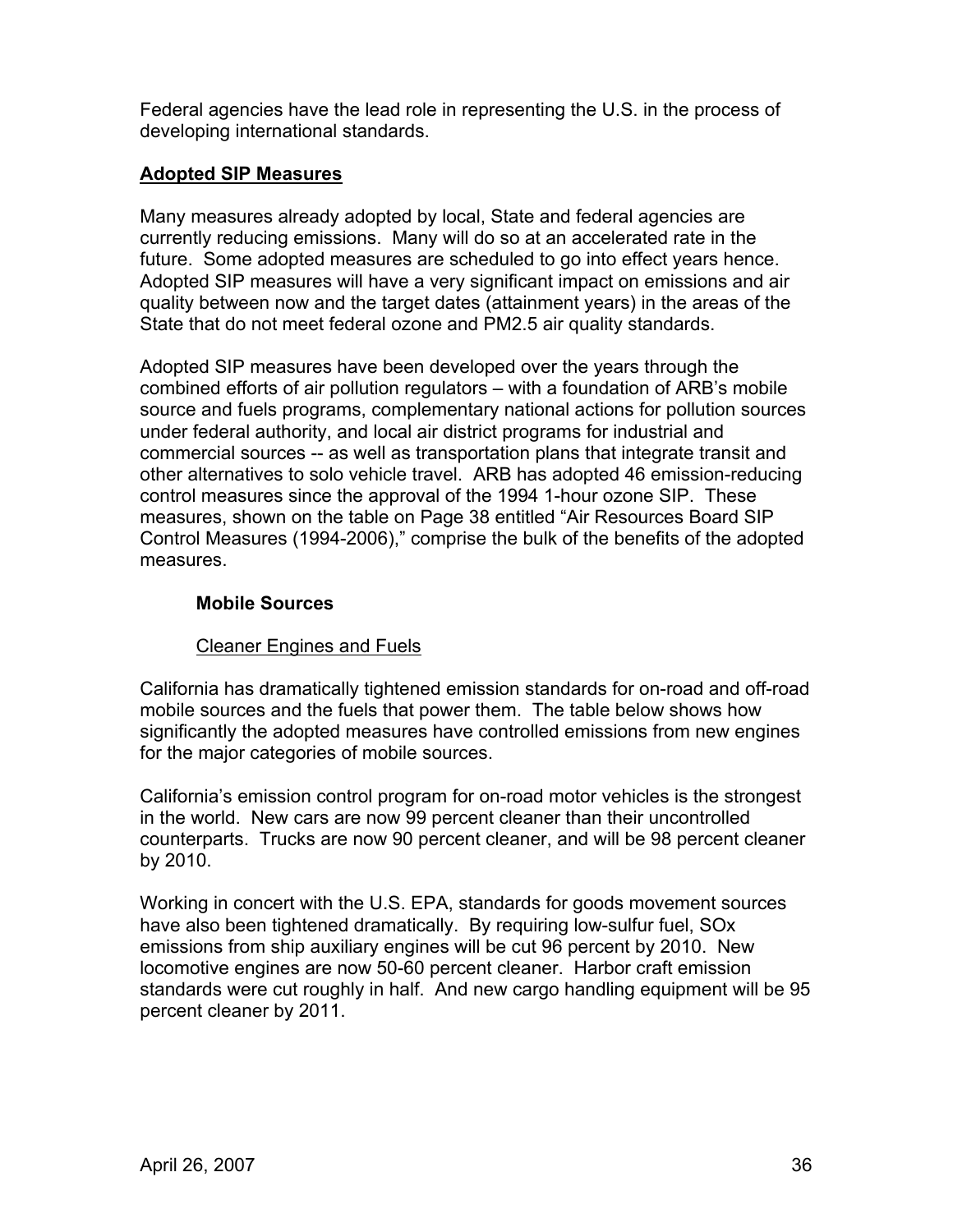| <b>Source</b>                 | <b>Controlled</b><br><b>Since</b> | <b>Level of Control*</b>                           |
|-------------------------------|-----------------------------------|----------------------------------------------------|
| <b>ON-ROAD</b>                |                                   |                                                    |
| Passenger Cars                | 1961                              | 99% in 2006 (ROG + NOx)                            |
| <b>Trucks and Buses</b>       | 1988                              | 90% by 2007, 98% by 2010 (NOx)<br>98% by 2007 (PM) |
| <b>Motorcycles</b>            | 1975                              | 88% by 2008 (ROG + NOx)                            |
| <b>GOODS MOVEMENT</b>         |                                   |                                                    |
| Ship Auxiliary Engines (fuel) | 2000                              | 96% (SOx), 83% (PM) by 2010                        |
| Locomotives                   | 1973                              | 60% in 2005 (ROG+NOx)                              |
| <b>Harbor Craft</b>           | 2004                              | 50% in 2004 (NOx)                                  |
| Cargo Handling Equipment      | 2005                              | 95% by 2011-2012 (ROG+NOx, PM)                     |
| <b>OFF-ROAD SOURCES</b>       |                                   |                                                    |
| Large Off-Road Equipment      | 1996                              | 98% by 2015 (ROG + NOx)                            |
| <b>Personal Water Craft</b>   | 1990                              | 88% by 2010 (ROG)                                  |
| <b>Recreational Boats</b>     | 1990                              | 89% by 2010 (ROG)                                  |
| Lawn & Garden Equipment       | 1990                              | 82-90% by 2010 (ROG)                               |
| <b>AREAWIDE SOURCES</b>       |                                   |                                                    |
| <b>Consumer Products</b>      | 1989                              | 50 categories controlled 50% (ROG)                 |

### **Impact of Existing Standards and Emission Limits**

\* Level of emissions control compared to uncontrolled source.

California has also drastically lowered standards for off-road sources, from lawn and garden equipment, to recreational vehicles and boats, to construction equipment and other large off-road sources. From 2010 through 2014, these new off-road sources will be manufactured with 80-98 percent fewer emissions than their uncontrolled counterparts.

ARB has worked closely with U.S. EPA to regulate large diesel, gasoline and liquid petroleum gas equipment – where authority is split between California and the federal government – and by 2014, new large off-road equipment will be 98 percent cleaner. ARB has also made great strides in reducing emissions from the smaller engines under State control, like those used in lawn mowers and jet skis, recreational vehicles and boats. From 2010 to 2015, these new off-road sources will be manufactured with 82-90 percent fewer emissions than their uncontrolled counterparts.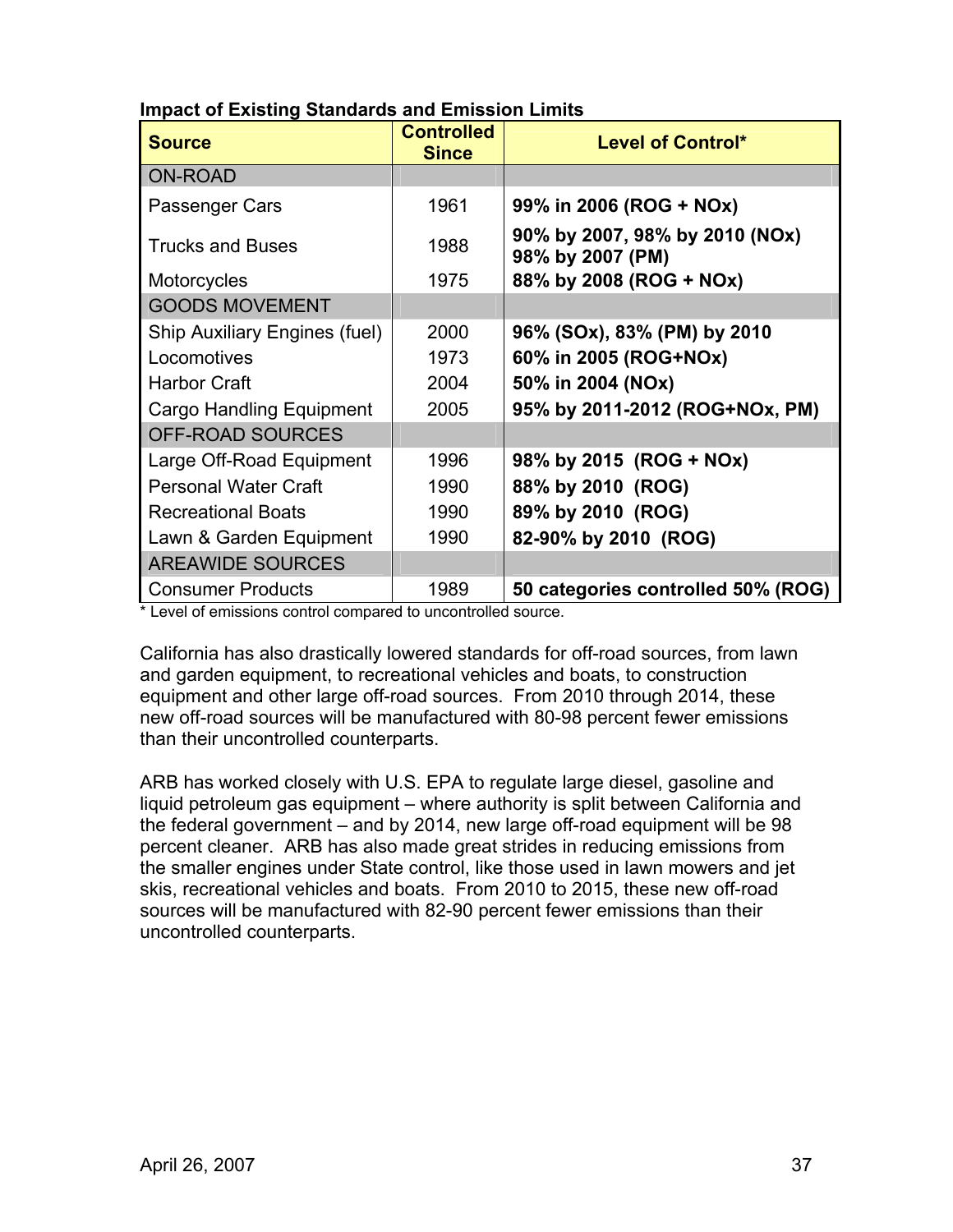| Air Resources Board SIP Control Measures (1994-2006) |  |  |  |
|------------------------------------------------------|--|--|--|
|                                                      |  |  |  |

| <b>Air Resources Board Action</b>                                          | <b>Date</b> | <b>Air Resources Board Action</b>                                        |
|----------------------------------------------------------------------------|-------------|--------------------------------------------------------------------------|
| In-Use Diesel Agricultural<br><b>Engine Requirements</b>                   | 2006        | California ZEV Requirement<br>Update                                     |
| <b>Consumer Product Lower</b><br><b>Emission Limits</b>                    | 2006        | Heavy-Duty Gas Truck Emissior<br><b>Standards</b>                        |
| Zero Emission Bus Rule<br>Amendments                                       | 2006        | <b>Heavy-Duty Diesel Truck</b><br><b>Emission Standards</b>              |
| Off-Highway Recreational<br><b>Vehicle Regulation Amendments</b>           | 2006        | <b>Inboard and Sterndrive Marine</b><br><b>Engine Emission Standards</b> |
| Forklifts and Other Spark-<br>Ignition Equipment Regulation                | 2006        | <b>Architectural Coatings Suggeste</b><br><b>Control Measure</b>         |
| <b>Border Truck Inspection</b><br>Program Protocol Improvements            | 2006        | Urban Transit Bus Fleet Rule                                             |
| <b>Ship Auxiliary Engine Cleaner</b><br><b>Fuel Requirements</b>           | 2005        | <b>Off-Road Diesel Equipment</b><br><b>Emission Standards</b>            |
| Diesel Cargo Handling<br><b>Equipment Rule</b>                             | 2005        | <b>Reformulated Gas MTBE Phase</b><br>Out                                |
| <b>Public and Utility Diesel Truck</b><br><b>Fleet Rule</b>                | 2005        | <b>Consumer Product Emission</b><br>Limits                               |
| Heavy-Duty Sleeper Truck Idling<br>Limits                                  | 2005        | Portable Fuel Can Regulation                                             |
| <b>Portable Fuel Container</b><br>Requirements                             | 2005        | <b>Marine Pleasurecraft Emission</b><br>Standards                        |
| <b>Transit Bus Rule Additions</b>                                          |             | Low-Emission Vehicle Program<br>(LEV II) Exhaust Standards               |
| Off-Road Diesel Engine Tier 4<br>Standards                                 | 2004        | Large Off-Road Gas/LPG Engin<br><b>Emission Standards</b>                |
| <b>Harbor Craft and Locomotive</b><br><b>Clean Diesel Fuel Requirement</b> | 2004        | <b>Cleaner Burning Gasoline Rule</b><br>Improvements                     |
| <b>Idling Limits for Trucks</b>                                            | 2004        | On-Road Heavy-Duty Truck<br><b>Exhaust Emission Standards</b>            |
| <b>Consumer Products Rule</b>                                              | 2004        | Light-Duty Vehicle Off-Cycle<br><b>Emission Controls</b>                 |
| Chip Reflash to Detect Truck<br><b>Emission Control System Failure</b>     | 2004        | <b>Consumer Product Emission</b><br>Limits                               |
| <b>Transportation Refrigeration Unit</b><br>Rule                           | 2004        | Locomotive Memorandum of<br>Agreement for the South Coast                |
| Portable Diesel Engine Emission<br><b>Standards</b>                        | 2004        | Medium- and Heavy-Duty Gas<br><b>Truck Emission Standards</b>            |
| <b>Stationary Diesel Engine</b><br>Regulation                              | 2004        | <b>Aerosol Coatings Regulation</b>                                       |
| Solid Waste Collection Vehicle<br>Regulation                               | 2003        | Large Off-Road Diesel Statemer<br>of Principles                          |
| Lawn and Garden Equipment<br><b>Emission Standards</b>                     | 2003        | Medium- and Heavy-Duty<br><b>Gasoline Trucks</b>                         |
| Low Sulfur Diesel Fuel<br>Regulation                                       | 2003        | <b>Off-Road Recreational Vehicles</b><br>Regulation                      |

| <b>Air Resources Board Action</b>                                             | <b>Date</b> | <b>Air Resources Board Action</b>                                        | <b>Date</b> |
|-------------------------------------------------------------------------------|-------------|--------------------------------------------------------------------------|-------------|
| In-Use Diesel Agricultural<br><b>Engine Requirements</b>                      | 2006        | California ZEV Requirement<br>Update                                     | 2003        |
| <b>Consumer Product Lower</b><br><b>Emission Limits</b>                       | 2006        | Heavy-Duty Gas Truck Emission<br>Standards                               | 2002        |
| Zero Emission Bus Rule<br>Amendments                                          | 2006        | <b>Heavy-Duty Diesel Truck</b><br><b>Emission Standards</b>              | 2001        |
| Off-Highway Recreational<br><b>Vehicle Regulation Amendments</b>              | 2006        | <b>Inboard and Sterndrive Marine</b><br><b>Engine Emission Standards</b> | 2001        |
| Forklifts and Other Spark-<br>Ignition Equipment Regulation                   | 2006        | <b>Architectural Coatings Suggested</b><br><b>Control Measure</b>        | 2000        |
| <b>Border Truck Inspection</b><br><b>Program Protocol Improvements</b>        | 2006        | <b>Urban Transit Bus Fleet Rule</b>                                      | 2000        |
| <b>Ship Auxiliary Engine Cleaner</b><br><b>Fuel Requirements</b>              | 2005        | <b>Off-Road Diesel Equipment</b><br><b>Emission Standards</b>            | 2000        |
| Diesel Cargo Handling<br><b>Equipment Rule</b>                                | 2005        | <b>Reformulated Gas MTBE Phase</b><br>Out                                | 1999        |
| <b>Public and Utility Diesel Truck</b><br><b>Fleet Rule</b>                   | 2005        | <b>Consumer Product Emission</b><br>Limits                               | 1999        |
| Heavy-Duty Sleeper Truck Idling<br>Limits                                     | 2005        | Portable Fuel Can Regulation                                             | 1999        |
| <b>Portable Fuel Container</b><br>Requirements                                | 2005        | <b>Marine Pleasurecraft Emission</b><br>Standards                        | 1998        |
| <b>Transit Bus Rule Additions</b>                                             |             | Low-Emission Vehicle Program<br>(LEV II) Exhaust Standards               | 1998        |
| Off-Road Diesel Engine Tier 4<br>Standards                                    | 2004        | Large Off-Road Gas/LPG Engine<br><b>Emission Standards</b>               | 1998        |
| <b>Harbor Craft and Locomotive</b><br><b>Clean Diesel Fuel Requirement</b>    | 2004        | <b>Cleaner Burning Gasoline Rule</b><br>Improvements                     | 1998        |
| <b>Idling Limits for Trucks</b>                                               | 2004        | On-Road Heavy-Duty Truck<br><b>Exhaust Emission Standards</b>            | 1998        |
| <b>Consumer Products Rule</b>                                                 | 2004        | Light-Duty Vehicle Off-Cycle<br><b>Emission Controls</b>                 | 1997        |
| <b>Chip Reflash to Detect Truck</b><br><b>Emission Control System Failure</b> | 2004        | <b>Consumer Product Emission</b><br>Limits                               | 1997        |
| <b>Transportation Refrigeration Unit</b><br>Rule                              | 2004        | Locomotive Memorandum of<br>Agreement for the South Coast                | 1997        |
| Portable Diesel Engine Emission<br><b>Standards</b>                           | 2004        | Medium- and Heavy-Duty Gas<br><b>Truck Emission Standards</b>            | 1995        |
| <b>Stationary Diesel Engine</b><br>Regulation                                 | 2004        | <b>Aerosol Coatings Regulation</b>                                       | 1995        |
| Solid Waste Collection Vehicle<br>Regulation                                  | 2003        | Large Off-Road Diesel Statement<br>of Principles                         | 1996        |
| Lawn and Garden Equipment<br><b>Emission Standards</b>                        | 2003        | Medium- and Heavy-Duty<br><b>Gasoline Trucks</b>                         | 1995        |
| Low Sulfur Diesel Fuel<br>Regulation                                          | 2003        | <b>Off-Road Recreational Vehicles</b><br>Regulation                      | 1994        |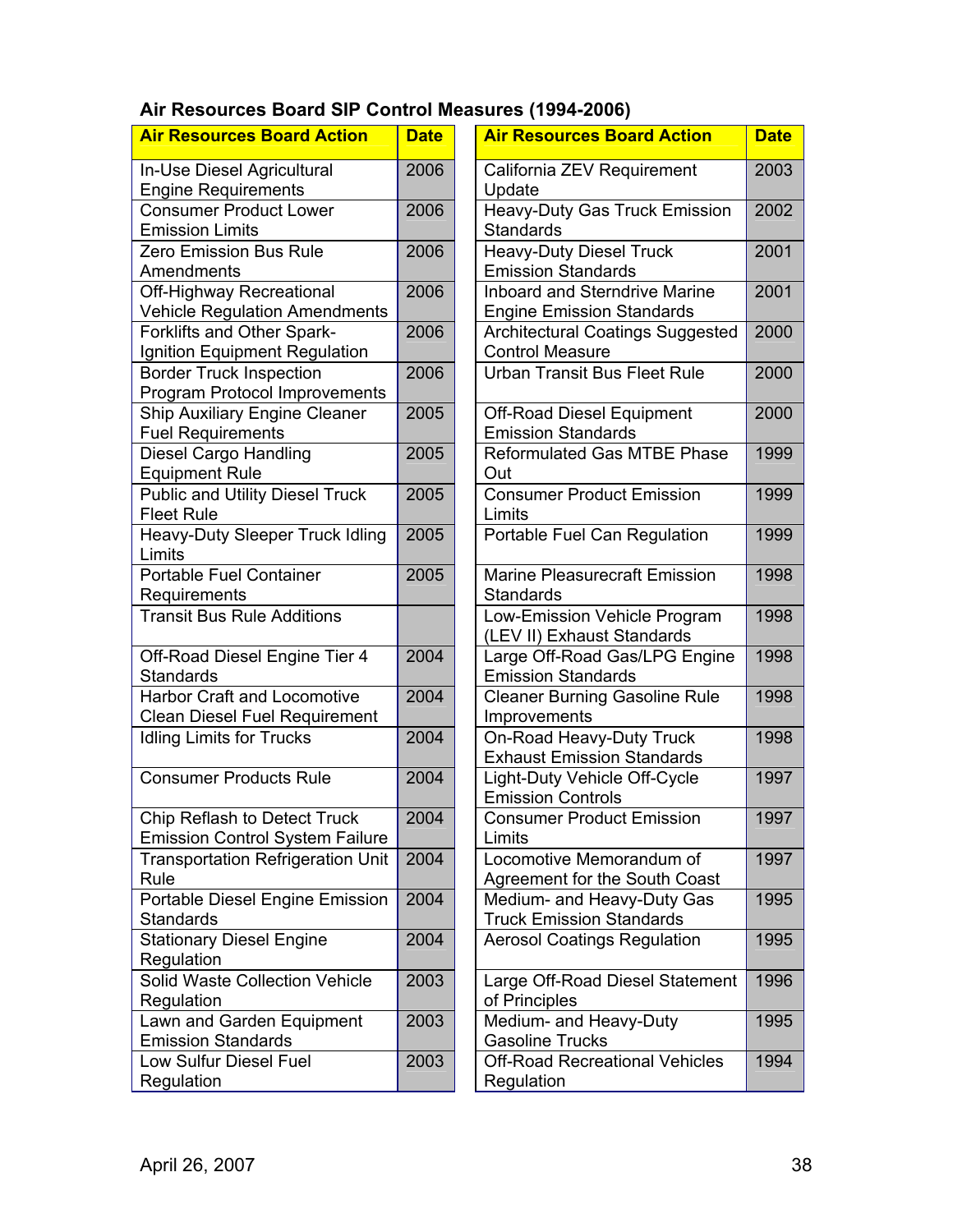The charts below clearly illustrate the benefits of adopted SIP measures to reduce emissions from mobile sources. The downward emission trends are dramatic given California's projected growth in population, vehicle travel, and goods movement activities. But because on-road and off-road mobile sources together account for so much of the State's inventory of ozone and PM2.5 forming emissions, further reductions in mobile source emissions are essential if air quality standards are to be realized.



#### Cleaning Up the Legacy Fleet

Adopted SIP measures have made significant strides in reducing emissions from those mobile sources already in use – the legacy fleet -- by keeping existing vehicles cleaner longer, getting cleaner technology on older vehicles and equipment, and replacing older dirtier vehicles and equipment with cleaner ones. Whereas new engine emissions have been regulated for a long time, most of the in-use control programs have just begun to evolve and have an impact. We still have a lot of work to do to clean up the legacy fleet. That is why the majority of new measures in the State Strategy are in-use measures.

Many programs and rules are currently in place to reduce emissions from the mobile source legacy fleets. The Smog Check Program ensures that passenger vehicles stay clean as they age and on-board diagnostic systems identify smog control problems. Heavy-duty truck inspection programs help control smoke emissions and detect emission control malmaintenance and tampering.

ARB has adopted 20 in-use regulations in the last five years. In-use regulations have required use of cleaner fuels, greatly reducing emissions from ships and harbor craft. Excessive truck and bus idling has been restricted. ARB has adopted public and private fleet rules that require local governments and private companies to incorporate the cleanest vehicles and equipment into their fleets. In-use testing procedures and verification requirements for in-use emission control technology have been strengthened. And other operational and emission control technology requirements that help reduce emissions from existing vehicle and equipment have been put into place.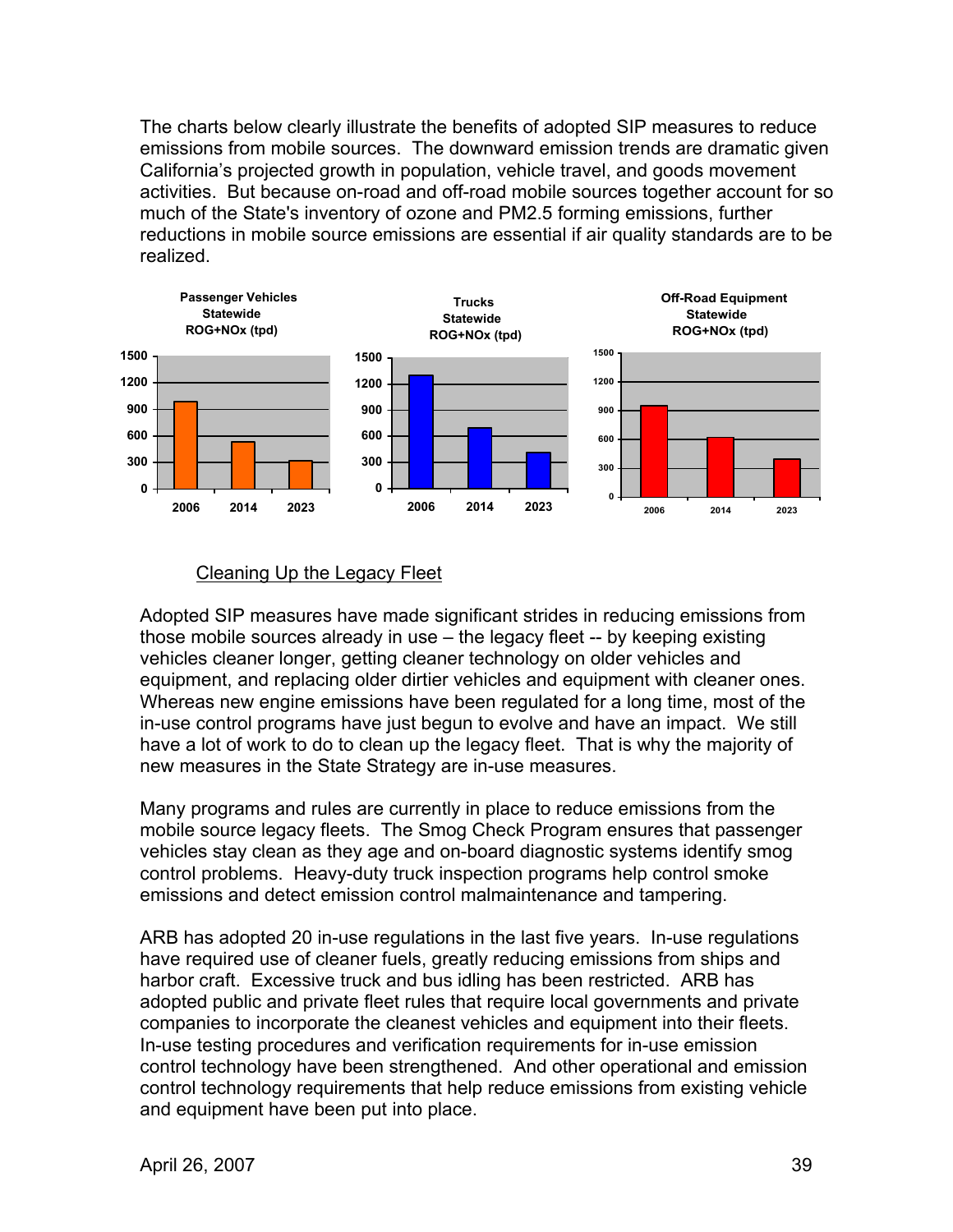Incentive programs have worked hand-in-hand with in-use regulations, providing added emissions benefits. California is currently investing up to \$140 million per year to clean up older, higher-emitting sources through the Carl Moyer Program. The Smog Check Breathe Easier Campaign pays motorists \$1,000 to permanently retire their high-polluting vehicles. And local governments use special vehicle registration fees to fund projects that further reduce emissions from motor vehicles.

#### **Consumer Products**

ARB has adopted standards to limit emissions from nearly 50 consumer product categories (such as hair sprays, deodorants, and cleaning compounds), as well as over 35 architectural coatings and aerosol paints categories. The Board has adopted and implemented voluntary provisions to offer greater compliance flexibility to consumer



product manufacturers while retaining the air quality benefits. Without these actions, ROG emissions from these products would be roughly 60 percent greater in 2010. But, as you can see from the above chart, the impact of population growth begins to counter the benefits of adopted measures – more controls are needed.

### **Local Rules and Programs**

#### Stationary and Area Sources

Local air districts are primarily responsible for controlling emissions from stationary and areawide sources, with the exception of consumer products, through regulations and permits. Stationary sources include industrial sources like factories and power plants, commercial sources like gas stations and dry cleaners, and residential sources such as fireplaces and water heaters. Areawide sources are diffuse sources of emissions that are spread over a wide area, such as paints and pesticides.

Local air districts help reduce emissions through limits on emissions from new sources (the New Source Review program) and technology-based requirements for existing sources, called Best Available Retrofit Control Technology and Reasonably Available Control Technology requirements. Air districts adopt and enforce rules governing these sources of emissions.

Businesses in California are subject to the most stringent air quality rules in the country. Local air districts have adopted a number of innovative rules and programs over the years to help reduce emissions. For example, South Coast's innovative program, RECLAIM, provides market incentives for companies to use the cleanest possible technologies. And the San Joaquin Valley has adopted a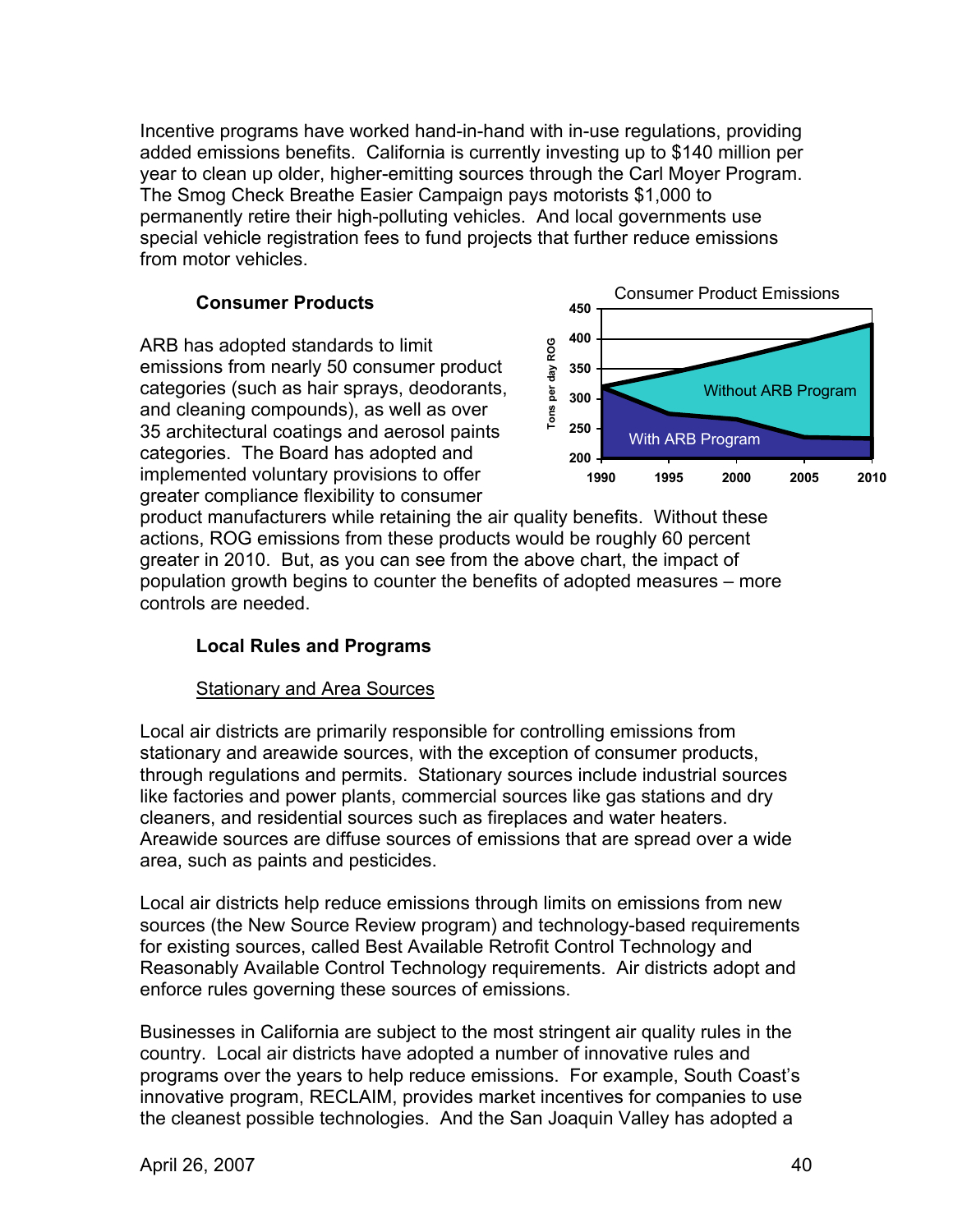first-of-its-kind indirect source rule that ensures that new developments bear their fair share of the pollution burden. ARB has suggested over 50 control strategies for stationary sources that many local air districts have adopted.

The proposed local air district measures for each nonattainment area are listed, described, and quantified in the attainment plans for each area. The local measures, coupled with the State Strategy measures, must provide the necessary emission reductions to meet the federal standards.

### Transportation and Land Use Planning

In California, local governments are responsible for transportation and land use planning, and transportation plans are an important part of the SIP. Federal law requires a metropolitan region's transportation plan to be complementary to and conform with the region's air quality plan. Transportation and land use strategies can help to reduce the rate of growth in vehicle travel and traffic congestion, which helps reduce the growth in vehicle emissions. All the major metropolitan regions in California have approved plans emphasizing land use strategies that complement their transit and transportation systems and bring more people closer to more destinations. These strategies will help curb emissions by reducing trip distances and increasing use of public transit, carpooling, walking, and biking.

### **ARB's Proposed New SIP Measures**

If emission reductions from the adopted measures are not enough to attain the federal standards, sufficient emission reductions from new strategies must be achieved in order to meet the emission reduction target.

ARB staff is proposing a comprehensive and far reaching set of new measures to achieve emission reductions needed to address California's most challenging ozone and PM2.5 problems. These measures are designed to make maximum progress toward the federal 8-hour ozone standard in the South Coast and the San Joaquin Valley. The measures include aggressive near-term NOx and SOx emission reduction goals, reflecting the nature and scope of the PM2.5 problem in these regions. To achieve the emission reductions needed for both ozone and PM2.5, the State Strategy proposes new near-term actions that can be completed by 2010 or soon thereafter.

### **Focus of Proposed New Measures**

Mobile sources are the largest contributor to PM2.5 and ozone-forming emissions. Air quality science indicates that reductions of NOx are more beneficial than reductions of other pollutant precursors to help reduce levels of both ozone and PM2.5. The simple conclusion is that mobile source NOx reductions must be a main objective of the State Strategy. And since the State and federal government have almost exclusive authority over mobile source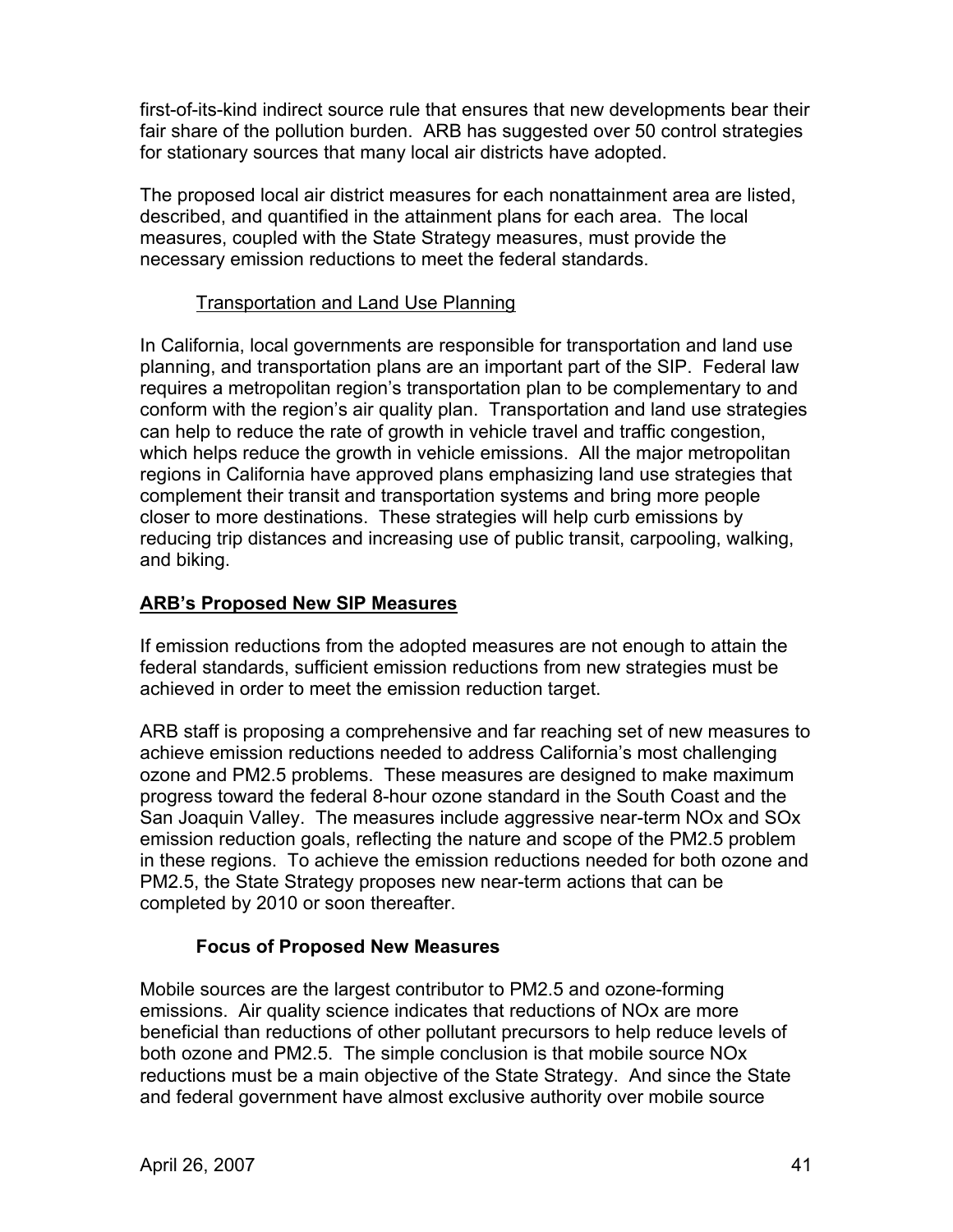emissions, they also have the bulk of the responsibility for implementing the State Strategy.

Mobile sources currently produce about 90 percent of all NOx emissions in the South Coast. About 90 percent of mobile source NOx emissions are produced by five major sources – passenger vehicles, heavy-duty diesel trucks, large off-road equipment, and two goods movement-related sources -- ships, and locomotives. Reducing NOx emissions from these five major sources is therefore the key to meeting the objective of the State Strategy.



More than any other pollution control effort, ARB's mobile source program has moved the State's nonattainment areas closer to meeting federal air quality standards. The majority of emission reductions from adopted SIP measures comes from emission standards for new on-road and off-road mobile sources and fuels. But as new engines have become cleaner and cleaner, the emissions contribution from older vehicles has been growing to the extent that it will soon make up the majority of mobile source emissions. For example, all on-road vehicles 14 years old or older will produce almost 60 percent of total on-road NOx emissions by 2014 but just 20 percent of total miles traveled. That is why



the majority of proposed new measures in the State Strategy are in-use measures – programs to help clean up the legacy fleet of older, dirtier vehicles and equipment. We simply cannot wait for the natural turnover of older vehicles (1-5 percent annual turnover depending on vehicle or equipment type) being replaced with newer ones.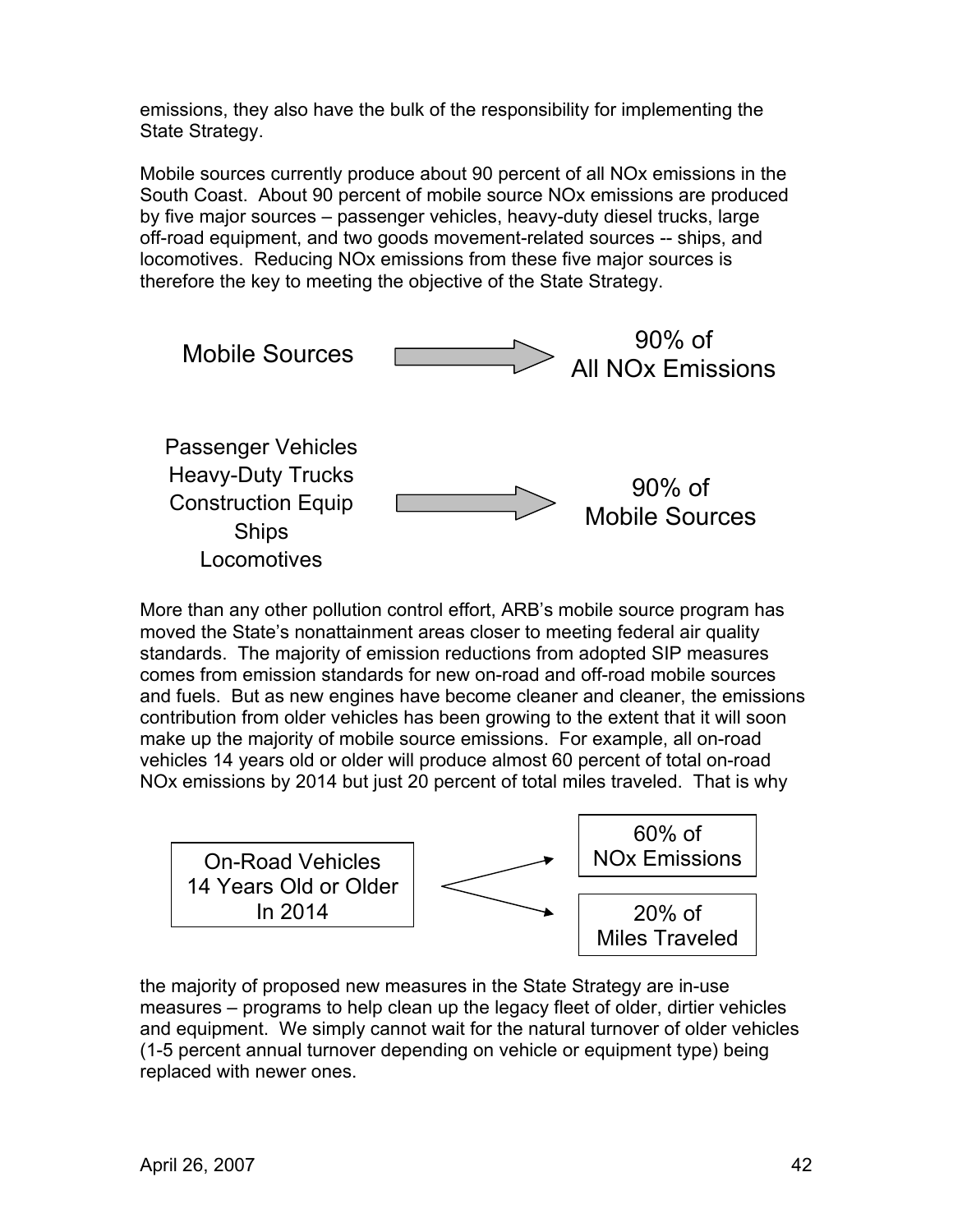While action on the proposed in-use measures will be completed by 2010, their implementation will extend past 2010 and through 2014 to 2020. Longer-term actions will center on the final increment needed to attain the standard in the areas with the worst ozone pollution.

### **Passenger Vehicles and Heavy-Duty Trucks**

Despite statewide growth in vehicle travel of 35 percent over the last 15 years, total car and truck emissions (ROG+NOx) have decreased almost 50 percent.

California has led the way in adopting stringent regulations for passenger vehicles. Compared to uncontrolled vehicles, cars are now 99 percent cleaner. A new 1965 car produced about 2,000 pounds of ozone-forming ROG emissions during 100,000 miles of driving. California's low-emission standards, coupled with reformulated gasoline, have cut that to less than 50 pounds for the average new car today. By 2010, California's standards will further reduce ROG emissions from the average new 2010 car to approximately 10 pounds.

ARB's first diesel engine regulations went into effect in 1988. Significant gains began with the introduction of California Clean Diesel fuel in 1993. U.S. EPA and ARB worked together to develop and adopt the next phases of on-road diesel engine control, with cleaner fuel in 2006 and even cleaner engines in 2007 that will reduce per-truck particulate matter emissions by another 90 percent. By 2010, new trucks will be 98 percent cleaner than new pre-1988 models, providing needed NOx reductions.



As new cars and trucks become cleaner, the emissions contribution from older vehicles has been growing to the extent that it will soon make up the majority of mobile source emissions. Thus, California's emission control program has also had to focus on cleaning up those vehicles already in use – the "legacy" or "in-use" fleet.

California's Smog Check Program is the cornerstone of the passenger vehicle in-use strategy, currently keeping over 400 tons of smog-forming gases from entering the air statewide each day. Passenger vehicles are also required to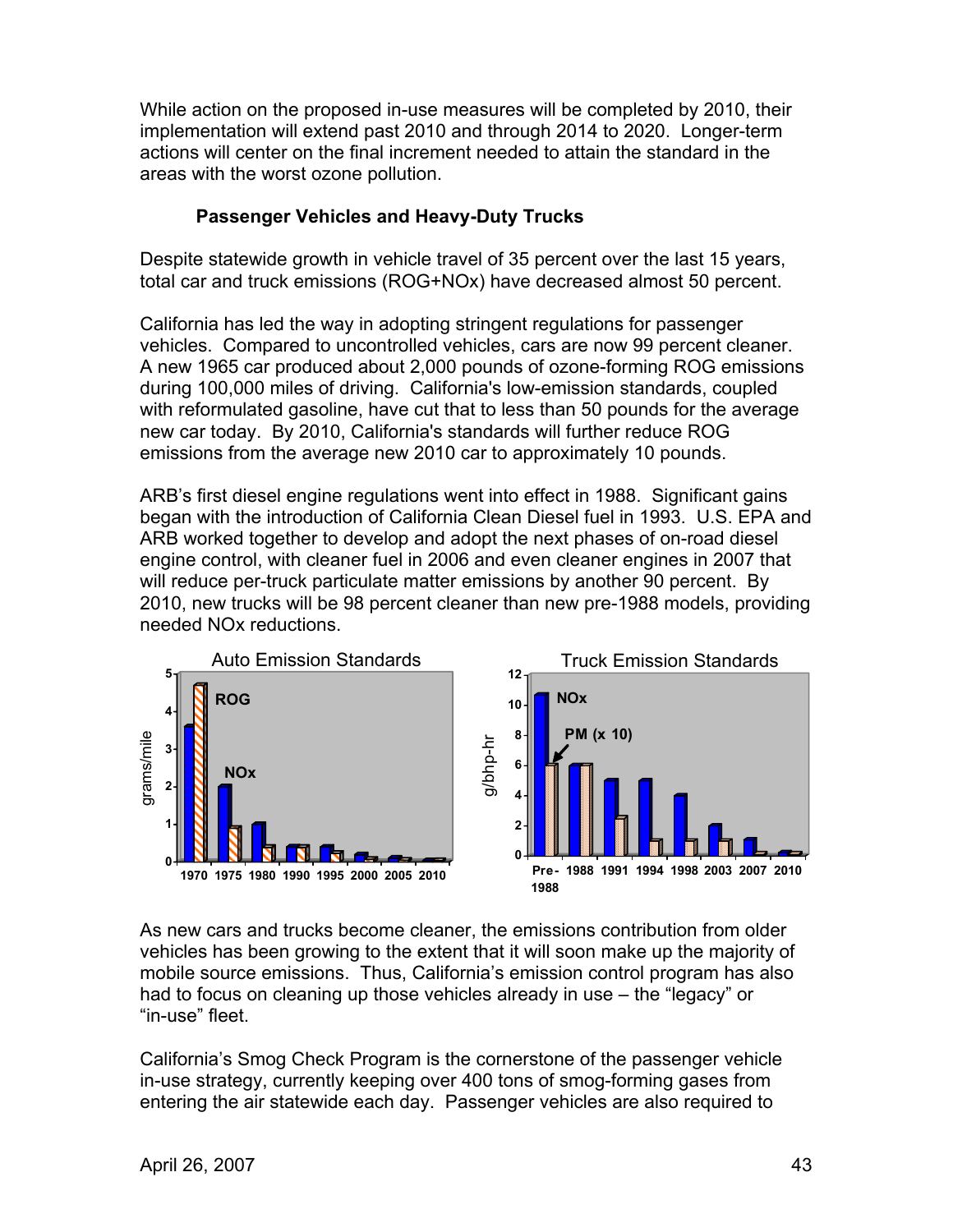have software incorporated into their on-board computers to detect emission control system malfunctions as they occur. ARB's heavy-duty vehicle inspection program and periodic smoke inspection program reduce emissions from the legacy truck fleet. Trucks will also be required to have the same emission control malfunction detection software as passenger vehicles beginning in 2013.

Cars and heavy-duty diesel trucks currently produce about 50 percent of the total NOx emissions in both the South Coast and San Joaquin Valley. By 2023, that percentage will be cut almost in half. But cars and trucks still account for so much of the State's inventory of ozone and PM2.5 emissions, further reductions are essential if air quality standards are to be realized.

#### Proposed New Passenger Vehicle and Heavy-Duty Truck Measures

#### *Passenger Vehicles*

Since California's passenger vehicle emissions standards have done their job to cut emissions to near-zero levels, the control focus must shift to keeping vehicles clean over their lifetimes. The State Strategy envisions an even stronger Smog Check program that would reduce an additional 40 tons per day of emissions statewide in 2014. Proposed new Smog Check measures include annual inspections for cars with high failure rates, such as vehicles over 15 years old and vehicles accumulating high annual miles of travel, and adding inspections of motorcycles and smaller diesel vehicles. More attention will be paid to evaporative emissions through the addition of a low-pressure evaporative test, even as exhaust emission cutpoints are tightened.

The State Strategy proposes to increase the number of vehicles that are voluntarily retired by implementing a scrappage program for vehicles that are off cycle from their Smog Check inspections. This strategy will depend upon funding and would be targeted primarily in the South Coast and San Joaquin Valley. We will also continue to ensure that the fuels used in California are the cleanestburning available, and mitigate the additional evaporative emissions resulting from the addition of ethanol to gasoline.

These proposed passenger vehicle measures would reduce total NOx and ROG emissions in the South Coast by about 32 tons per day in 2014 and over 22 tons in 2020. Likewise, this measure will reduce total NOx and ROG emissions in the San Joaquin Valley by over 10 tons in 2014 and about 7 tons in 2020.

### *Heavy-Duty Diesel Trucks*

Substantially reducing emissions from existing trucks is key to meeting federal air quality standards, as well as achieving diesel risk reduction and goods movement clean air goals. The State Strategy foresees an expansive in-use diesel truck emission reduction program that would reduce NOx emissions by 47 tons per day in the South Coast and 61 tons per day in the San Joaquin Valley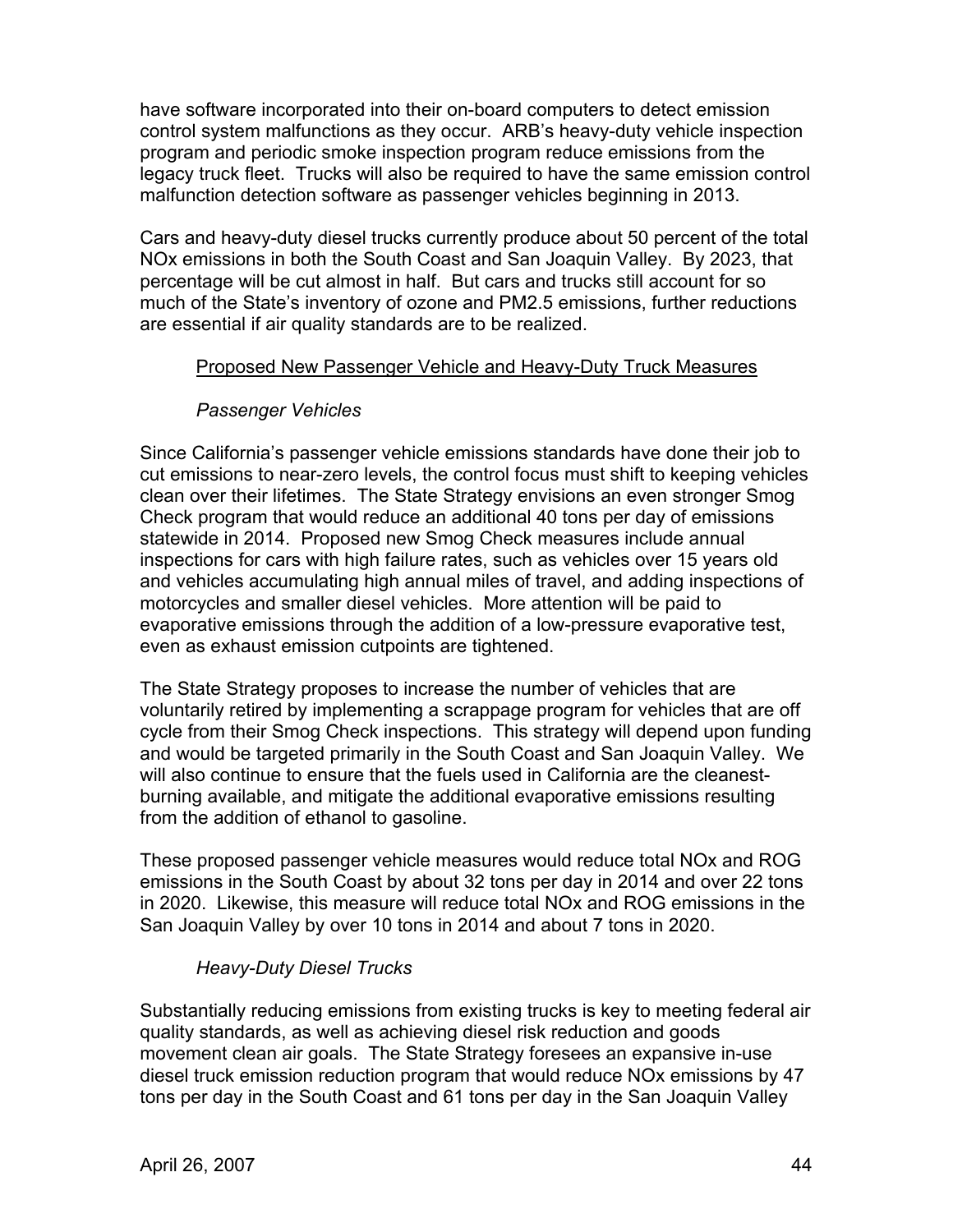by 2014. Direct PM2.5 emissions would also be reduced 2-3 tons per day in both the South Coast and San Joaquin Valley during the same time period.

A comprehensive fleet modernization program beginning in 2010 would replace older trucks, repower trucks with cleaner engines, and retrofit trucks with devices to reduce both NOx and PM. The proposed modernization program would be equivalent to replacing approximately 30 percent of the oldest trucks by 2014 with 2010 model year or newer trucks, and will be accomplished through private truck fleet regulations. It is envisioned that the use of public incentive funds will be needed as well to facilitate fleet modernization on the scale necessary to attain PM2.5 and ozone standards within SIP deadlines.

The in-use diesel truck program also proposes to reduce emissions from trucks registered outside of California and to lessen the effects of emission control deterioration.

### Impact of Car and Truck SIP Measures

Adopted SIP measures would reduce passenger vehicle NOx emissions in the South Coast by 67 percent between 2006 and 2020. Proposed new SIP measures would reduce that by another 15 percent by 2020.



#### **South Coast Passenger Vehicle Emissions - NOx**

Heavy-duty truck NOx emissions would be reduced by adopted SIP measures 67 percent between 2006 and 2020. Proposed new SIP measures would reduce NOx emissions by another 45 percent by 2020.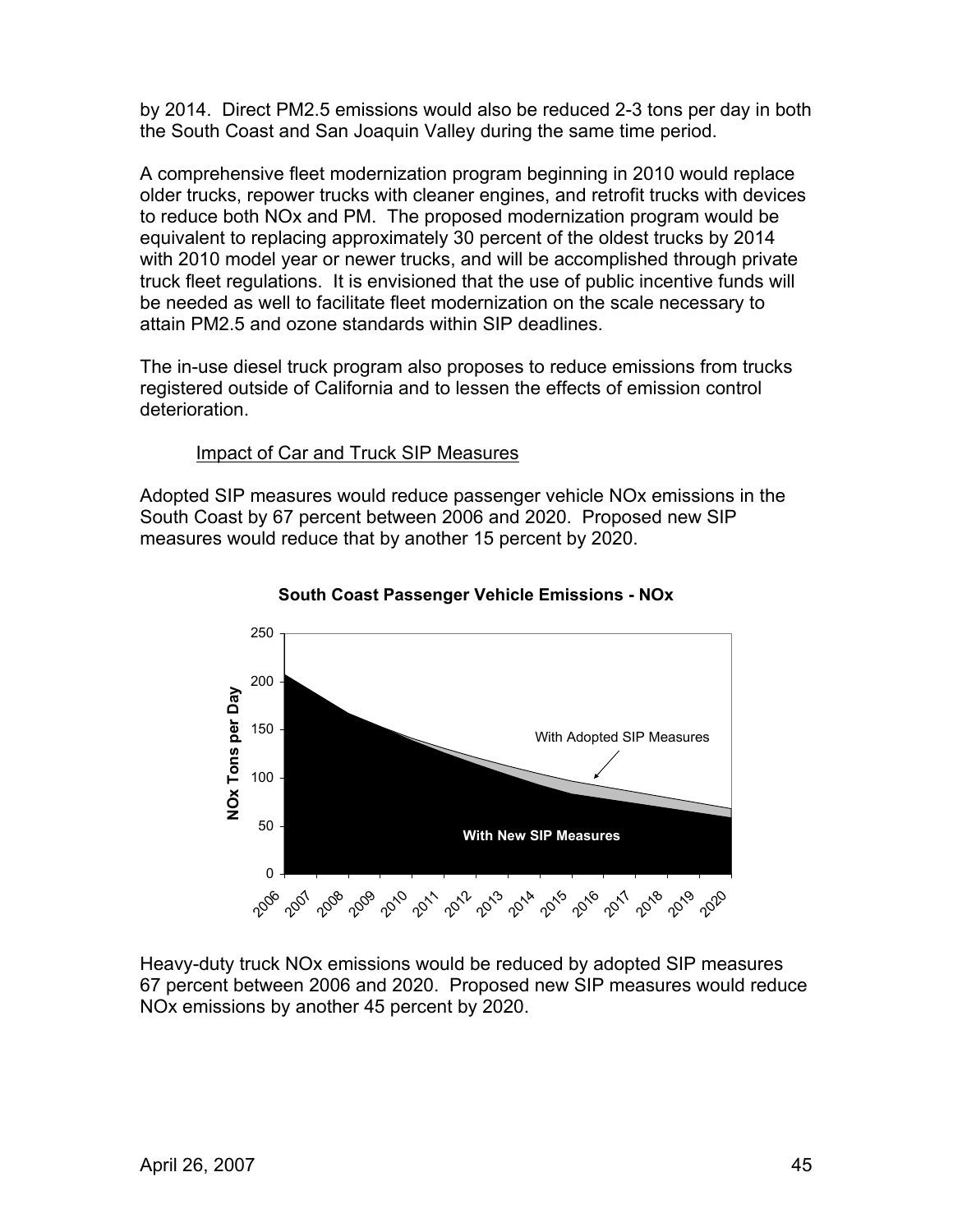

#### **South Coast Truck Emissions - NOx**

#### **Good Movement Sources**

The goods movement sector includes the ships, trains, port trucks, and related sources that help move materials and goods from the grower or manufacturer to the consumer. The air quality impact of the goods movement sector is a major issue in areas that host ports, large rail facilities, and major truck routes. Many entities have developed or are developing plans to address the impacts of goods movement, including the California Environmental Protection Agency and the Business, Transportation & Housing Agency, the Air Resources Board, the South Coast Air Quality Management District, several California ports, and two major railroads.

Two factors increase the importance of addressing emissions from goods movement sources. First, international trade through California's ports is growing rapidly: the volume of goods moving through the Port of Los Angeles and the Port of Long Beach – the nation's busiest port complex – is expected to more than double by 2020. Second, the most prominent sources in this sector have historically not been regulated as aggressively as stationary sources or other mobile sources. Goods movement sources are also powered by diesel engines that last longer than their gasoline-powered counterparts, and are often rebuilt before being replaced with newer, cleaner equipment. As a result new engine standards alone will not provide emission reductions in the timeframe allowed to attain the federal PM2.5 and ozone standards.

New measures in the State Strategy focus on the following goods movement sources: ships, locomotives, harbor craft, and port trucks. They closely mirror the measures included in Emission Reduction Plan for Ports and Goods Movement in California, approved by ARB in April 2006, and summarized briefly in Chapter 1. It is estimated that these measures will reduce 20 tons per day of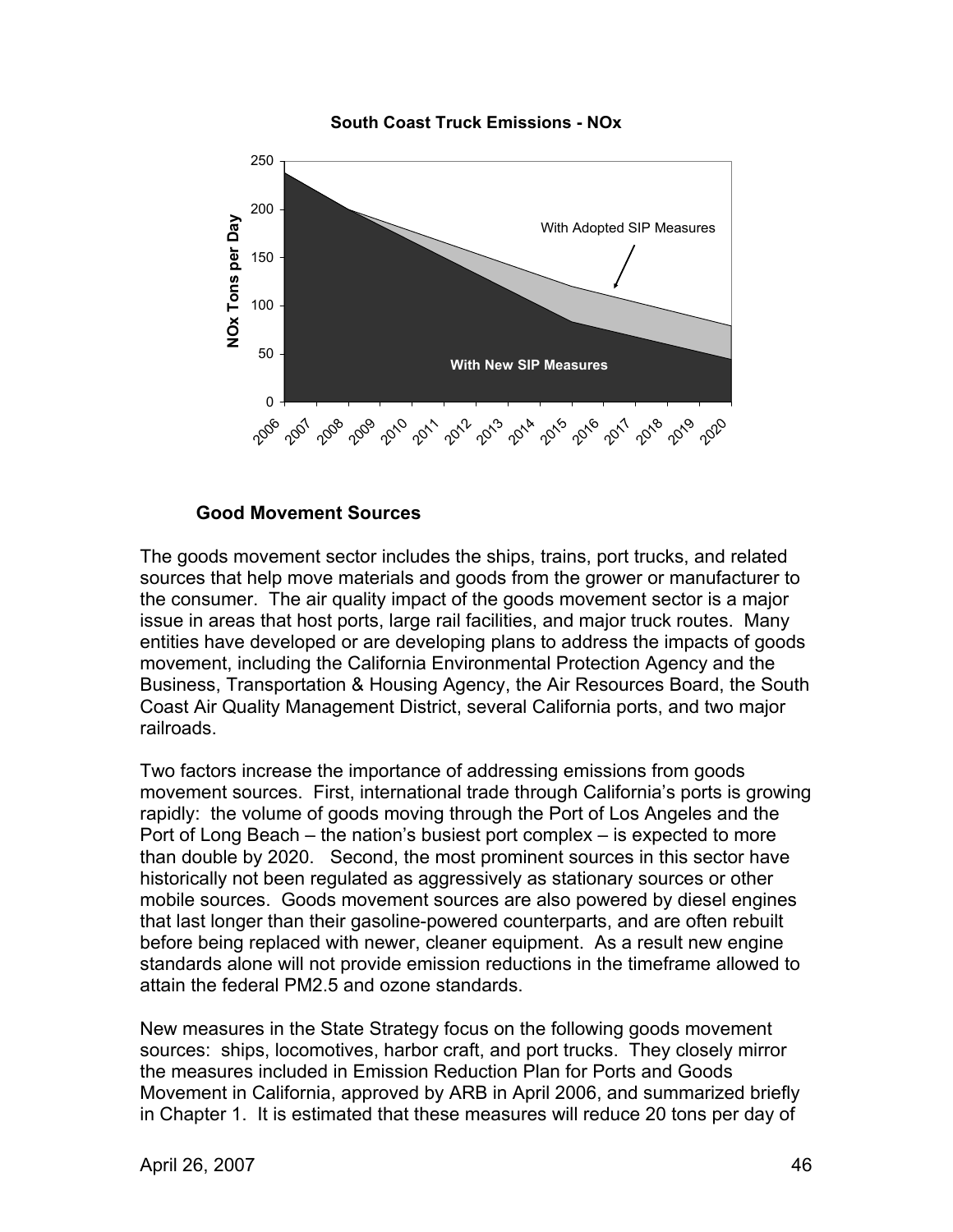SOx, 49 tons per day of NOx, and about 4 tons per day of direct PM2.5 in the South Coast by 2014.

### Ships

Emissions from ocean-going vessels, unlike most major pollution sources, are not projected to decrease in future years, since ships have little or no emission controls and run on high-emitting bunker fuel, and shipments of cargo containers are projected to grow significantly over the next two decades. Ships currently emit half the statewide SOx emissions, and it is estimated that ships will jump from the sixth to the second highest statewide NOx producer by 2023. It is essential to reduce ship emissions as they are entering our ports and when they are docked through application of demonstrated control technologies, use of cleaner fuels, and operational efficiencies. Since ARB does not have authority to set ship engine emission standards, we must work with national and international authorities, as well as the ports, to implement many of the control measures.

ARB took a big step in reducing emissions from ships in December 2005 by adopting a rule phasing in the use of cleaner low-sulfur fuel in ship auxiliary engines that will reduce SOx emissions from auxiliary engines by 96 percent and PM2.5 emissions by 83 percent beginning in 2010.

### *Proposed New Ship Measures*

In addition to the 2005 auxiliary engine fuel rule, the State Strategy proposes to reduce emissions from ship auxiliary engines through cold ironing and other clean technology. Cold ironing allows ships to turn off their auxiliary engines and instead plug into an electrical system for power when they are docked at a port. This measure would phase in the number of ships capable of using cold ironing and other at-dock technologies such as the "hood", which fits onto a ship's exhaust stack and cleans the emissions, and is estimated to reduce NOx emissions about 19 tons per day in 2014 and 28 tons per day in 2020.

The State Strategy proposes to reduce emissions from ship main engines through a variety of measures. A main engine fuel rule, patterned after the auxiliary engine fuel rule, would help reduce emissions by introducing a cleaner, low-sulfur fuel beginning no later than 2010. Increasing the use of cleaner new engines or retrofitted engines beginning in 2010 could be implemented via regulation, incentives, voluntary agreements, or a combination of these approaches. Higher ship speeds cause much higher emissions. So a measure is proposed that would strengthen a current voluntary program by requiring ships to reduce their speeds to 12 knots within 40 nautical miles of the Ports of Los Angeles and Long Beach. The combination of ship main engine measures would reduce both NOx and SOx emissions by 20 tons per day and direct PM2.5 emissions by over 2 tons per day in 2014. These reductions would increase substantially through 2023.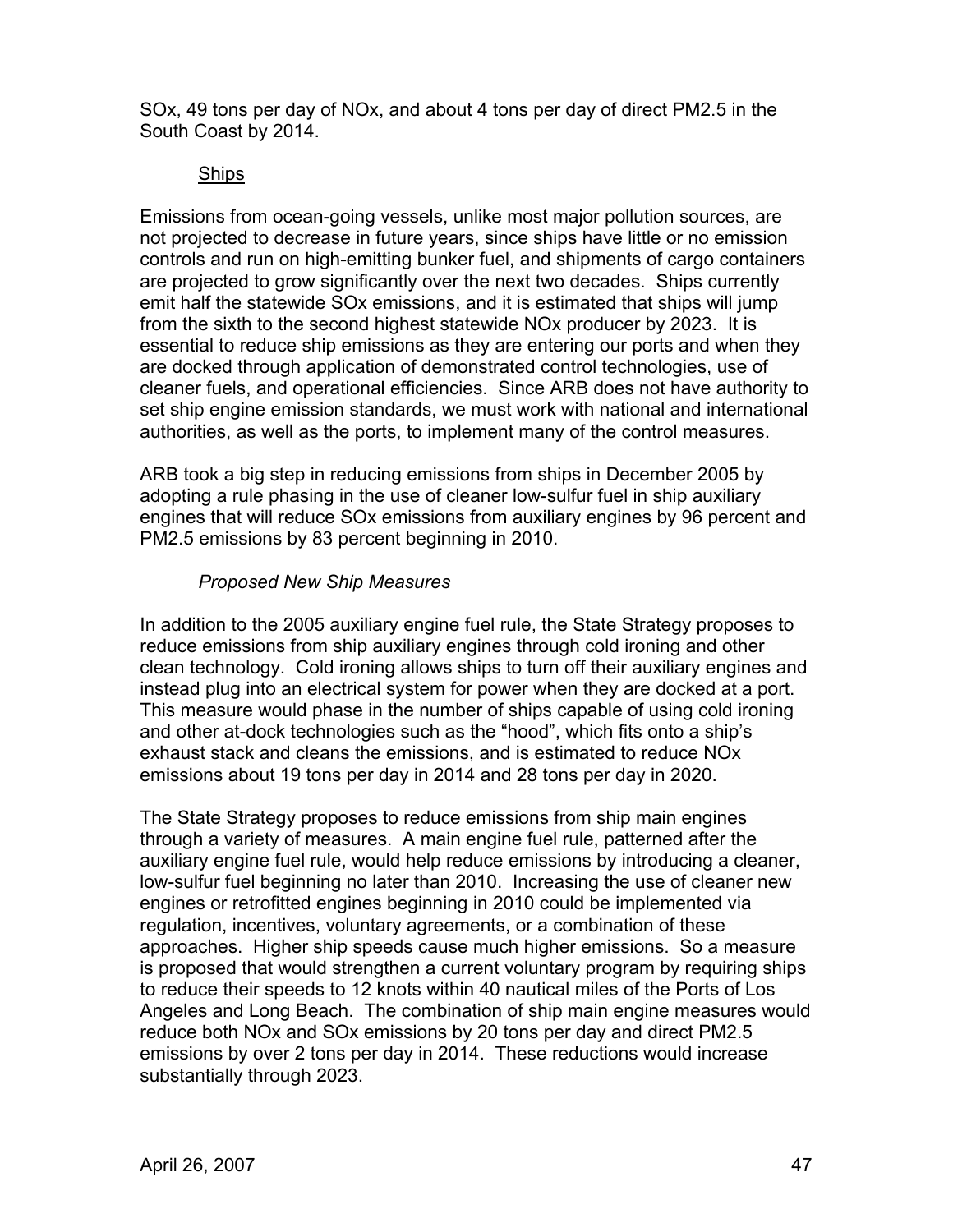#### *Impact of Ship SIP Measures*

Without new SIP measures, ship NOx emissions are estimated to increase almost 90 percent between 2006 and 2020. With proposed new SIP measures, NOx emissions from ships would be 67 percent less than the projected 2020 levels and about 35 percent less than 2006 levels.



**South Coast Ship Emissions - NOx**

It is estimated that SOx emissions from ships will double without the adopted and new SIP measures. The adopted SIP measure (auxiliary engine fuel rule) will help reduce SOx more than 50 percent from projected 2014 levels, but emissions would then begin increasing due to goods movement growth. With proposed new SIP measures, SOx emissions would be reduced to only 2 tons per day in the South Coast by 2014 and remain at that low level through 2020.



**South Coast Ship Emissions - SOx**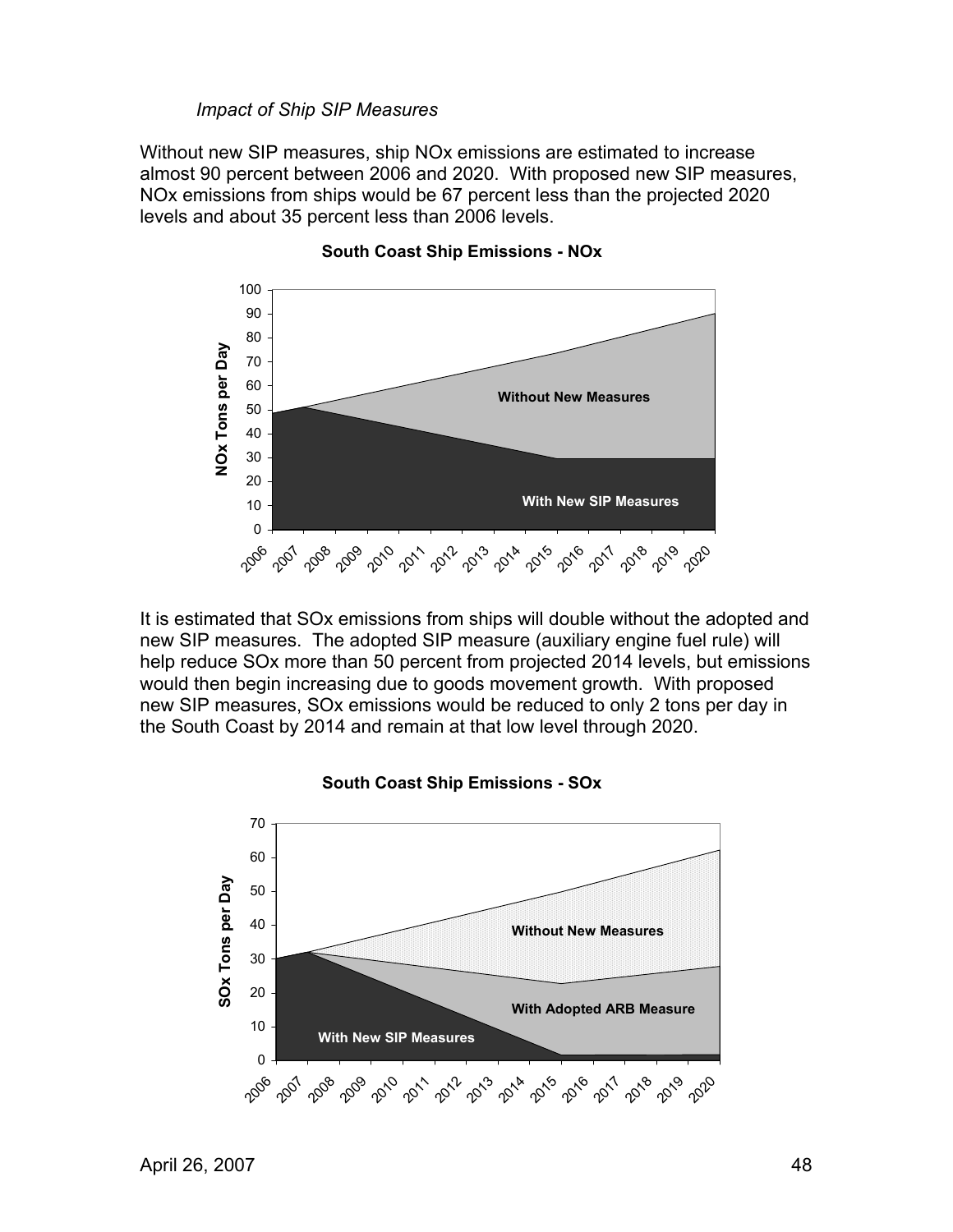### **Locomotives**

Locomotives pose a difficult challenge due to their long life, interstate operations, and California's reliance on U.S. EPA to adopt new engine standards. A rule adopted by ARB in 2004 now requires locomotives operating in California to use cleaner, low-sulfur fuel that will reduce SOx emissions 90 percent. Several strategies are underway to clean up locally-based switcher engines, reduce idling emissions at railyards, and concentrate the cleanest available line haul engines in the South Coast. These activities are important for community health and NOx emission reductions in the short term. But without the introduction of cleaner new locomotive engines into California operation, growth is expected to quickly catch up to these current actions and begin to steer the NOx emissions curve upward.

In 1998, ARB reached agreement with the rail industry to accelerate introduction of Tier 2 locomotives into the South Coast Air Basin to achieve a 67 percent reduction. However, as shown below, emissions are projected to begin increasing after 2010 due to growth. A similar agreement is needed to accelerate introduction of the next generation of cleaner locomotives once EPA adopts new standards.

### *Proposed New SIP Measures*

The State Strategy proposes U.S. EPA adoption of more stringent new engine standards and a new industry commitment to accelerate introduction of cleaner engines in California to meet the attainment needs of the South Coast and the San Joaquin Valley. It is anticipated that the new standards will reduce NOx and PM emissions by 90 percent. The proposed measure would call for replacement of existing locomotive engines with cleaner engines and rebuilds of older engines until 100 percent of the statewide locomotive fleet has been upgraded. ARB is pushing U.S. EPA to adopt the standards with earliest possible implementation, as this measure can only occur once U.S. EPA adopts new locomotive standards.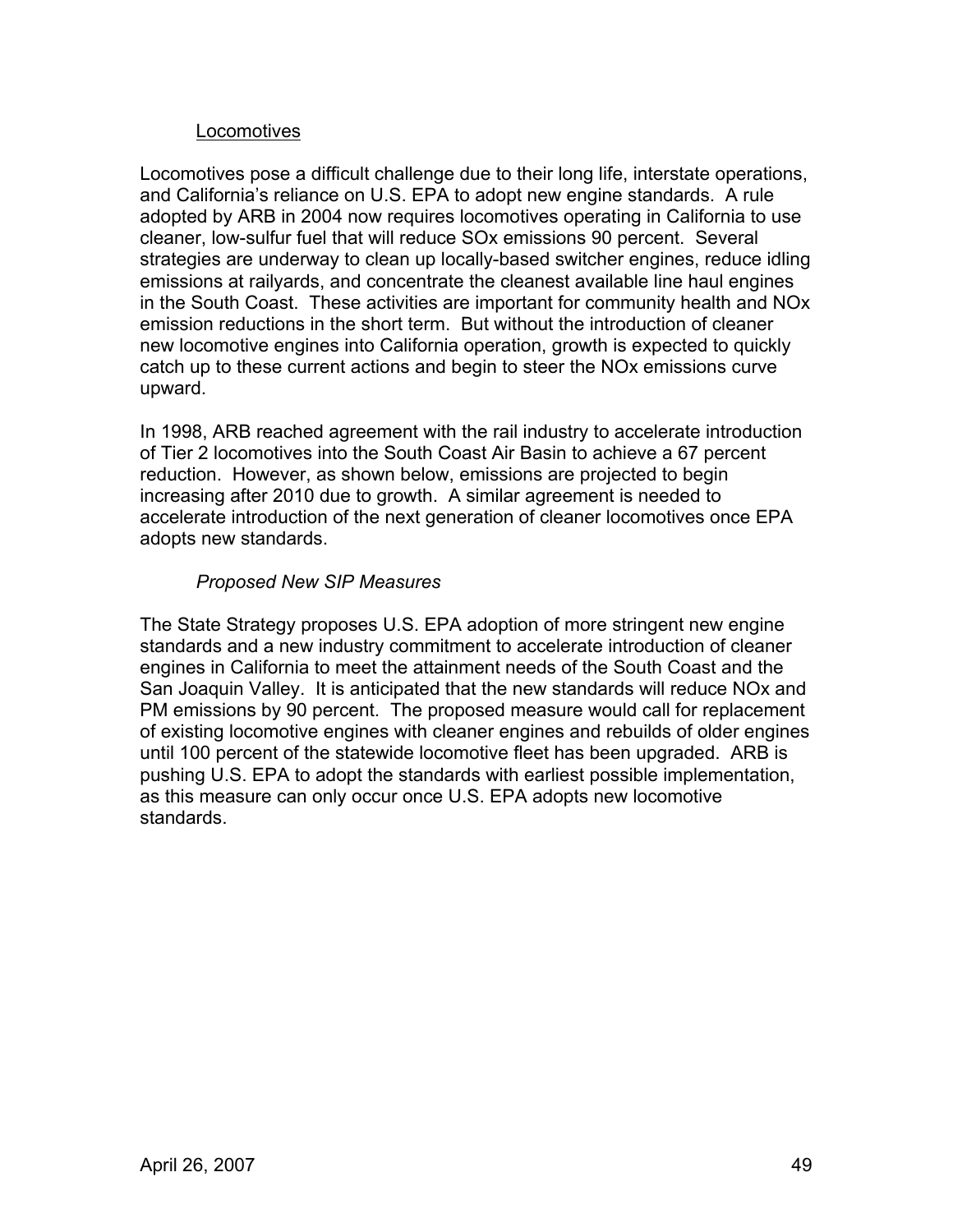### *Impact of Locomotive SIP Measures*

The proposed new SIP measures would reduce NOx emissions from locomotives by 13 tons per day in the South Coast and 16 tons per day by from 2006 to 2020.



**South Coast Locomotive Emissions - NOx**

#### **Harbor Craft**

Standards adopted by U.S. EPA provide for new harbor craft engines that have roughly 50 percent less NOx emissions than uncontrolled engines. The State Strategy proposes a new measure requiring harbor craft owners to replace older engines with the newer, cleaner engines and/or add control technologies that reduce emissions, reducing NOx emissions in the South Coast about 5 tons per day by 2014.

#### Port trucks

Most port trucks start out as long-haul trucks and then are put into short-haul use as they get older and are no longer reliable enough for long-haul service. Because port trucks are purchased used, emission standards for new trucks will reduce emissions from trucks servicing the ports later than they will impact the long-haul fleet. The State Strategy proposes a port truck modernization program that would phase in beginning in 2008 and would include replacing older trucks with newer, cleaner trucks and retrofitting engines with emission-reducing control technology, reducing South Coast NOx emissions 2 tons per day by 2014 and 8 tons per day by 2020.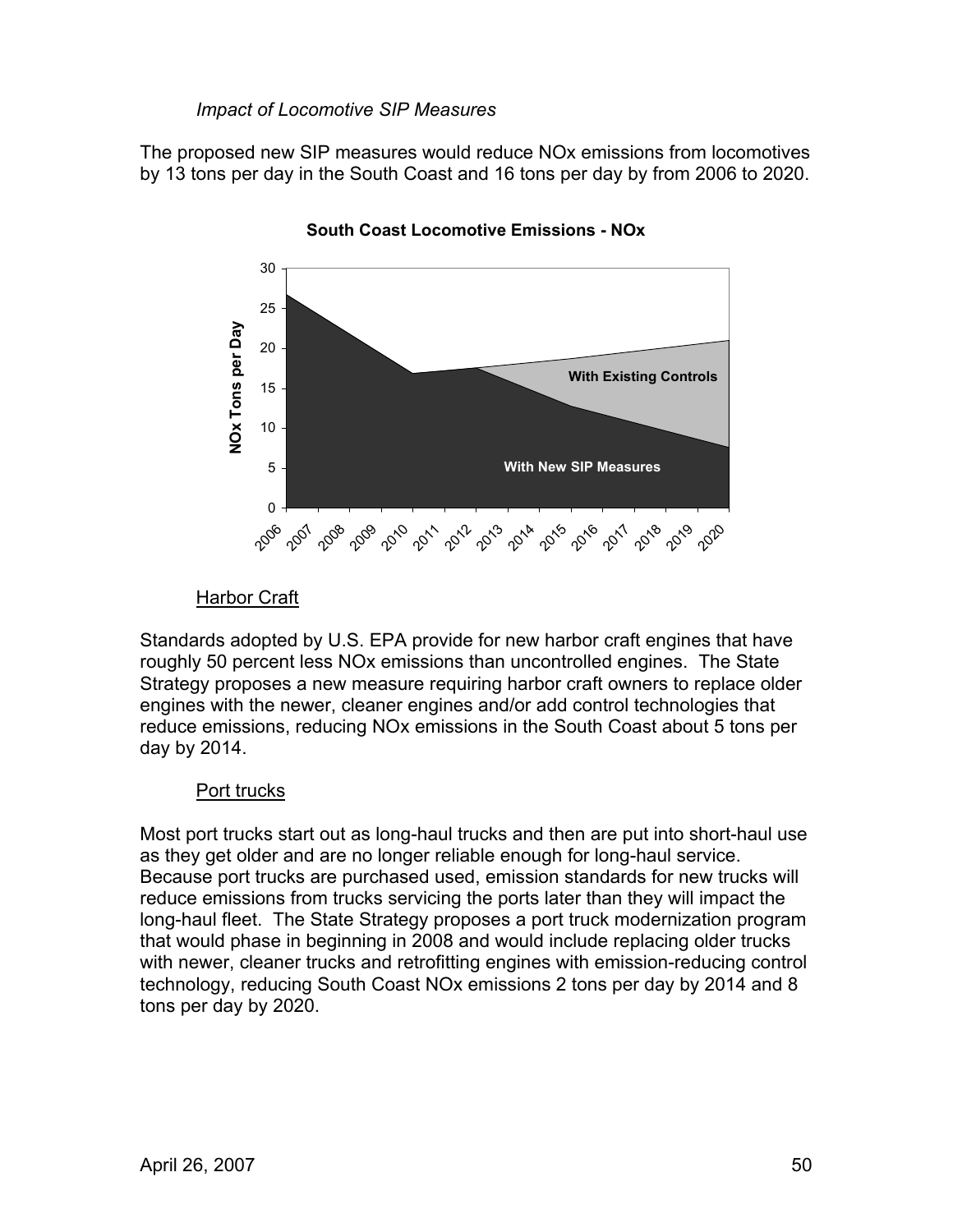### **Large Off-Road Equipment**

Emission standards for new off-road diesel engines have become increasingly more stringent over the past decade, ensuring that new construction, mining, industrial and oil drilling equipment become progressively cleaner. By 2015, new large off-road equipment will produce 98 percent less ROG+NOx than their uncontrolled counterparts. However, large diesel off-road equipment with more than 25 horsepower remain in use for long periods of time, sometimes up to 60 years. This long life means that new, lower emitting engines are introduced into fleets relatively slowly with the result that the emission reductions and associated health benefits from these cleaner engines will also be fairly slow to materialize.

#### Proposed New Large Off-Road Equipment Measure

ARB staff is currently in the process of developing a statewide in-use off-road equipment regulation which could require initial NOx and PM emissions averages to be met, with increasingly lower emissions averages over time. Staff began work on the rule in 2004 as part of the Diesel Risk Reduction Program. During early SIP development work in 2006, staff identified the necessity for large NOx emission reductions from off-road equipment and other diesel sources to meet the health-based federal air quality standards. Consequently, staff revised the control concept extensively to meet California's clean air needs relative to diesel particulates, ozone, and PM2.5.

This proposed measure would require owners of equipment larger than 25 horsepower to meet a stringent average emissions level across all of their equipment. The fleet average approach provides equipment owners flexibility in how they will comply, including: swapping older, dirtier engines with newer, cleaner engines; purchasing newer equipment (with cleaner engines); and, adding emission control devices to older engines. Equipment owners could also restrict unnecessary equipment idling.

This measure would reduce 10.5 tons per day of NOx and about 3 tons per day of direct PM2.5 in the South Coast and nearly 4 tons per day of NOx and a ton per day of direct PM2.5 in the San Joaquin Valley by 2014. It would also cut direct PM2.5 emissions by more than half in 2014 and by 70 percent in 2023.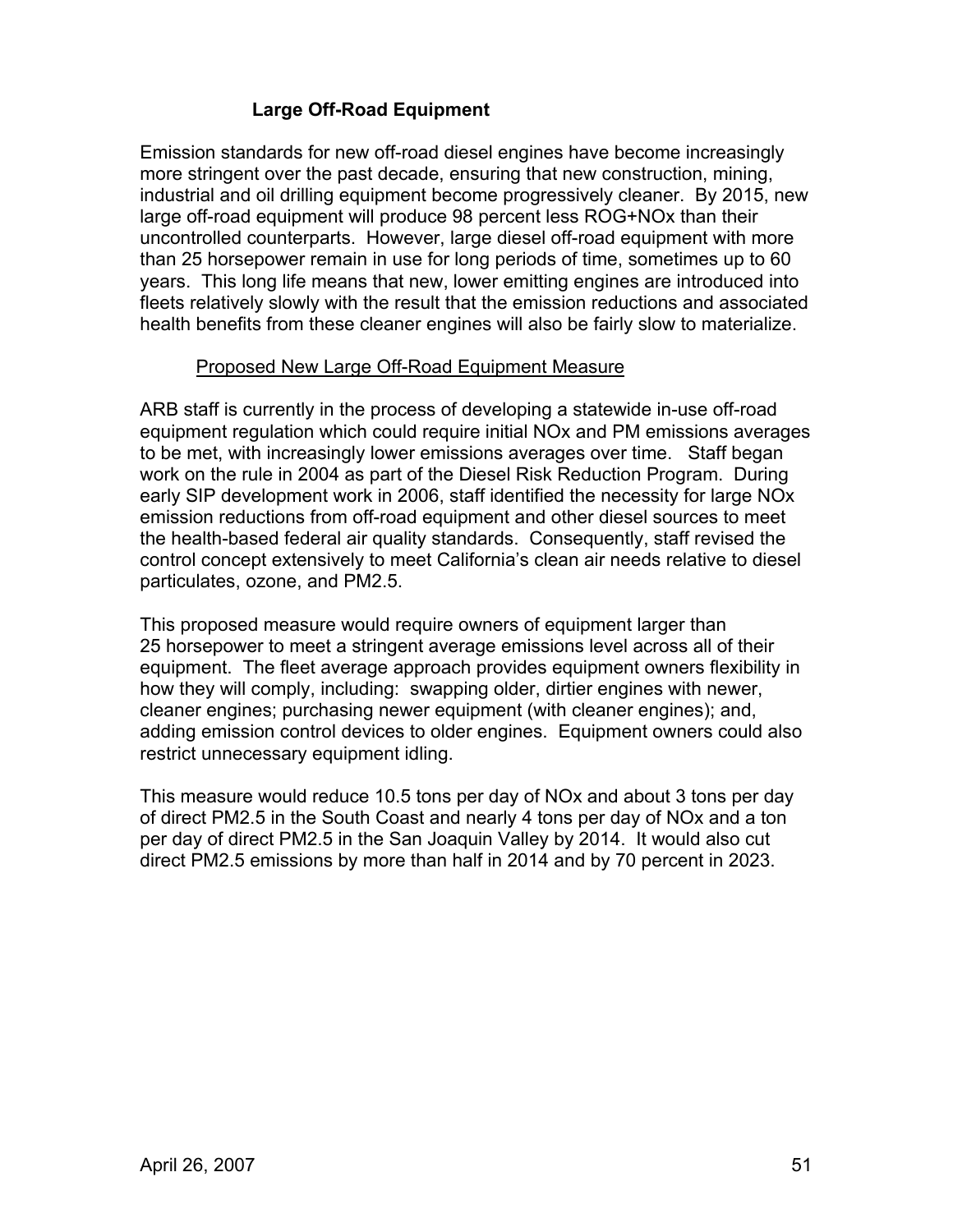### Impact of Large Off-Road Equipment SIP Measures

Adopted SIP measures would reduce large off-road equipment NOx emissions in the South Coast by almost 60 percent between 2006 and 2020. Proposed new SIP measures would reduce that by another 30 percent by 2020.



### Agricultural Equipment

The State Strategy will assess an equipment modernization program once modeling for the San Joaquin Valley's PM2.5 SIP shows to what extent accelerated fleet modernization may be needed.

#### **Other Off-Road Sources**

For many gasoline-fueled off-road sources, evaporative emissions are a significant portion of total emissions. Leaky hoses, tanks, and other parts of an engine's fuel system and refueling infrastructure release hundreds of tons of ROG into the atmosphere a day. Success with low- to no-evaporative emission technology in on-road sources supports strategies to reduce evaporative emissions to similar low levels in off-road sources. Many newly-regulated sources have exhaust standards but do not yet have evaporative standards. The State Strategy proposes to set standards where there are none and make standards more stringent in sources that are not adequately controlled.

Off-road sources used mainly for recreational purposes are large emission contributors, especially during the summer ozone season. The main focus of the State Strategy on this wide array of smaller off-road sources is evaporative emissions. Recreational marine boat engines and off-road recreational vehicles are the biggest targets, with standards being implemented by 2010 and ROG emission reductions growing through 2023 as these newer, cleaner engines become a bigger part of the overall recreational fleet. Refueling tanks, portable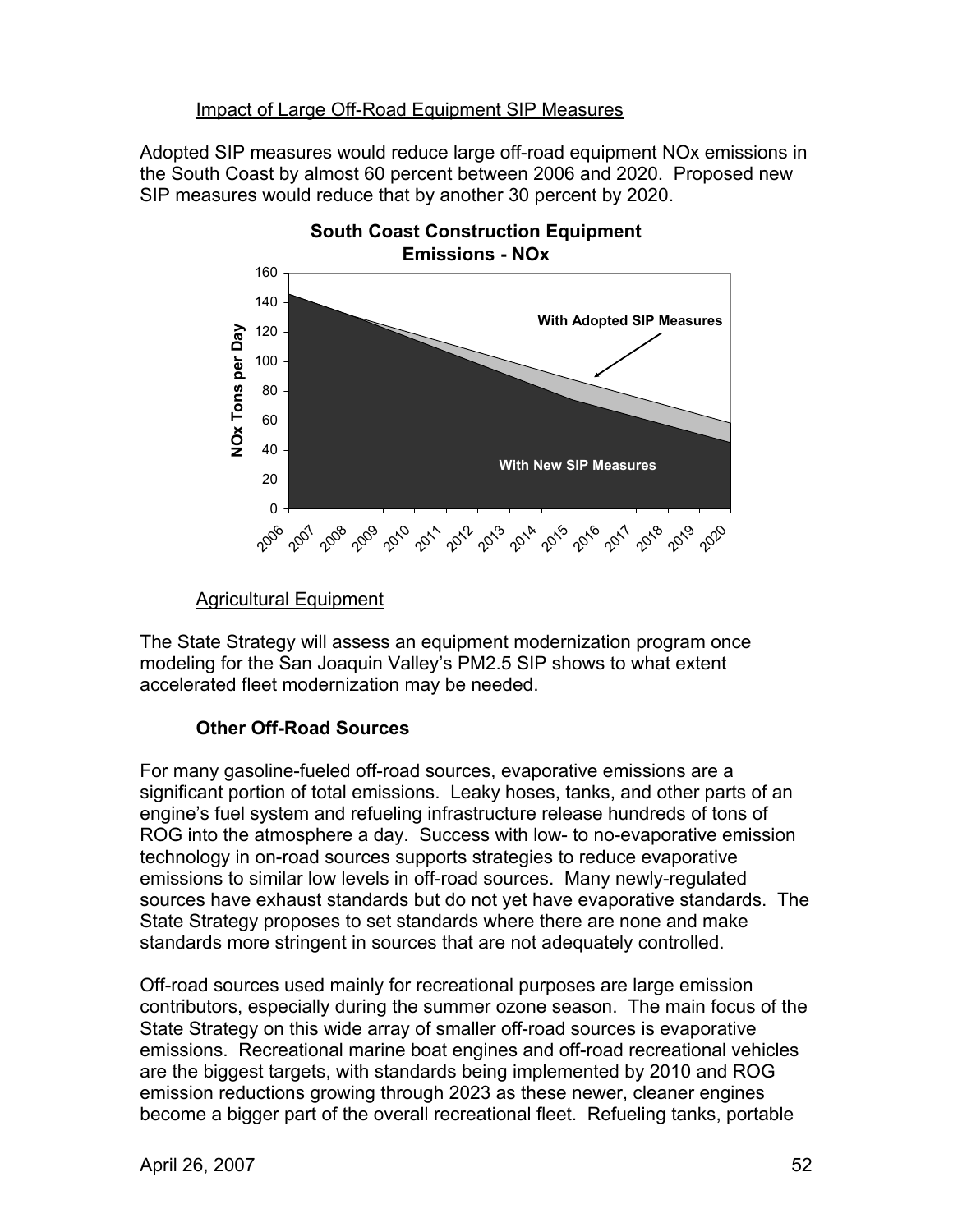fuel tanks, and gas station fueling hoses, where emissions are the result of evaporation or permeation of ROG from gasoline, are also targeted. The proposed measures covering these off-road sources would reduce a combined 7 tons per day of ROG in the South Coast and about 4 tons per day in the San Joaquin Valley by 2014.

### **Areawide Sources**

#### Consumer Products

Chemically formulated consumer products such as automotive care products, household care products, and personal care products have been regulated as a source of ROG emissions in five rulemakings since 1989. As a result of these measures, statewide emissions from consumer products will be reduced by over 170 tons per day in 2010, a 40 percent reduction. Despite this progress, population growth in the years ahead is expected to reverse the downward trend of emissions from consumer products, after the latest standards become effective. Therefore, additional controls for this sector will remain important. Indeed, consumer products are expected to become the largest source of ROG emissions in the South Coast, and the third largest source in the San Joaquin Valley by 2020.

The State Strategy will continue ARB's commitment to reduce ROG emissions from consumer products. Rulemakings are expected to be promulgated between 2007 and 2012, expanding beyond the current category-by-category standards and pursuing innovative approaches, reducing ROG emissions about 13 tons in the South Coast and almost 4 tons per day in the San Joaquin Valley by 2020.

#### Pesticides

Pesticide emissions from agricultural and commercial uses fall under the Department of Pesticide Regulation's (DPR) authority. A measure to reduce pesticide emissions was included in the SIP adopted in 1994. The State Strategy includes an updated version of that measure. It is a strategy to reduce ROG emissions from pesticides through regulations that may include limitations on the use of products formulated as fumigants, registration standards requiring liquid products that contribute less to ozone formation, and incentives promoting pest management practices that use less pesticide.

#### **Local Measures**

The proposed new local air district measures, coupled with the new State Strategy measures, must provide the necessary emission reductions to meet the federal standards. The new local measures for each nonattainment area are listed, described, and quantified in the attainment plans for each area.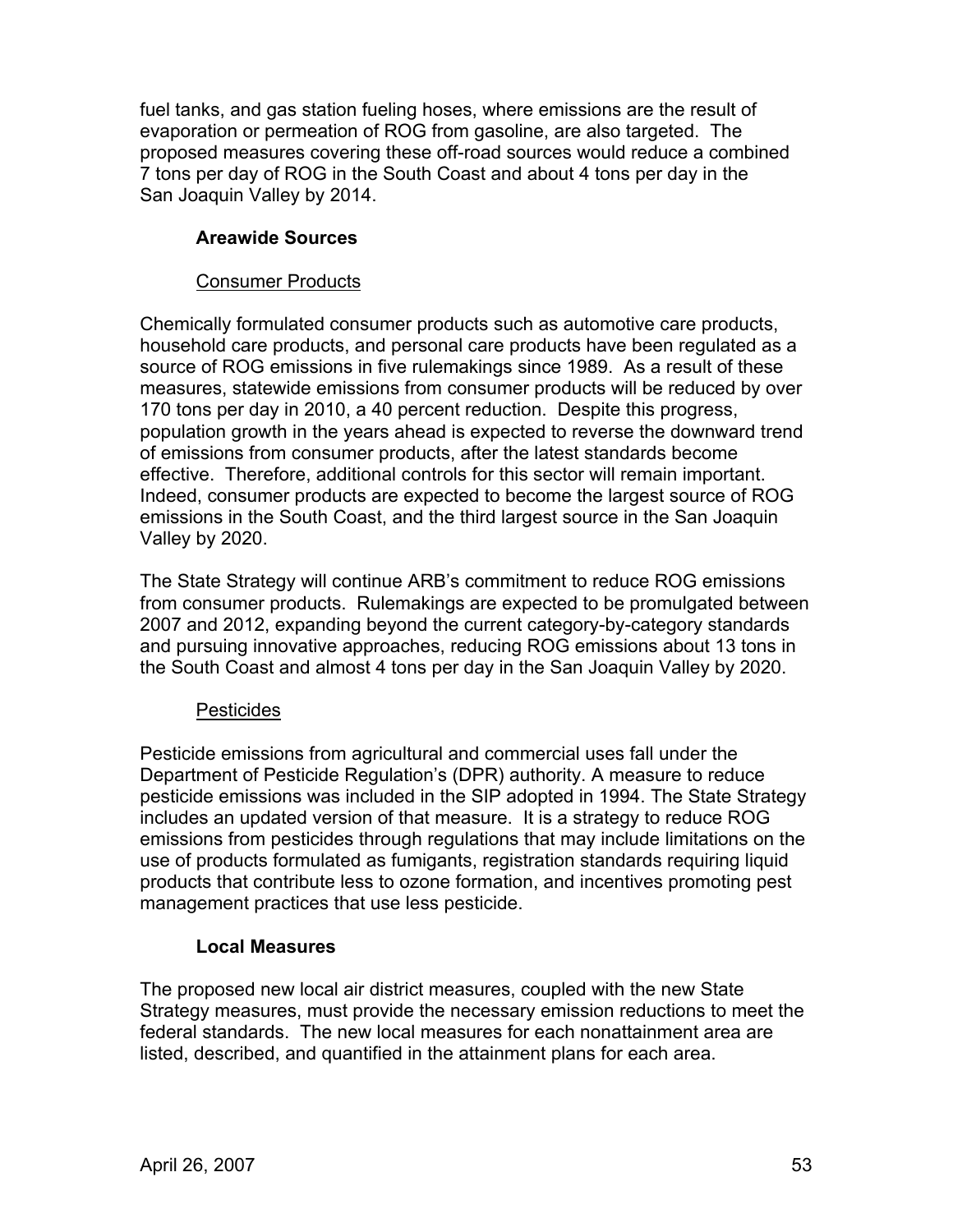### **Need for Technology Development and Long-term Measures**

In developing the proposed State Strategy, ARB staff analyzed whether current NOx technologies for mobile sources are clean enough to provide all the emission reductions needed for ozone attainment in the South Coast and San Joaquin Valley. ARB included in this analysis the phasing in of the cleanest new technology standards from 2007-2017 that ARB and U.S. EPA have already adopted for diesel engines: 0.2 g/bhp-hr on-road truck standards in 2010, full offroad Tier 4 standards in 2014, and the recent U.S. EPA-proposed low-NOx standards for locomotive engines starting in 2017. The table below summarizes this analysis. For both areas, the totals of remaining emissions after full clean-up of the legacy diesel fleets are still greater than the NOx carrying capacities.

The clear conclusion is that even cleaner emission standards are needed than are in place today. This demonstrates that it necessary for the South Coast and San Joaquin Valley SIPs to rely on cleaner – yet to be developed – technologies as allowed by federal Clean Air Act section 182(e)(5) for areas with the worst pollution.

| <b>Source</b>                                            | <b>Remaining NOx 2020 Emissions</b><br>(tpd) $*$ |                              |  |  |
|----------------------------------------------------------|--------------------------------------------------|------------------------------|--|--|
|                                                          | <b>South Coast</b>                               | San Joaquin<br><b>Valley</b> |  |  |
| Passenger vehicles                                       | 18                                               | 5                            |  |  |
| <b>Diesel trucks</b>                                     | 37                                               | 43                           |  |  |
| Construction and other equipment                         | 14                                               | 5                            |  |  |
| Farm equipment                                           |                                                  | 7                            |  |  |
| Locomotive                                               |                                                  | 5                            |  |  |
| Ships and harbor craft                                   | 37                                               |                              |  |  |
| Aircraft                                                 | 27                                               | 5                            |  |  |
| Stationary/area-wide sources                             | 55                                               | 103                          |  |  |
| Subtotal of remaining emissions from<br>above categories | 195                                              | 173                          |  |  |
| All other NO <sub>x</sub> sources                        | 52                                               | 22                           |  |  |
| Total of all remaining emissions                         | 247                                              | 195                          |  |  |
| Carrying capacity                                        | 114                                              | 160                          |  |  |

### **All New Fleets Analysis -- Unconstrained by Cost**

\* Numbers may not add exactly due to rounding

For this analysis, ARB staff assumed that in 2020 all passenger cars would be 10 years old or younger, all diesel trucks would meet the 2010 NOx standards, all diesel construction and farm equipment would meet the most stringent tier 4 standards, all locomotives would meet U.S. EPA's proposed 2017 NOx standards, and the new stationary sources measure in the district SIPs would be fully implemented.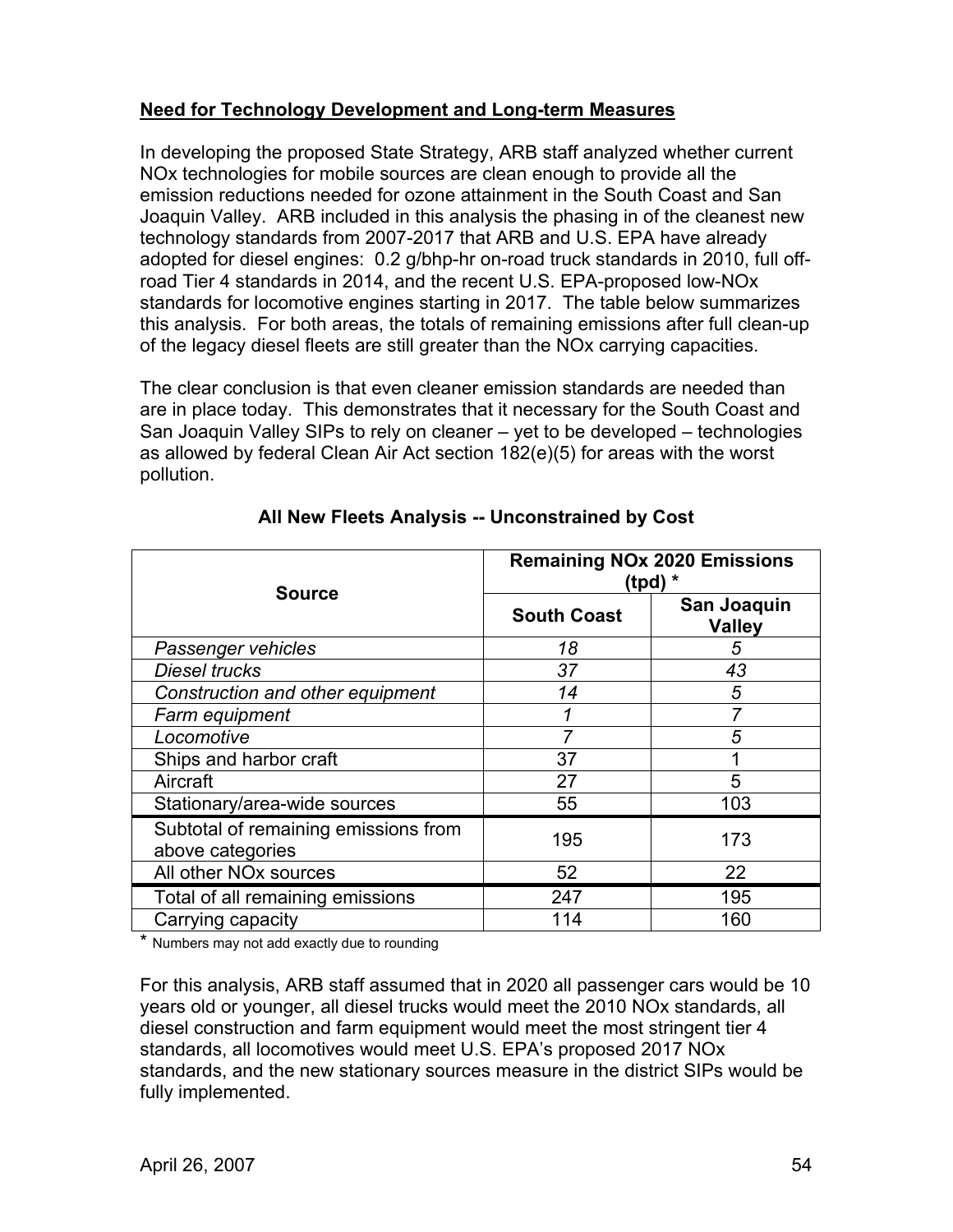The top five rows are italicized to indicate the categories for which we assume that all vehicles and equipment meet the cleanest adopted emission standards. Included in the category "all other NOx sources" are commercial gas trucks, motorcycles, buses, motor homes, off-road recreational vehicles, and gas powered off-road equipment.

ARB staff did the analysis starting with 2020 baseline emissions since that year corresponds to the last federal attainment deadline before the 2024 extremeclassification deadline under which the long-term measure provisions of federal law apply. The numbers would look nearly identical for an analysis for any year between now and 2020 as the starting point. (For example, ARB staff calculated the "total of remaining emission" for the San Joaquin Valley using a 2018 starting point. The resulting "total of remaining emission" was approximately 195 tons per day.) The carrying capacity is independent of the year. Therefore, the analysis and conclusion that it is necessary for the South Coast and San Joaquin Valley ozone SIPs to rely on cleaner, yet to be developed, technologies is general and does not change with year analyzed.

The results for the San Joaquin Valley demonstrate that the need for cleaner technologies includes cleaner technologies for industrial sources, not just vehicles. Close to half of the San Joaquin Valley remaining emissions, 103 tons per day compared to a carrying capacity of 160 tons per day, are from stationary and area-wide sources. Clearly, long-term reductions from new technologies for both mobile and stationary sources will be needed.

#### **Process for Identifying Long-Term Emission Reductions**

ARB has a long-standing history of successfully adopting and implementing both technology-advancing regulations and innovative emission control techniques. By working closely with research scientists and the regulated industry, ARB staff have been able to craft regulations that are stringent enough to compel technology development, yet flexible enough to encourage industry innovations.

ARB staff believe a directed process is needed to ensure that future emission reduction opportunities are identified that are large enough and arrive in time to meet the attainment deadline.

To accomplish this, ARB staff proposes to take the lead in a coordinated government, private, and public effort to establish emission goals for critical emission source categories. Each category's goal will serve as a general target for how much cleaner that emission source category will need to be for attainment purposes. The setting of the source category emission goals must be science-based in two ways. First, the goals must be tied to the State's overall emission reduction needs. Although, estimated emission reduction needs will change as modeling and emission inventories are updated, a working estimate of how far technology needs to be pushed is critical to a successful outcome. Second, the goals must reflect a reasonable assessment of how far technology can progress over the time available for attainment.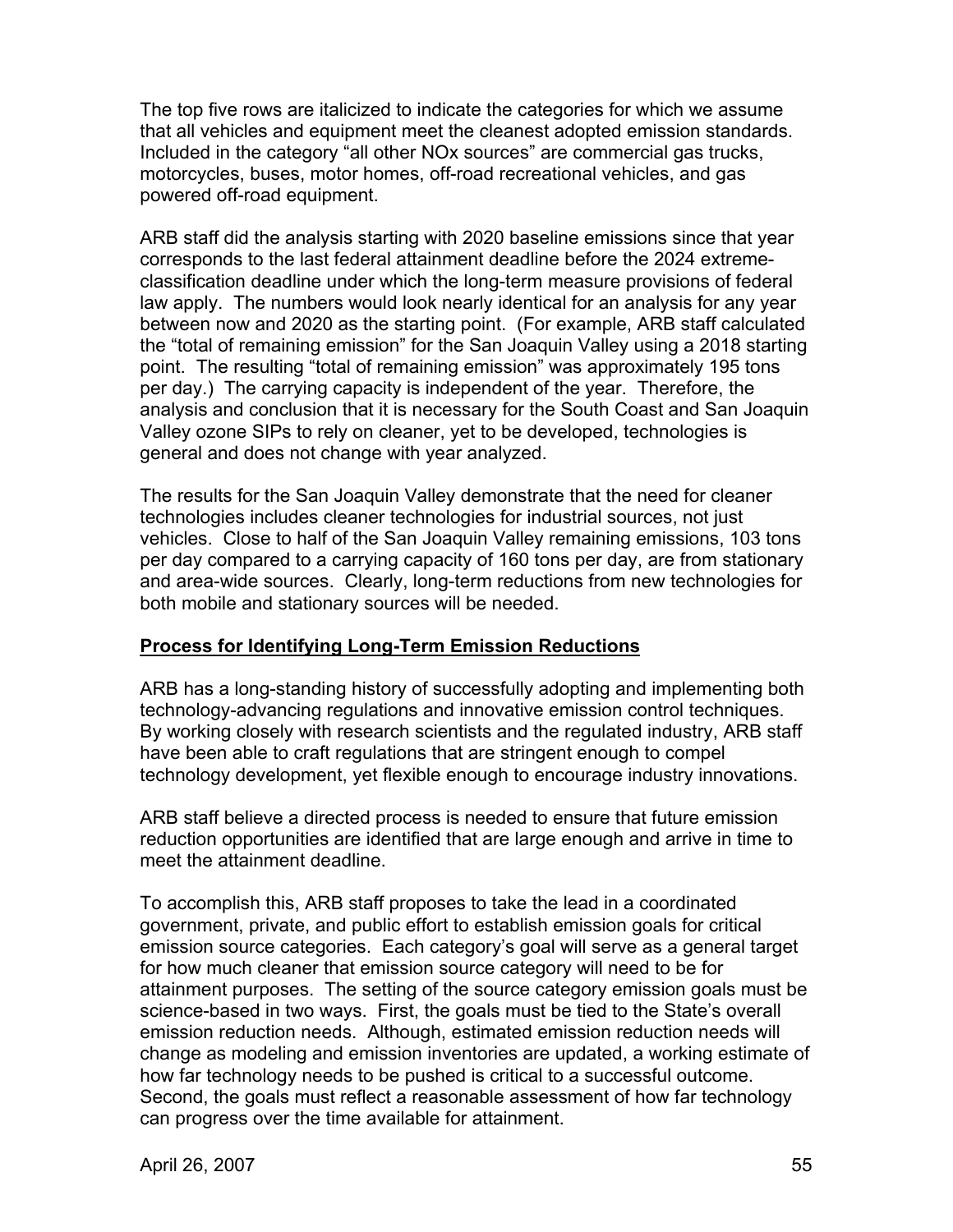This process of goal setting will give direction and distance to ARB and air district regulatory efforts to set the next generation of emission standards. As ARB and air districts identify future feasible emission reduction measures toward the goals, those measures will be incorporated into future SIPs. However, to keep nearterm focus on the need to find more emission reductions, ARB staff proposes to periodically brief the Board on emerging emission reduction opportunities and promising technologies.

### **Potential Long-Term Concepts**

Although the identification of long-term emission reductions will begin with the emission goal setting for critical emission source categories, specific approaches that ARB will evaluate for possible inclusion in the next SIP update include the following:

*Passenger vehicles: look for further reductions from reduced deterioration of emission reduction components.* While new cars are very clean, it may be possible to improve the on-board diagnostic capability of passenger vehicles and heavy-duty trucks to better target sources of emissions and to improve and encourage higher rates of repair.

*Tighten emission standards wherever possible: review all categories of engines and vehicles to ensure that the cleanest cost-effective technologies are in place.* For example:

- Exhaust and evaporative standards for on-road motorcycles.
- Second generation catalyst-based emission standards for inboard/stern drive marine engines.
- Tighter exhaust emission limits for small off-road engines.

*Cleaner ground support equipment: push for increased electrification.* Captured vehicle and equipment fleets used at airports are cleaner today through natural turnover and accelerated turnover spurred through cooperative State and local government and air company efforts. However, additional opportunities for increased electrification remain.

*Air quality priority for federal transportation funding: work with local governments to prioritize federal transportation funding uses to better support air quality goals.* The federal Congestion and Air Quality Improvement (CMAQ) Program annually provides to county transportation agencies more than \$200 million in the South Coast and about \$50 million in the San Joaquin Valley through 2009. The purpose of the CMAQ Program, according to Federal Highway Administration 2006 guidance, is to fund transportation projects that will contribute to attainment of national ambient air quality standards.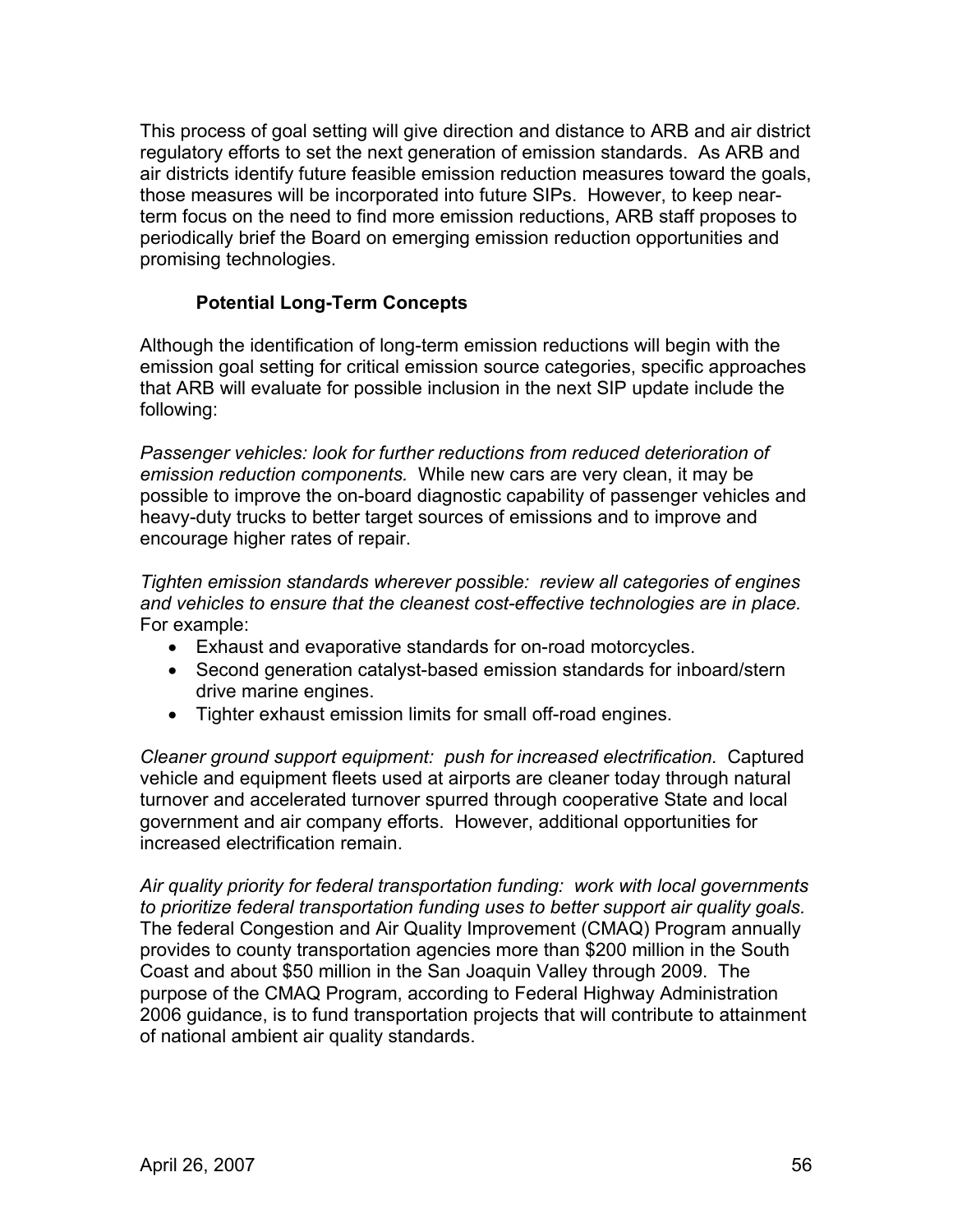### **Ideas Requiring Further Exploration**

Air quality control is an ever emerging field. At ARB, new ways to control air pollutants and improve public health are continually developed through research and other staff work. At any one time, there are always emission reduction ideas on the horizon that we have not fully explored or developed. Some of these approaches that are in various stages of development could turn out to be effective strategies at some point in the future.

The following approaches show promise as potential emission reduction strategies. However, because of technological constraints and uncertain authority, they are less defined and will require significant exploration prior to becoming concepts.

*Explore opportunities for cleaner fuels.* The near-term focus for fuels-related efforts in California will be to develop low carbon fuels in response to the Governor's 2007 Executive Order. Separate from that effort, ARB will continue to evaluate the opportunities for cost-effective reformulations to reduce criteria pollutant emissions.

*Pursue additional emission reductions from consumer products.* Despite the actions to date and the new measures proposed in this plan, consumer products continue to be an ever larger percentage of ROG emissions because of population growth. ARB will continue to look for even cleaner consumer product technologies and innovative approaches to reduce emissions such as reactivitybased and market-based strategies. This would continue the search for new approaches to achieve emission reductions initiated within the near-term consumer product measure.

*Explore approaches to further reduce volatile emissions from pesticides.* With the Department of Pesticide Regulation as the lead, work with interested stakeholders to determine how pesticide emissions could be further reduced.

*Continue and enhance current public education and outreach programs.* Public and private energy conservation and efficiency programs would continue and expand. The establishment of a statewide public education campaign to reduce air pollution could be considered, and might include ideas to engage the public through: (1) public education that more clearly connects voluntary clean air actions with public health benefits, and (2) increasing awareness of available low-emitting consumer products, paints, vehicles, lawn equipment, and recreational vehicles licensed to use clean air "green" labels.

*Advocate for efficient regional land use and transportation strategies.* In California, local governments have the authority over most transportation funding and land use decisions. The most effective way for regions to curb long-term growth of vehicle travel and lessen auto emissions is to build on and enhance current efforts to implement transportation and land use strategies proven to reduce vehicle trips and decrease average trip lengths.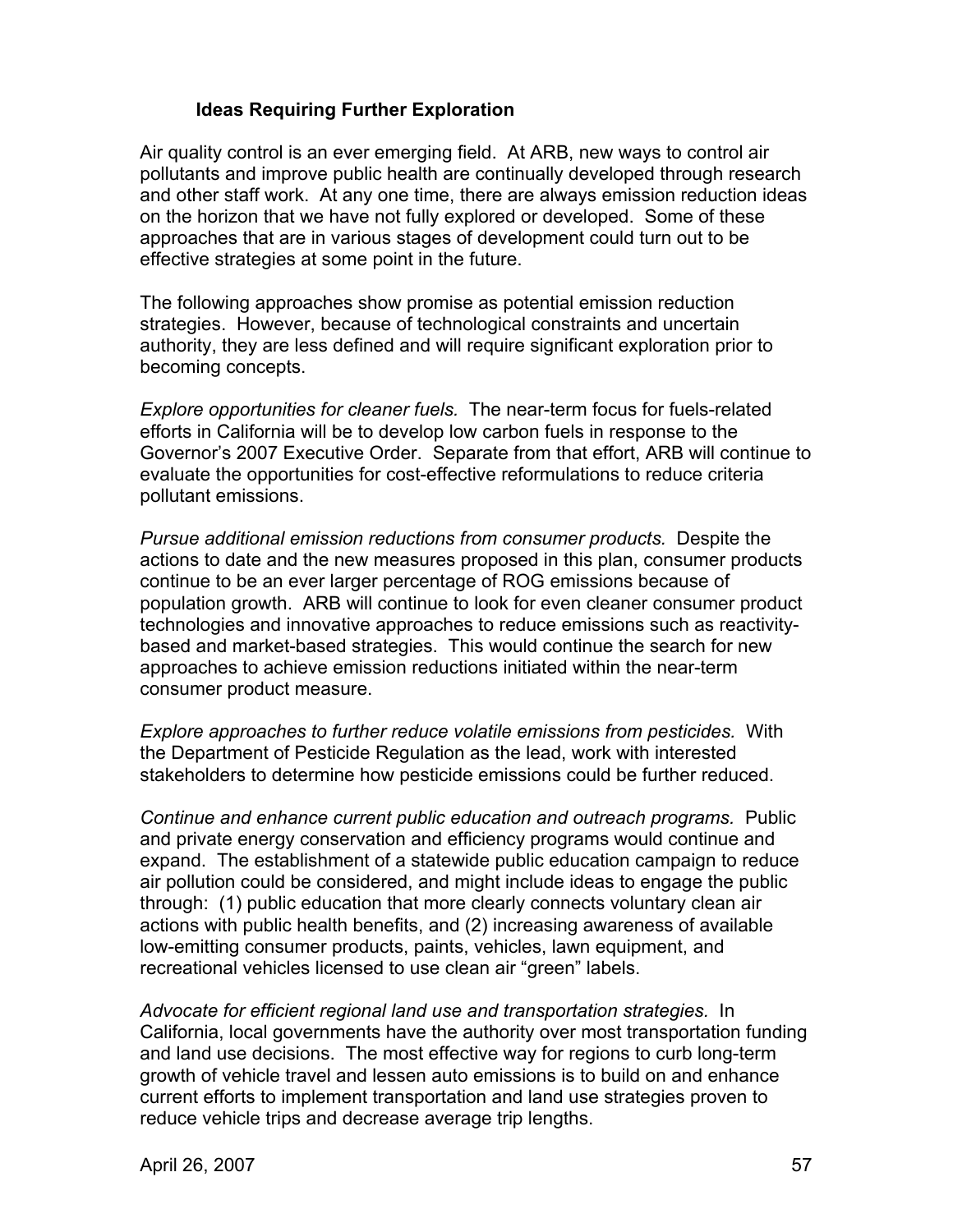### **State Implementation Plan Commitments**

This section sets forth the State's SIP commitments for the 2007 State Strategy for two of the areas that need the emission benefits from the proposed, new State measures to demonstrate attainment – South Coast and San Joaquin Valley. Specific commitments for emission reductions as needed for attainment in other nonattainment areas, such as the Antelope Valley and Western Mojave Desert, Sacramento, and Ventura County, will be developed later and brought for Board consideration with SIPs for these regions.

The State's SIP commitments consist of three components:

- 1. Commitment to achieve emission reductions by specific dates;
- 2. Commitment to propose defined new SIP measures; and
- 3. A long-term strategy commitment.

The total emission reductions and the obligation to propose specific measures for Board consideration would become enforceable upon approval by U.S. EPA of the State Strategy and each district's attainment plan. The commitments for emission reductions are calculated using the planning inventory described in Appendix A; progress will be tracked in the same inventory currency to assess compliance.

The total emission reductions from the new measures necessary to attain the federal standards are an enforceable State commitment in the SIP. While the proposed State Strategy includes estimates of the emission reductions from each of the individual new measures, it is important to note that the commitment of the State Strategy is to achieve the total emission reductions necessary to attain the federal standards, which would be the aggregate of all existing and proposed new measures combined. Therefore, if a particular measure does not get its expected emission reductions, the State still commits to achieving the total aggregate emission reductions, whether this is realized through additional reductions from the new measures, or from alternative control measures or incentive programs.

For informational purposes, the tables below show the expected emission reductions from the proposed new SIP measures in the South Coast and San Joaquin Valley in 2014, 2020, and 2023. The first table shows the expected NOx and ROG emission reductions for South Coast and San Joaquin Valley for 2023, the year in which the emission reduction target must be met for the expected ozone attainment date of 2024 for these areas. The second table shows the expected NOx and ROG emission reductions for the two areas for 2020 to help illustrate the progress that will be made prior to the proposed 2024 attainment deadlines for the South Coast and San Joaquin Valley. The third and fourth tables show the expected emissions reductions from NOx, ROG, SOx, and direct PM2.5 in the South Coast and San Joaquin Valley in 2014, the year in which emission reduction targets must be met for the federal PM2.5 standard.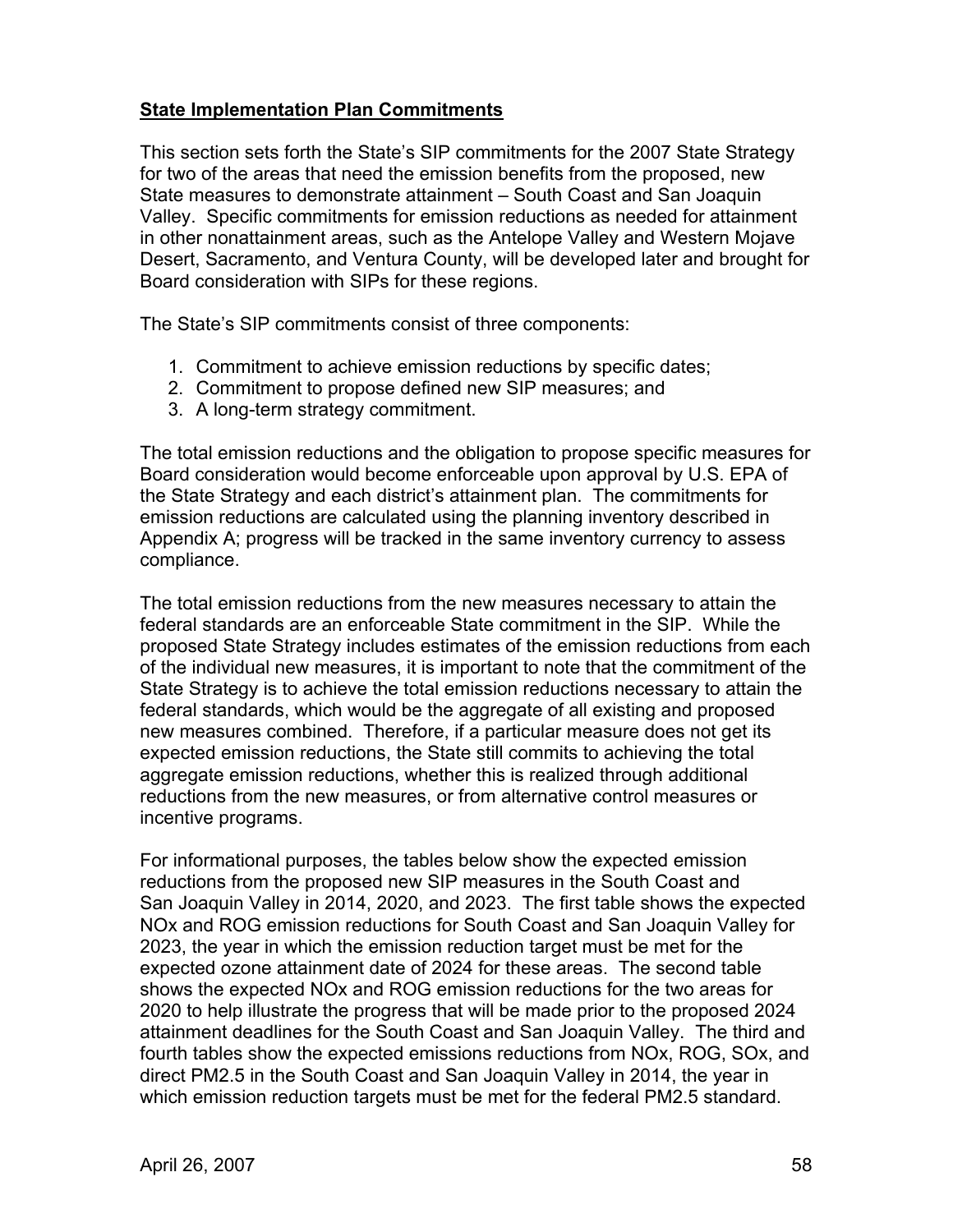|                                                       | <b>South Coast</b> |            | San Joaquin<br><b>Valley</b> |            |
|-------------------------------------------------------|--------------------|------------|------------------------------|------------|
| <b>Proposed New SIP Measures</b>                      | <b>NOx</b>         | <b>ROG</b> | <b>NOx</b>                   | <b>ROG</b> |
| <b>Passenger Vehicles</b>                             | 7.1                | 10.5       | 2.1                          | 3.3        |
| Smog Check Improvements (BAR)                         | 6.9                | 7.5        | 2.1                          | 1.9        |
| <b>Expanded Vehicle Retirement</b>                    | 0.2                | 0.5        | 0.04                         | 0.1        |
| Modifications to Reformulated Gasoline Program        | $-$                | 2.5        |                              | 1.3        |
| <b>Heavy-Duty Trucks</b>                              | 18.3               | 1.7        | 21.2                         | 2.3        |
| <b>Cleaner In-Use Heavy-Duty Trucks</b>               | 18.3               | 1.7        | 21.2                         | 2.3        |
| <b>Goods Movement Sources</b>                         | 99.2               | 1.9        | 16.4                         | 1.3        |
| Ship Auxiliary Engine Cold Ironing & Clean Technology | 30.8               | $-$        | $-$                          | --         |
| <b>Cleaner Main Ship Engines and Fuel</b>             | 39.9               | --         |                              |            |
| <b>Port Truck Modernization</b>                       | 7.0                | --         |                              |            |
| Accelerated Intro. of Cleaner Line-Haul Locomotives   | 15.6               | 1.9        | 16.4                         | 1.3        |
| Clean Up Existing Harbor Craft                        | 5.9                | <b>NYQ</b> |                              | <b>NYQ</b> |
| <b>Off-Road Equipment</b>                             | 13.9               | 1.9        | 5.4                          | 0.6        |
| Cleaner In-Use Off-Road Equipment (over 25hp)         | 13.9               | 1.9        | 5.4                          | 0.6        |
| Cleaner In-Use Agricultural Equipment                 | <b>NYQ</b>         | <b>NYQ</b> | <b>NYQ</b>                   | <b>NYQ</b> |
| <b>Other Off-Road Sources</b>                         | 2.4                | 24.0       | 0.6                          | 11.4       |
| New Emission Standards for Recreational Boats         | 2.4                | 17.6       | 0.6                          | 5.3        |
| Expanded Off-Road Rec. Vehicle Emission Standards     |                    | 6.4        |                              | 6.1        |
| <b>Additional Evaporative Emission Standards</b>      |                    | <b>NYQ</b> | --                           | <b>NYQ</b> |
| Vapor Recovery for Above Ground Storage Tanks         | --                 | <b>NYQ</b> | --                           | <b>NYQ</b> |
| <b>Areawide Sources</b>                               | --                 | 13.7       | --                           | 6.3        |
| <b>Consumer Products Program</b>                      | $-$                | 13.7       | $-$                          | 3.8        |
| Pesticides: DPR Regulation                            | --                 | <b>NYQ</b> | --                           | 2.5        |
| <b>Emission Reductions from Proposed New Measures</b> | 141                | 54         | 46                           | 25         |

#### **South Coast and San Joaquin Valley -- 2023**

NYQ = Not Yet Quantified. BAR = Bureau of Automotive Repair. DPR = Dept. of Pesticide Regulation.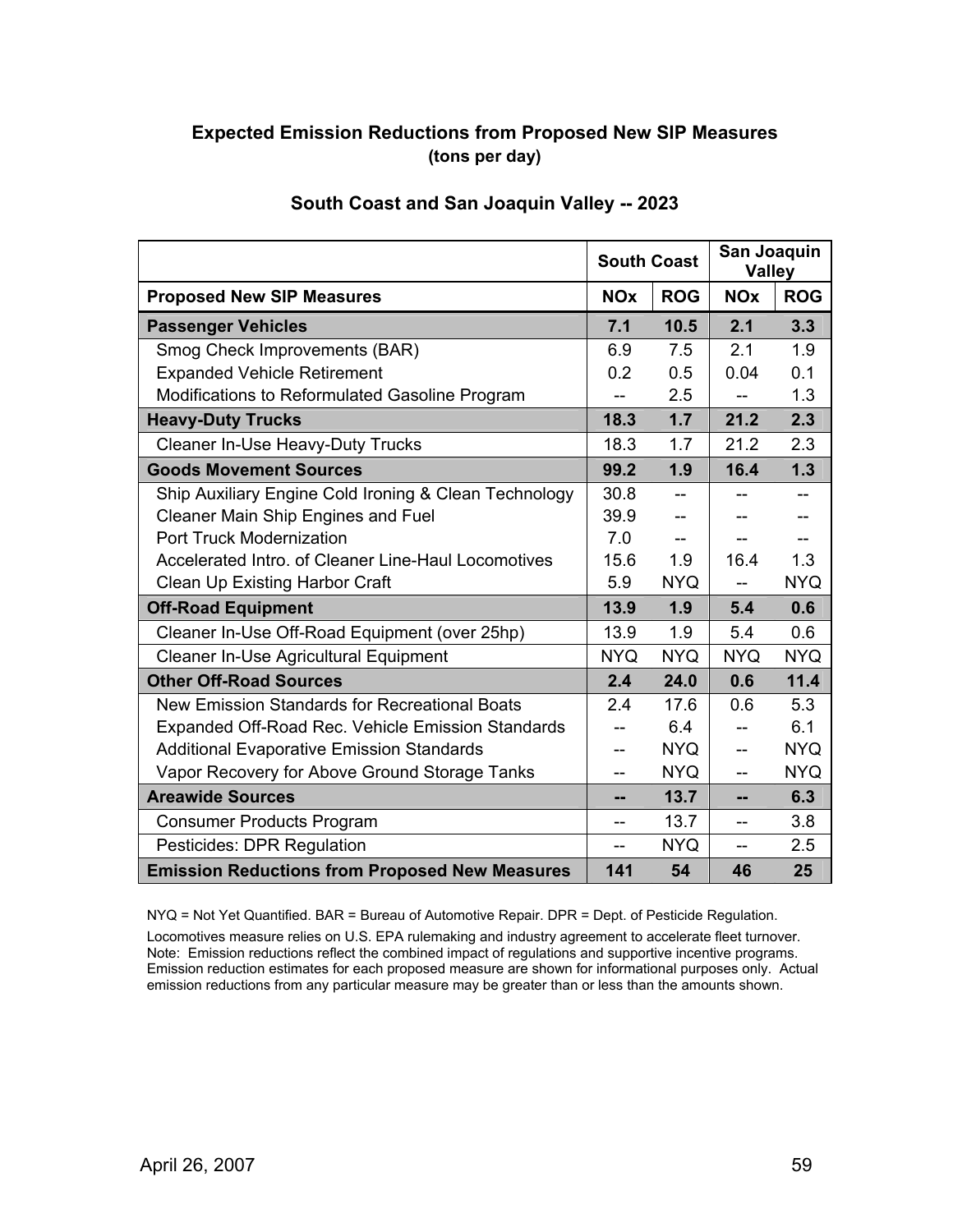|                                                       | <b>South Coast</b> |            | San Joaquin<br><b>Valley</b> |            |
|-------------------------------------------------------|--------------------|------------|------------------------------|------------|
| <b>Proposed New SIP Measures</b>                      | <b>NOx</b>         | <b>ROG</b> | <b>NOx</b>                   | <b>ROG</b> |
| <b>Passenger Vehicles</b>                             | 9.6                | 12.9       | 2.7                          | 4.1        |
| Smog Check Improvements (BAR)                         | 8.3                | 8.7        | 2.4                          | 2.2        |
| <b>Expanded Vehicle Retirement</b>                    | 1.3                | 1.2        | 0.3                          | 0.3        |
| Modifications to Reformulated Gasoline Program        | --                 | 3.0        |                              | 1.6        |
| <b>Heavy-Duty Trucks</b>                              | 26.9               | 2.6        | 30.2                         | 3.3        |
| <b>Cleaner In-Use Heavy-Duty Trucks</b>               | 26.9               | 2.6        | 30.2                         | 3.3        |
| <b>Goods Movement Sources</b>                         | 87.1               | 1.8        | 15.6                         | 1.2        |
| Ship Auxiliary Engine Cold Ironing & Clean Technology | 28.3               | $-$        | $-$                          | --         |
| <b>Cleaner Main Ship Engines and Fuel</b>             | 32.3               | --         |                              |            |
| <b>Port Truck Modernization</b>                       | 8.0                | --         |                              |            |
| Accelerated Intro. of Cleaner Line-Haul Locomotives   | 13.4               | 1.8        | 15.6                         | 1.2        |
| Clean Up Existing Harbor Craft                        | 5.1                | <b>NYQ</b> |                              | <b>NYQ</b> |
| <b>Off-Road Equipment</b>                             | 18.7               | 2.9        | 7.0                          | 1.0        |
| Cleaner In-Use Off-Road Equipment (over 25hp)         | 18.7               | 2.9        | 7.0                          | 1.0        |
| Cleaner In-Use Agricultural Equipment                 | <b>NYQ</b>         | <b>NYQ</b> | <b>NYQ</b>                   | <b>NYQ</b> |
| <b>Other Off-Road Sources</b>                         | 1.6                | 17.9       | 0.4                          | 8.7        |
| New Emission Standards for Recreational Boats         | 1.6                | 12.8       | 0.4                          | 3.8        |
| Expanded Off-Road Rec. Vehicle Emission Standards     |                    | 5.1        | --                           | 4.9        |
| <b>Additional Evaporative Emission Standards</b>      |                    | <b>NYQ</b> | --                           | <b>NYQ</b> |
| Vapor Recovery for Above Ground Storage Tanks         | --                 | <b>NYQ</b> | --                           | <b>NYQ</b> |
| <b>Areawide Sources</b>                               | --                 | 13.5       | --                           | 6.1        |
| <b>Consumer Products Program</b>                      | $-$                | 13.5       | $-$                          | 3.6        |
| Pesticides: DPR Regulation                            | --                 | <b>NYQ</b> | --                           | 2.5        |
| <b>Emission Reductions from Proposed New Measures</b> | 144                | 52         | 56                           | 24         |

#### **South Coast and San Joaquin Valley -- 2020**

NYQ = Not Yet Quantified. BAR = Bureau of Automotive Repair. DPR = Dept. of Pesticide Regulation.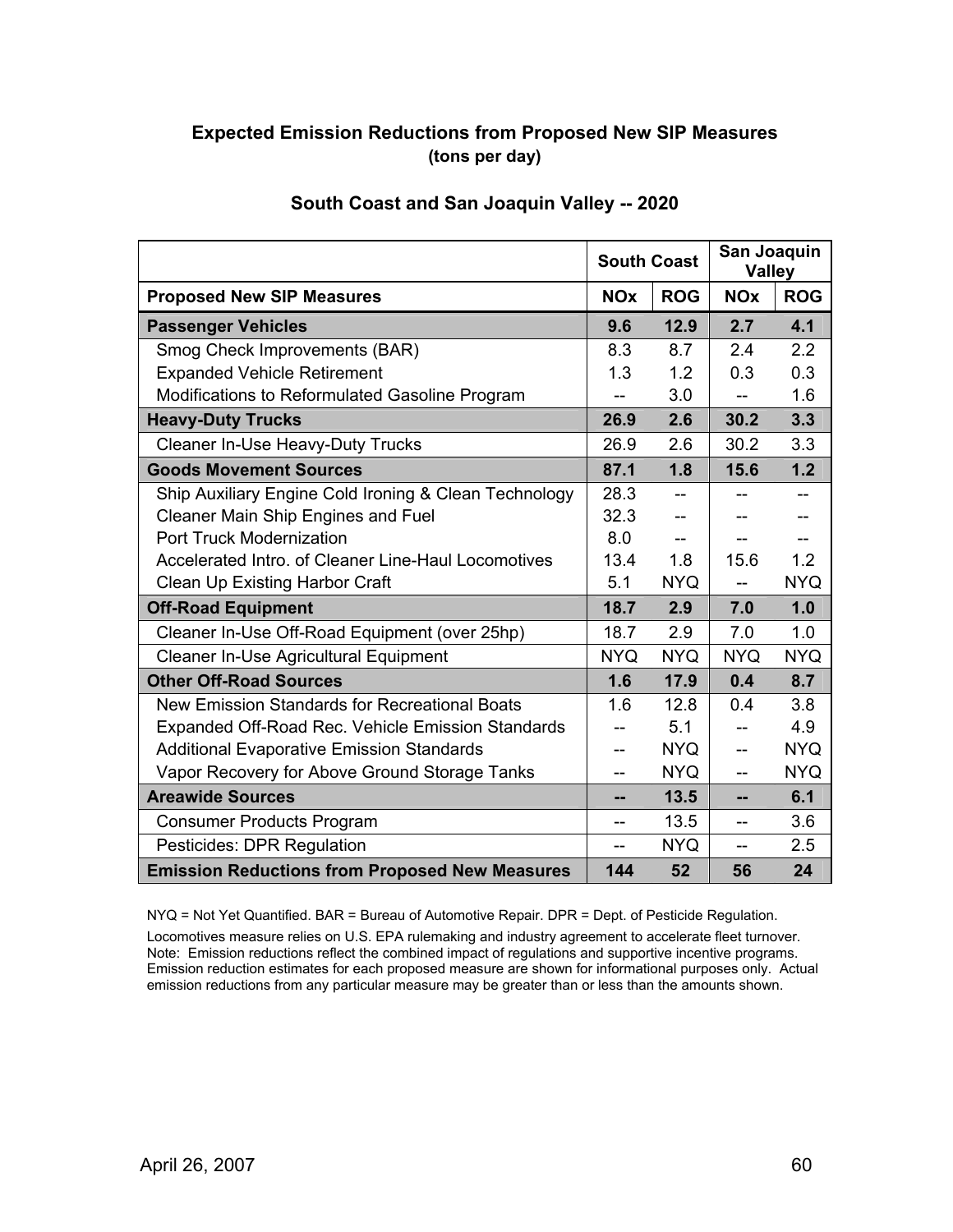| <b>Proposed New SIP Measures</b>                         | <b>NOx</b> | <b>ROG</b>               | <b>Direct</b><br><b>PM2.5</b> | <b>SOx</b> |
|----------------------------------------------------------|------------|--------------------------|-------------------------------|------------|
| <b>Passenger Vehicles</b>                                | 14.4       | 17.7                     | 0.3                           |            |
| Smog Check Improvements (BAR)                            | 12.0       | 10.5                     | 0.2                           | --         |
| <b>Expanded Vehicle Retirement</b>                       | 2.4        | 2.8                      | 0.05                          |            |
| Modifications to Reformulated Gasoline Program           |            | 4.4                      |                               |            |
| <b>Heavy-Duty Trucks</b>                                 | 47.3       | 5.1                      | 3.0                           |            |
| <b>Cleaner In-Use Heavy-Duty Trucks</b>                  | 47.3       | 5.1                      | 3.0                           |            |
| <b>Goods Movement Sources</b>                            | 49.4       | 0.7                      | 3.6                           | 20.1       |
| Ship Auxiliary Engine Cold Ironing & Clean Technology    | 18.5       | $\overline{\phantom{a}}$ | 0.3                           | 0.4        |
| <b>Cleaner Main Ship Engines and Fuel</b>                | 20.0       | $-$                      | 2.4                           | 19.7       |
| <b>Port Truck Modernization</b>                          | 2.0        | --                       | 0.5                           |            |
| Accelerated Intro. of Cleaner Line-Haul Locomotives      | 4.3        | 0.7                      | 0.2                           |            |
| Clean Up Existing Harbor Craft                           | 4.6        | --                       | 0.2                           |            |
| <b>Off-Road Equipment</b>                                | 10.5       | 2.7                      | 2.6                           |            |
| Cleaner In-Use Off-Road Equipment (over 25hp)            | 10.5       | 2.7                      | 2.6                           |            |
| <b>Cleaner In-Use Agricultural Equipment</b>             | <b>NYQ</b> | <b>NYQ</b>               | <b>NYQ</b>                    |            |
| <b>Other Off-Road Sources</b>                            | 0.4        | 6.6                      |                               |            |
| New Emission Standards for Recreational Boats            | 0.4        | 4.2                      | $-$                           |            |
| <b>Expanded Off-Road Rec. Vehicle Emission Standards</b> | --         | 2.4                      | --                            |            |
| <b>Additional Evaporative Emission Standards</b>         | --         | NYQ                      | $-$                           | NYQ.       |
| Vapor Recovery for Above Ground Storage Tanks            | --         | <b>NYQ</b>               |                               | <b>NYQ</b> |
| <b>Areawide Sources</b>                                  | --         | 12.9                     |                               |            |
| <b>Consumer Products Program</b>                         | --         | 12.9                     |                               | --         |
| <b>Pesticides: DPR Regulation</b>                        | --         | <b>NYQ</b>               | --                            | --         |
| <b>Emission Reductions from Proposed New Measures</b>    | 122        | 46                       | 9                             | 20         |

#### **South Coast -- 2014**

NYQ = Not Yet Quantified. BAR = Bureau of Automotive Repair. DPR = Dept. of Pesticide Regulation.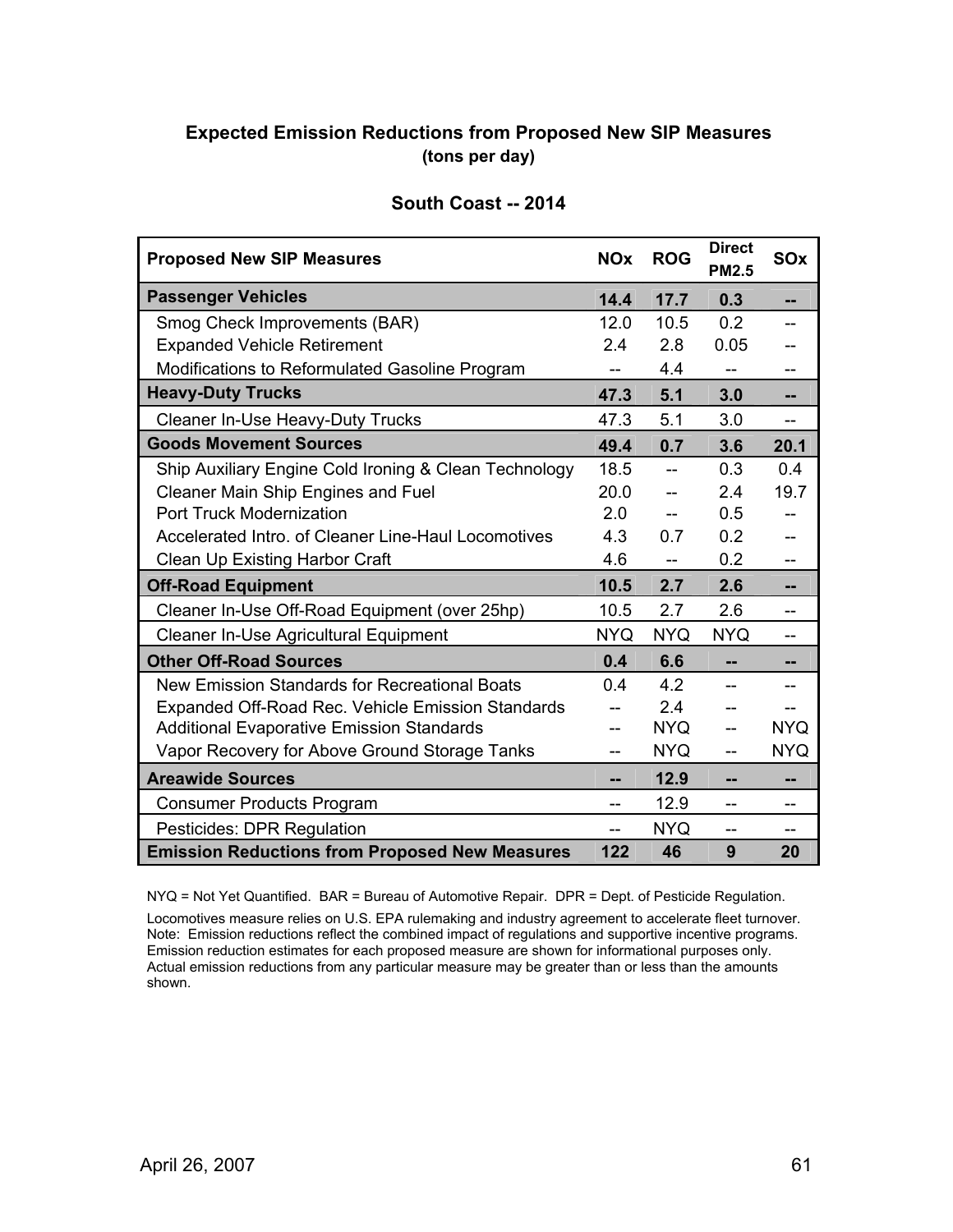| <b>Proposed New SIP Measures</b>                         |            | <b>ROG</b> | <b>Direct</b><br><b>PM2.5</b> | <b>SO<sub>x</sub></b> |
|----------------------------------------------------------|------------|------------|-------------------------------|-----------------------|
| <b>Passenger Vehicles</b>                                | 3.8        | 6.5        | 0.1                           | --                    |
| Smog Check Improvements (BAR)                            | 3.3        | 2.9        | 0.05                          | $-$                   |
| <b>Expanded Vehicle Retirement</b>                       | 0.5        | 0.7        | 0.01                          |                       |
| Modifications to Reformulated Gasoline Program           |            | 2.9        |                               |                       |
| <b>Heavy-Duty Trucks</b>                                 | 61.4       | 6.4        | 3.6                           |                       |
| <b>Cleaner In-Use Heavy-Duty Trucks</b>                  | 61.4       | 6.4        | 3.6                           |                       |
| <b>Goods Movement Sources</b>                            | 7.2        | 0.5        | 0.2                           |                       |
| Ship Auxiliary Engine Cold Ironing & Clean Technology    | --         |            | $-$                           | --                    |
| <b>Cleaner Main Ship Engines and Fuel</b>                |            |            |                               |                       |
| <b>Port Truck Modernization</b>                          |            |            |                               |                       |
| Accelerated Intro. of Cleaner Line-Haul Locomotives      | 7.2        | 0.5        | 0.2                           |                       |
| Clean Up Existing Harbor Craft                           | --         | <b>NYQ</b> |                               |                       |
| <b>Off-Road Equipment</b>                                | 3.7        | 0.9        | 0.8                           |                       |
| Cleaner In-Use Off-Road Equipment (over 25hp)            | 3.7        | 0.9        | 0.8                           | $-$                   |
| Cleaner In-Use Agricultural Equipment                    | <b>NYQ</b> | <b>NYQ</b> | <b>NYQ</b>                    | --                    |
| <b>Other Off-Road Sources</b>                            | 0.1        | 3.5        |                               |                       |
| New Emission Standards for Recreational Boats            | 0.1        | 1.3        | $-$                           |                       |
| <b>Expanded Off-Road Rec. Vehicle Emission Standards</b> |            | 2.2        | $-$                           | --                    |
| <b>Additional Evaporative Emission Standards</b>         | --         | <b>NYQ</b> |                               | <b>NYQ</b>            |
| Vapor Recovery for Above Ground Storage Tanks            | --         | <b>NYQ</b> |                               | <b>NYQ</b>            |
| <b>Areawide Sources</b>                                  | --         | 5.7        | --                            |                       |
| <b>Consumer Products Program</b>                         | --         | 3.2        | --                            |                       |
| Pesticides: DPR Regulation                               | --         | 2.5        | $-$                           |                       |
| <b>Emission Reductions from Proposed New Measures</b>    | 76         | 23         | 5                             | $\bf{0}$              |

#### **San Joaquin Valley -- 2014**

NYQ = Not Yet Quantified. BAR = Bureau of Automotive Repair. DPR = Dept. of Pesticide Regulation.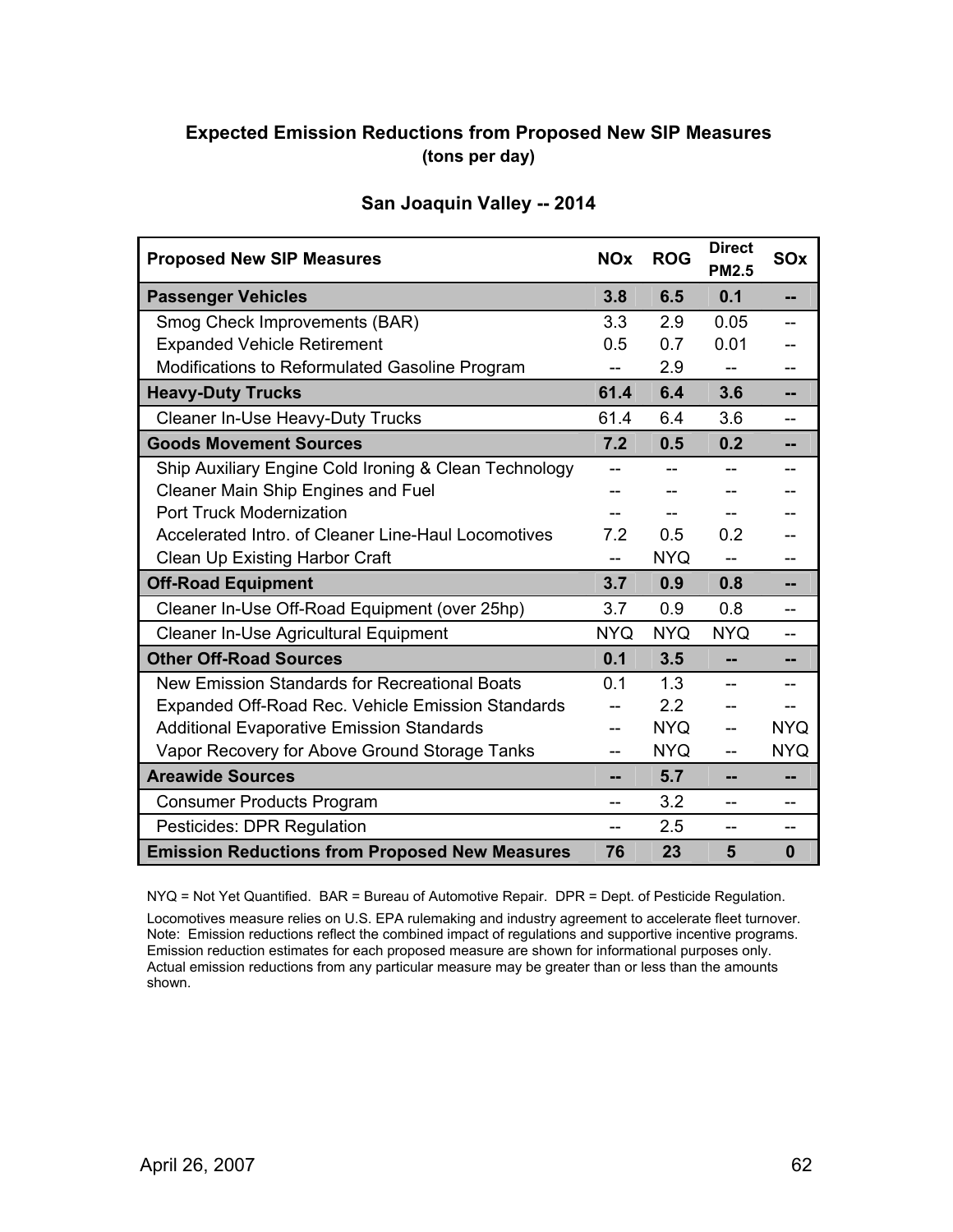### **Commitments to Reduce Emissions**

The tables below describe the emission reduction commitment proposal for Board approval. ARB staff proposes to commit to achieve the emission reductions set forth in these tables, by the dates indicated in the table on Page 65 entitled, "Schedule for Board Consideration of Proposed ARB Rulemaking." The reductions may be achieved through a combination of actions, including regulations, incentives, and other enforceable mechanisms.

| Year                        | <b>NOx</b>       | <b>ROG</b>      | <b>Direct</b><br><b>PM2.5</b> | SOx |
|-----------------------------|------------------|-----------------|-------------------------------|-----|
| 2014                        | 122              | 46              | 9                             | 20  |
| 2020 <sup>1</sup>           | 144              | 52              |                               |     |
| 2023                        | 141              | 54              |                               |     |
| 2023 CAA 182(e)(5) measures | 241 <sup>2</sup> | 40 <sup>2</sup> | --                            | --  |

#### **Summary of Emission Reduction Commitments – South Coast**

<sup>1</sup> The 2020 commitment in the South Coast is necessary to provide for attainment in the downwind<br>nonattainment areas.

nonattainment areas. 2 The reductions of NOx and ROG from 182(e)(5) measures will be reassessed as new SIPs are developed and revised.

#### **Summary of Emission Reduction Commitments – San Joaquin Valley**

| Year                        | <b>NOx</b>      | <b>ROG</b>     | <b>Direct</b><br><b>PM2.5</b> | SOx |
|-----------------------------|-----------------|----------------|-------------------------------|-----|
| 2014                        | 76              | 23             | 5                             | 0   |
| 2020                        | 56              | 24             | --                            |     |
| 2023                        | 46              | 25             | --                            |     |
| 2023 CAA 182(e)(5) measures | 81 <sup>1</sup> | $\overline{a}$ | --                            | --  |

1 The reductions of NOx and ROG from 182(e)(5) measures will be reassessed as new SIPs are developed and revised.

#### **Summary of Emission Reduction Commitments – Coachella Valley**

| Year | <b>NOx</b> | <b>ROG</b> |
|------|------------|------------|
| 2018 |            |            |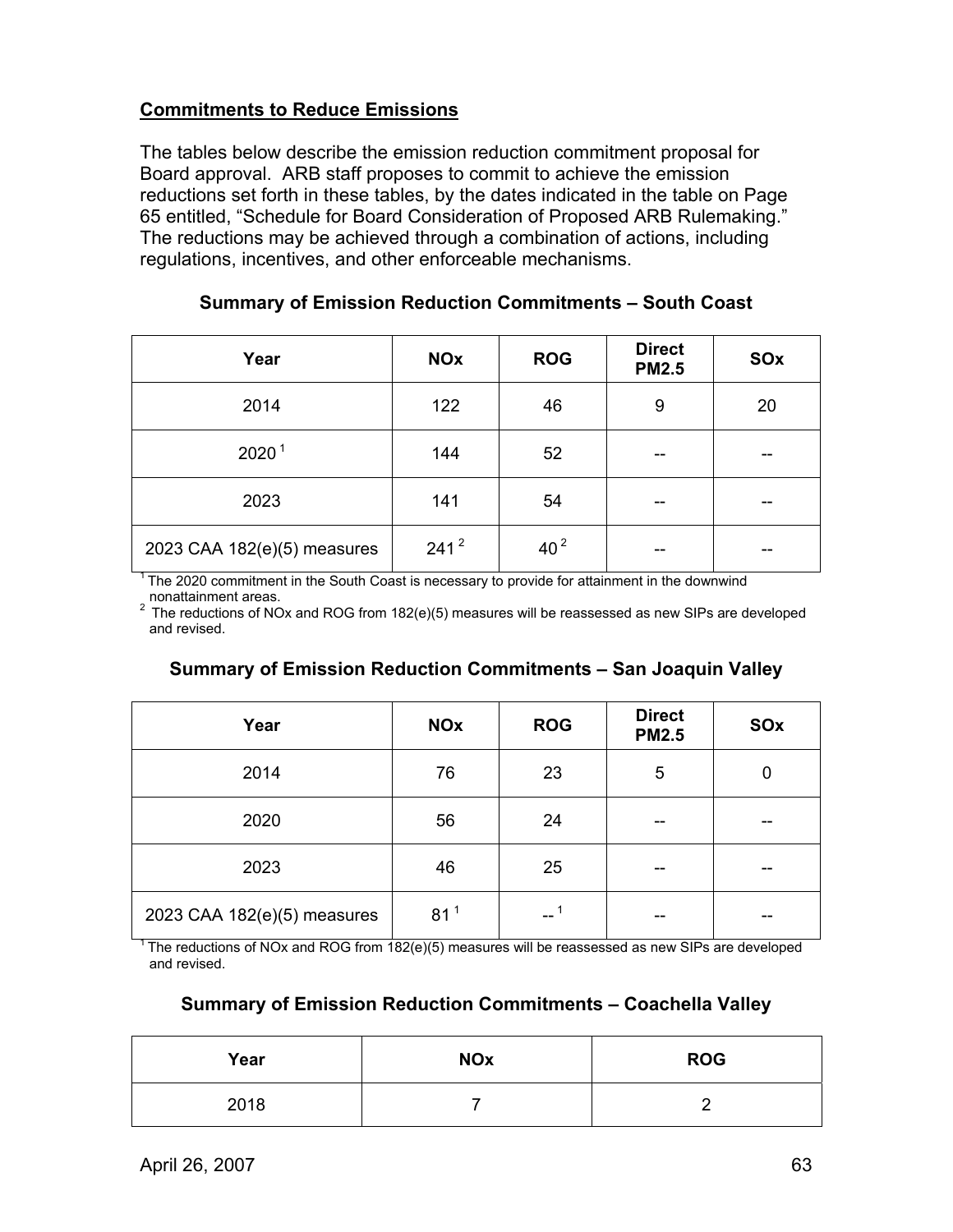### **Commitment to Propose Defined New SIP Measures**

In addition to the commitment to reduce emissions by 2014, 2020 and 2023, ARB staff also proposes to commit to submit to the Board and propose for adoption the list of proposed new ARB control measures shown in the table below. The Board shall take action on or before the dates set forth in the following table. Such action by the Board may include any action within its discretion.

| <b>Proposed New SIP Measures</b>                                 | Year      |
|------------------------------------------------------------------|-----------|
| Cleaner In-Use Off-Road Equipment                                |           |
| Modifications to Reformulated Gasoline Program                   |           |
| <b>Cleaner Main Ship Fuel</b>                                    | 2007      |
| Clean Up Existing Harbor Craft                                   |           |
| Enhanced Vapor Recovery for Above Ground Storage Tanks           |           |
| <b>Cleaner In-Use Heavy-Duty Trucks</b>                          |           |
| <b>Port Truck Modernization</b>                                  |           |
| <b>Ship Auxiliary Engines</b>                                    | 2008      |
| Cleaner Line-Haul Locomotives (Enforceable Agreement)            |           |
| Consumer Products Program I                                      |           |
| Cleaner In-Use Agricultural Equipment                            |           |
| New Emission Standards for Recreational Boats                    | 2009-2010 |
| <b>Expanded Off-Road Recreational Vehicle Emission Standards</b> |           |
| <b>Additional Evaporative Emission Standards</b>                 |           |
| <b>Consumer Products Program II</b>                              | 2010-2012 |

#### **Schedule for Board Consideration of Proposed ARB Rulemaking**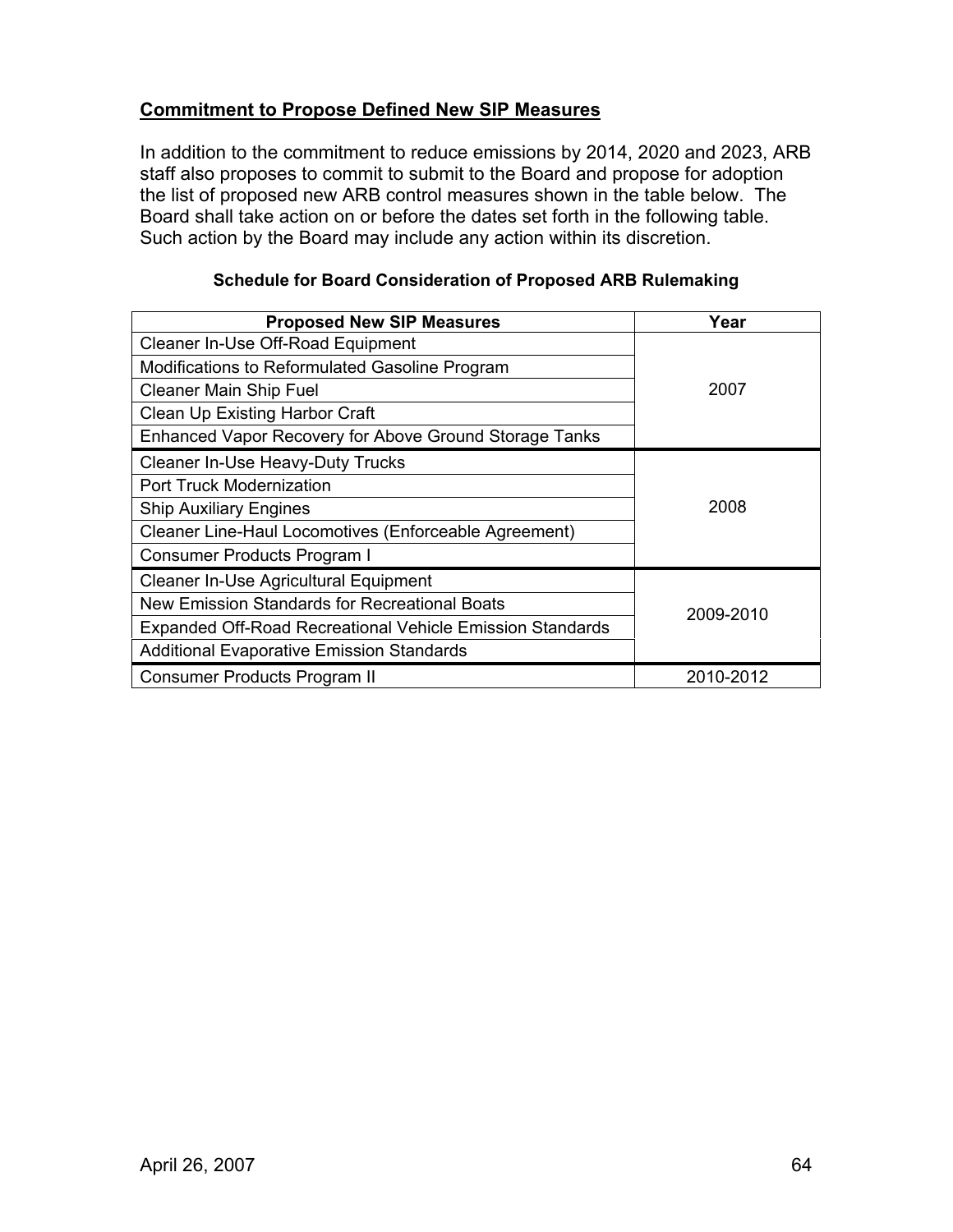| <b>Proposed New SIP Measures</b>                                        | Implementing<br><b>Agency</b> | <b>Expected</b><br><b>Action</b> | <b>Expected</b><br>Implemen-<br>tation |
|-------------------------------------------------------------------------|-------------------------------|----------------------------------|----------------------------------------|
| <b>Passenger Vehicles</b>                                               |                               |                                  |                                        |
| <b>Smog Check Improvements</b>                                          | <b>BAR</b>                    | 2007-2008                        | By 2010                                |
| <b>Expanded Vehicle Retirement</b>                                      | ARB/BAR                       | 2008-2014                        | 2008-2014                              |
| Modifications to Reformulated Gasoline<br>Program                       | <b>ARB</b>                    | 2007                             | Phase-in<br>starting 2010              |
| <b>Trucks</b>                                                           |                               |                                  |                                        |
| <b>Cleaner In-Use Heavy-Duty Trucks</b>                                 | <b>ARB</b>                    | 2008                             | 2010-2015                              |
| <b>Goods Movement Sources</b>                                           |                               |                                  |                                        |
| Auxiliary Ship Engine Cold Ironing and<br><b>Other Clean Technology</b> | EPA/ARB/<br>Local             | 2007-2008                        | Phase-in<br>starting 2010              |
|                                                                         | EPA/ARB                       | Fuel: 2007                       | 2007-2010                              |
| <b>Cleaner Main Ship Engines and Fuel</b>                               | Local                         | Engines:<br>2009                 | Phase-in<br>starting 2010              |
| <b>Port Truck Modernization</b>                                         | ARB/Local                     | 2007-2008                        | 2008-2020                              |
| Accelerated Introduction of Cleaner<br><b>Line-Haul Locomotives</b>     | EPA/ARB                       | 2007-2008                        | Starting in 2012                       |
| Clean Up Existing Harbor Craft                                          | <b>ARB</b>                    | 2007                             | 2009-2018                              |
| <b>Off-Road Equipment</b>                                               |                               |                                  |                                        |
| Cleaner In-Use Off-Road Equipment                                       | <b>ARB</b>                    | 2007                             | Phase-in<br>starting 2008              |
| Cleaner In-Use Agricultural Equipment                                   | <b>ARB</b>                    | 2009-2010                        | <b>TBD</b>                             |
| <b>Other Off-Road Sources</b>                                           |                               |                                  |                                        |
| <b>New Emission Standards for</b><br><b>Recreational Boats</b>          | <b>ARB</b>                    | 2009-2010                        | 2012-2013                              |
| <b>Expanded Off-Road Recreational</b><br>Vehicle Emission Standards     | <b>ARB</b>                    | By 2010                          | 2012-2015                              |
| <b>Enhanced Vapor Recovery for Above</b><br><b>Ground Storage Tanks</b> | <b>ARB</b>                    | 2007                             | Phase-in<br>starting 2008              |
| <b>Additional Evaporative Emission</b><br><b>Standards</b>              | <b>ARB</b>                    | By 2010                          | 2010-2012                              |
| <b>AREAWIDE SOURCES</b>                                                 |                               |                                  |                                        |
| <b>Consumer Products Program</b>                                        | <b>ARB</b>                    | 2007-2008<br>2010-2012           | By 2010<br>By 2012-2014                |
| <b>DPR Pesticide Regulation</b>                                         | <b>DPR</b>                    | 2008                             | 2008                                   |

#### **State Strategy Proposed New SIP Measures Implementing Agency – Expected Action – Expected Implementation**

DPR = Department of Pesticide Regulation. BAR = Bureau of Automotive Repair TBD = To Be Determined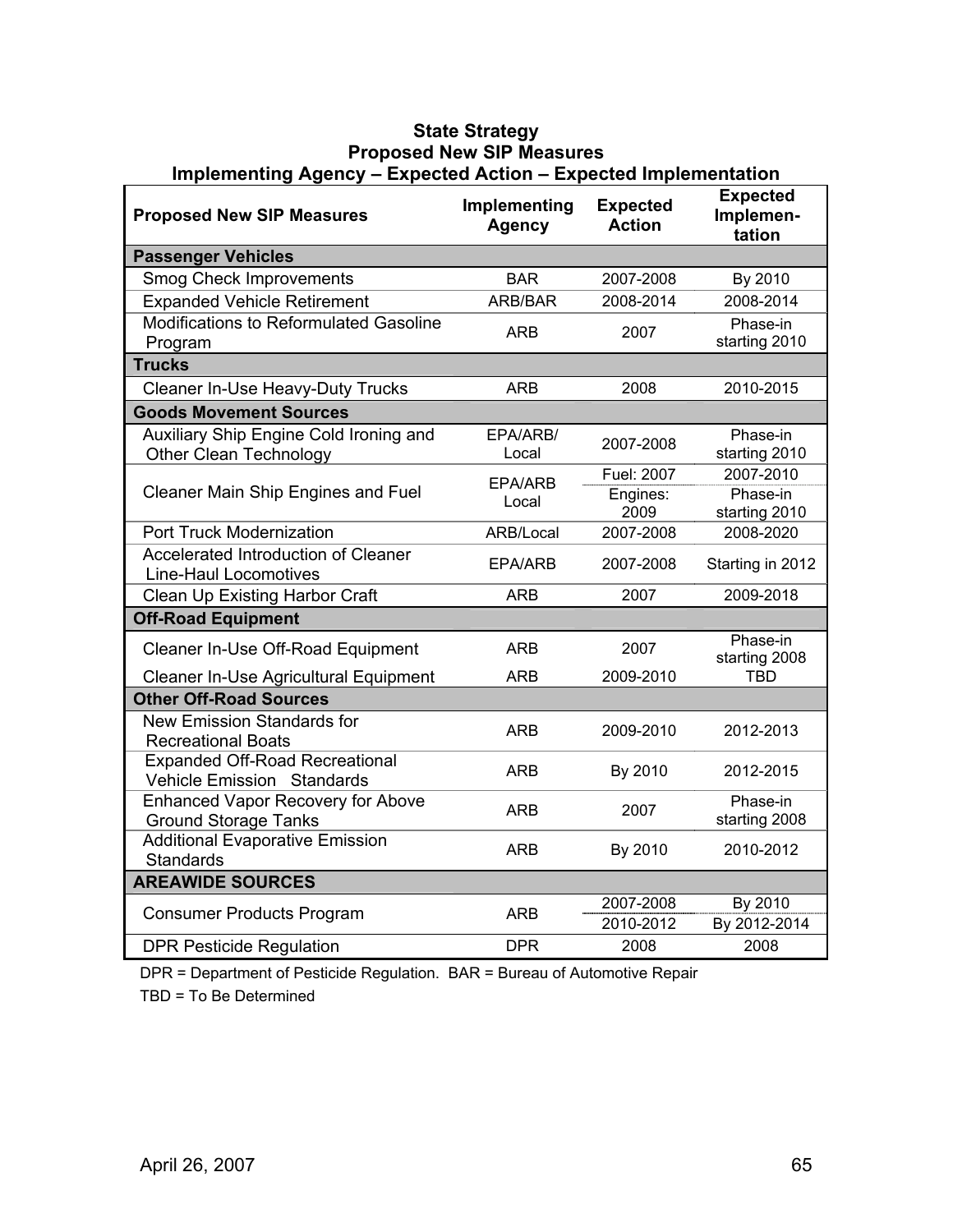### **Commitment to Reduce Emissions via Long-Term Strategy**

Consistent with section 182(e)(5) of the federal Clean Air Act, this SIP includes long-term commitments to achieve the last increment of emission reductions necessary to meet attainment goals in the South Coast and San Joaquin Valley. As the State agency charged with ensuring California's SIP compliance, ARB is ultimately responsible for ensuring the necessary measures are identified no later than 2020 (three years prior to the attainment year) and the emission reductions achieved by 2023.

After adoption of the State Strategy, ARB staff proposes to initiate a coordinated government, private, and public effort to establish emission goals for critical mobile and stationary emission source categories. Following the setting of emission goals, ARB will start an ongoing public process to assess technology advancement opportunities for the critical categories. ARB staff will periodically brief the Board at public meetings on emerging emission reduction opportunities, promising technologies, and the progress made in developing long-term emission reduction measures. As ARB staff identifies feasible technology-forcing emission reduction measures, staff will propose those measures to the Board for inclusion into the SIP.

No later than 2020, ARB and the two air districts will prepare a revision to the 8-hour Ozone SIP that (1) reflects any modifications to the 2023 emission reduction target based on updated science, and (2) identifies any additional strategies, including the implementing agencies, needed to achieve the necessary emissions reductions by 2023. If the specific measures developed to satisfy the long-term obligation affect on-road motor vehicle emissions, we will work with the air districts and transportation planning agencies to revise the transportation conformity budgets accordingly.

**South Coast:** After accounting for the anticipated benefits of both adopted and new defined State and local measures, the 2003 SIP demonstrates a need for another 281 tpd ROG and NOx reductions from long-term measures. This represents 24 percent of the total reductions needed by 2023. We believe that this gap can be bridged through a cooperative effort by the local, State and federal agencies responsible for specific emission sources. This effort should focus on how to most effectively achieve the additional reductions, considering the availability and cost of potential controls.

**San Joaquin Valley:** After accounting for the anticipated benefits of both adopted and new defined State and local measures, the State Strategy demonstrates a need for another 81 tpd NOx reductions from long-term measures. This represents 13 percent of the total NOx and ROG reductions needed by 2023. We believe that this gap can be bridged through a cooperative effort by the local, State and federal agencies responsible for specific emission sources. This effort should focus on how to most effectively achieve the additional reductions, considering the availability and cost of potential controls.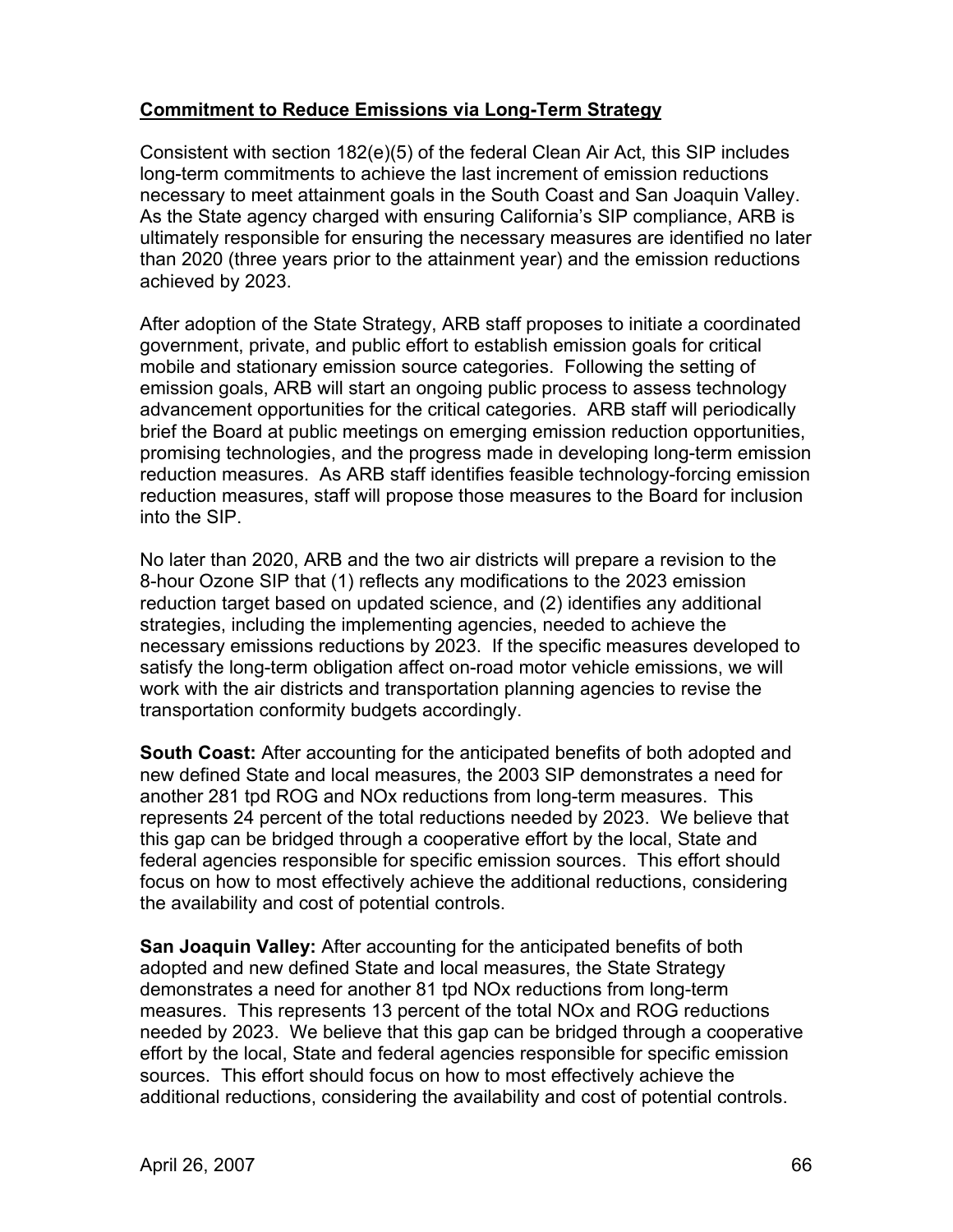### **Role of Funding and Incentive Programs**

Over the past 40 years, California has steadily improved air quality in the face of tremendous economic and population growth. The vast majority of that progress has come from effective regulations. Accordingly, ARB staff expects State and federal regulations to play the primary role in implementing the State Strategy. In the regulatory paradigm, polluting sources pay for the necessary emission controls as part of doing business. Regulated industries may pass these costs on to consumers in the form of higher prices, although competition and other factors may prevent some companies from recouping all of their control costs. Low-interest loans with extended payment periods are available to aid smaller businesses that need upfront capital to comply.

In recent years, regulatory programs have been supplemented with financial incentives to accelerate voluntary actions, such as replacing older equipment. Incentive programs like the Carl Moyer Program are both popular and effective. They also help to demonstrate emerging technologies that then can be used to set a tougher emissions benchmark for regulatory requirements. Most of the existing incentive programs are designed to pay for the incremental cost between what is required by regulation and advanced technology that exceeds that level. The incentive programs are publicly funded through fees paid by California vehicle owners as part of their annual registrations, smog inspections or new tire purchases. California is currently investing up to \$140 million per year to clean up older, higher emission sources.

The support for clean air incentive funding from Governor Schwarzenegger, the Legislature, and California's voting public is reflected in the passage on November 7, 2006, of the Highway Safety, Traffic Reduction, Air Quality, and Port Security Bond Act of 2006. The Bond Act includes \$1 billion to accelerate the cleanup of air pollution caused by goods movement activities in California. With appropriation by the Legislature, and subject to such conditions and criteria contained in a statute that it will enact, ARB will appropriate this money to fund emission reductions from activities related to the movement of freight along California's trade corridors.

### **Federal Actions Needed**

Measures in the State Strategy to reduce emissions from interstate and international sources rely on the federal government to develop more stringent emission standards and to ensure these standards go into effect as soon as possible. Emission reductions from locomotives, off-road equipment, marine auxiliary engines, and harbor craft are a significant part of the State Strategy. Proposed State measures would accelerate the introduction of cleaner engines and equipment, but the emission reductions rely on the availability of cleaner new engines.

ARB is proposing several measures to reduce ship emissions through a combination of regulations, incentives, and actions by ports and the private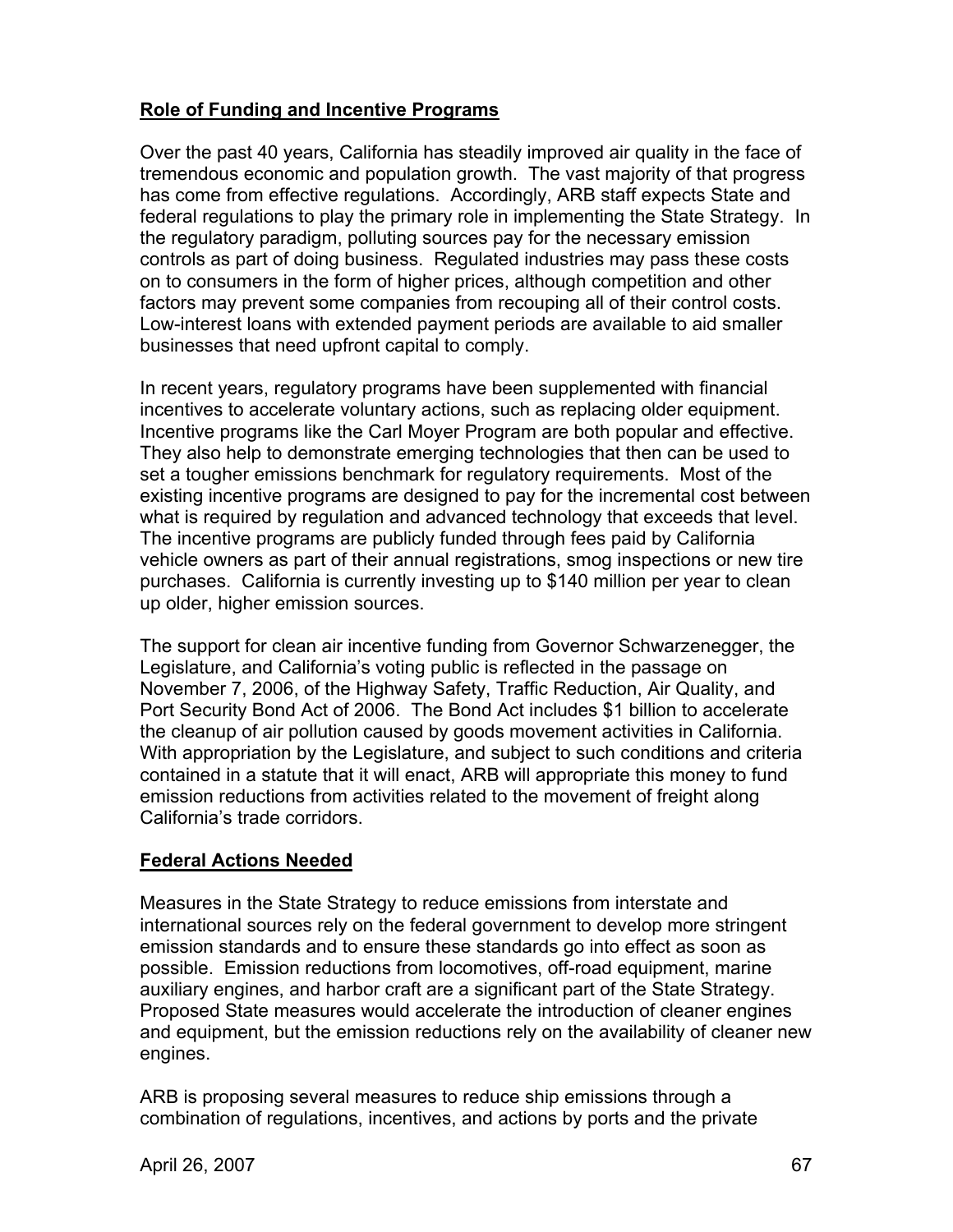sector. However, national and international action to clean up shipping fleets is also needed to fully realize our clean air goals. And aircraft emissions, which will become one of the South Coast's top five NOx sources by 2020, are unaddressed in the State Strategy due to the lack of effective international standards.

California must rely on U.S. EPA to represent its interests before foreign or international regulatory bodies that have the ability to reduce emissions from international goods movement sources. In this role, U.S. EPA should advocate for the adoption of cleaner ship emission standards and less polluting practices by the International Maritime Organization.

### **Possible Federal Actions**

*Adopt more stringent standards for sources under federal control.* U.S. EPA should move as fast as possible to lower standards for sources under its control, keeping in mind California's air quality challenge and attainment deadlines. There are categories of emission sources that we do not have the authority to regulate at the State level. We also do not have the ability to regulate sources in markets outside of California that then operate within California. Not only would federal action lower emissions for new sources, but it would allow State and local actions to lower emissions from existing sources by setting in-use rules that speed up the integration of the cleaner engines and technology into California fleets. These sources include: ships, locomotives, harbor craft, aircraft, and off-road equipment and vehicles.

*Federal incentives for cleaner technology.* Federal funding sources for clean air projects, as well as federal tax incentives promoting the manufacture, sale, and purchase of cleaner vehicles, equipment, and technology, could enhance California's aggressive incentive programs.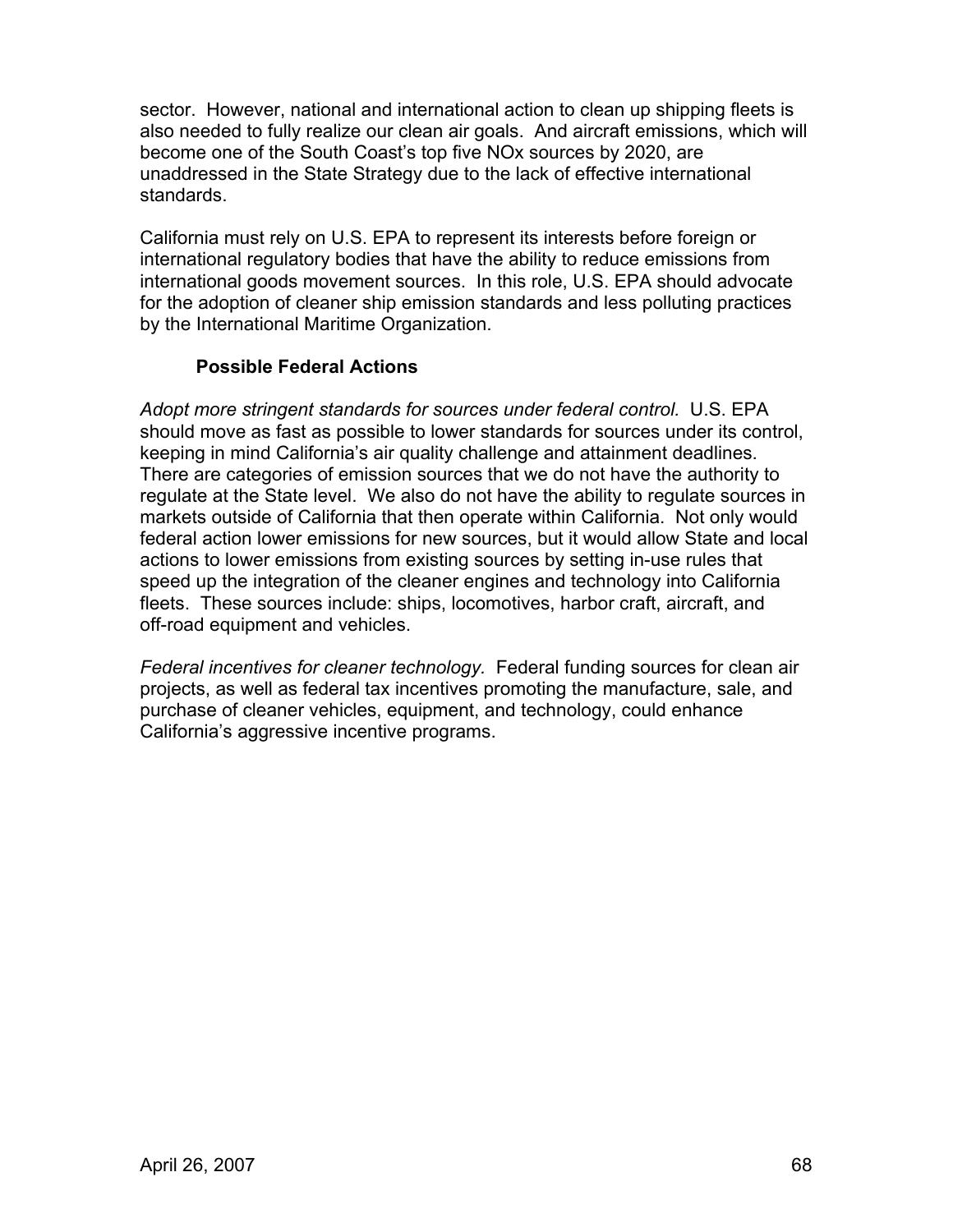### **Ozone Attainment Demonstrations**

The table on the following page illustrates how the State Strategy will meet the emission reduction targets for ozone in the South Coast and San Joaquin Valley.

This document has presented ARB staff's assessment of the State Strategy for the San Joaquin Valley and the South Coast in detail. ARB staff has also evaluated the impact of the proposed State Strategy on all 15 ozone nonattainment areas. For the remaining areas, modeling results and air quality data analyses show that, with the continued reductions in emissions on track to occur in each area, all will be able to show attainment by 2021 or earlier with identified measures.

ARB staff expects the districts within the Sacramento nonattainment area will request a reclassification from serious to severe and will need additional reductions from ARB's proposed new measures to attain by 2019. San Diego is projected to attain by its deadline, while Ventura may consider a reclassification to either Serious or Severe. Transport impacted areas, especially downwind of the South Coast—the Antelope Valley, the Mojave Desert, and the Coachella Valley—will need to rely on new reductions that will occur upwind. We expect the local districts to request reclassification to get the needed time. Areas downwind of the Central Valley—Western Nevada, Amador, Calaveras, Tuolumne, Mariposa, and Kern Counties—are projected to attain by their 2014 deadline with already adopted measures. Air quality modeling for these areas is new and ARB staff is continuing to evaluate the results. Finally, three areas—the Bay Area, Butte County, and the Sutter Buttes—now attain the ozone standard.

Attainment demonstrations for these areas will be included in the individual ARB staff reports for each area.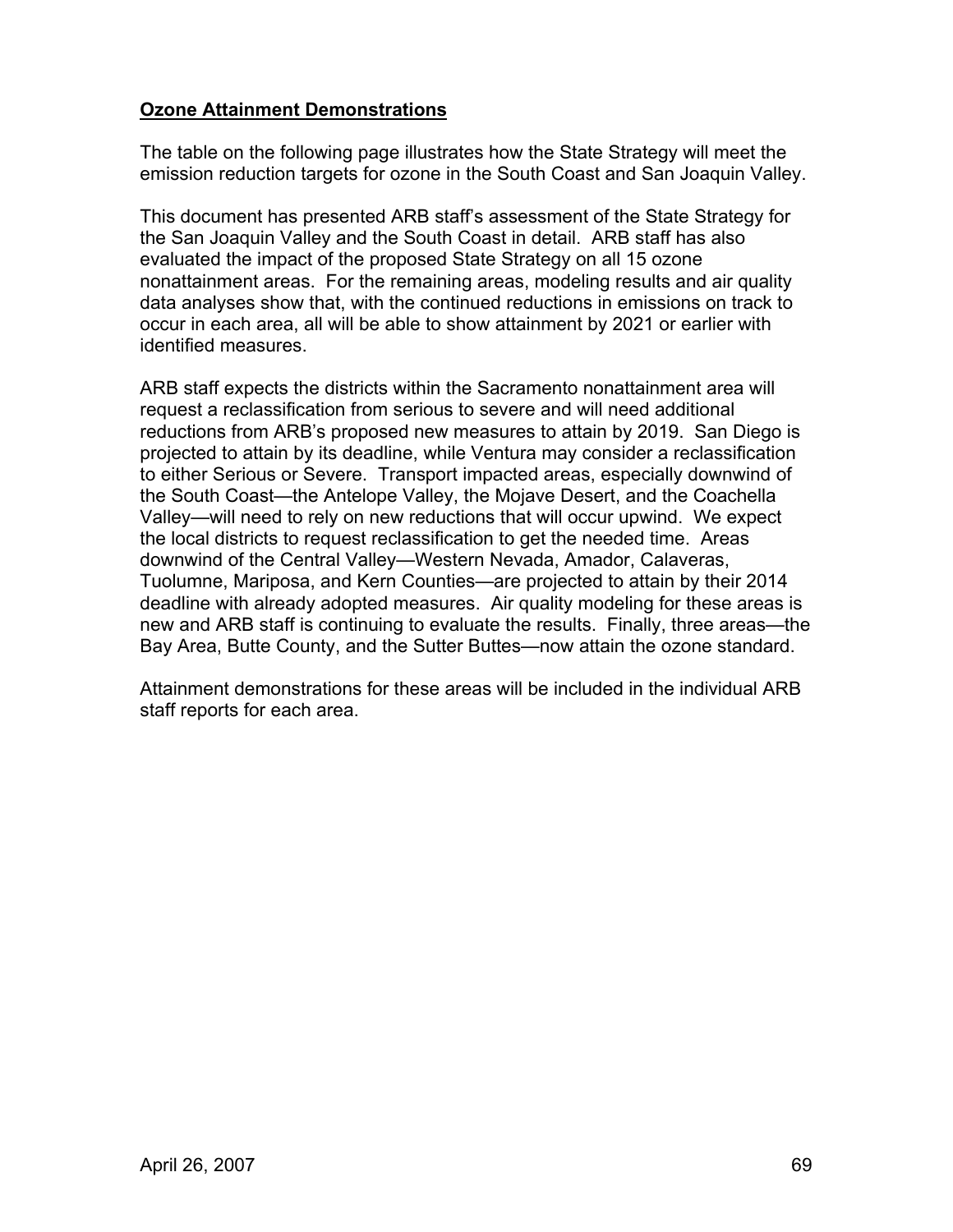|  |  | Setting the Ozone Emission Reduction Target (tons per day) |  |  |  |
|--|--|------------------------------------------------------------|--|--|--|
|  |  |                                                            |  |  |  |

|                                     | <b>Nonattainment Area</b>    |            |                                     |            |  |  |
|-------------------------------------|------------------------------|------------|-------------------------------------|------------|--|--|
|                                     | <b>South Coast</b><br>(2023) |            | San Joaquin<br><b>Valley (2023)</b> |            |  |  |
|                                     | <b>NOx</b>                   | <b>ROG</b> | <b>NOx</b>                          | <b>ROG</b> |  |  |
| 2006 Emissions Inventory            | 972                          | 732        | 650                                 | 454        |  |  |
| <b>Carrying Capacity</b>            | 114                          | 420        | 160                                 | 342        |  |  |
| <b>Emission Reduction</b><br>Target | 858                          | 312        | 490                                 | 112        |  |  |

(2006 Emissions Inventory) – (Carrying Capacity) = (Emission Reduction Target)

*2006 Emissions Inventory* = Amount of ozone-forming emissions.

*Carrying Capacity* = Pollutant emissions limit that ensures air quality standards are met. *Emission Reduction Target* = Amount of emissions that must be reduced to meet the standard.

#### **Meeting the Ozone Emission Reduction Target** (tons per day)

|                                                                | <b>Nonattainment Area</b>    |            |                       |                                     |
|----------------------------------------------------------------|------------------------------|------------|-----------------------|-------------------------------------|
|                                                                | <b>South Coast</b><br>(2023) |            |                       | San Joaquin<br><b>Valley (2023)</b> |
|                                                                | <b>NO<sub>x</sub></b>        | <b>ROG</b> | <b>NO<sub>x</sub></b> | <b>ROG</b>                          |
| <b>Emission Reduction</b><br><b>Target</b>                     | 858                          | 312        | 490                   | 112                                 |
| <b>Emission Reductions from</b><br><b>Adopted SIP Measures</b> | 467                          | 199        | 355                   | 43                                  |
| <b>Emission Reductions from</b><br><b>New Local Measures</b>   | 9                            | 19         | 8                     | 47                                  |
| Emission Reductions from<br>New State Measures                 | 141                          | 54         | 46                    | 25                                  |
| Long-Term Measures                                             | 241                          | 40         | 81                    |                                     |
| <b>Total Reductions</b>                                        | 858                          | 312        | 490                   | 115                                 |

*Emission Reductions from Adopted SIP Measures =* Emissions reduced from measures adopted through 2006.

*Emission Reductions from New Measures =* Emissions reduced from measures in the State Strategy or new local measures adopted after 2006.

*Long-Term Measures* = Emissions reduced from measures adopted after 2020 that rely on new or evolving technology, as allowed in section 182(e)(5) of the Clean Air Act.